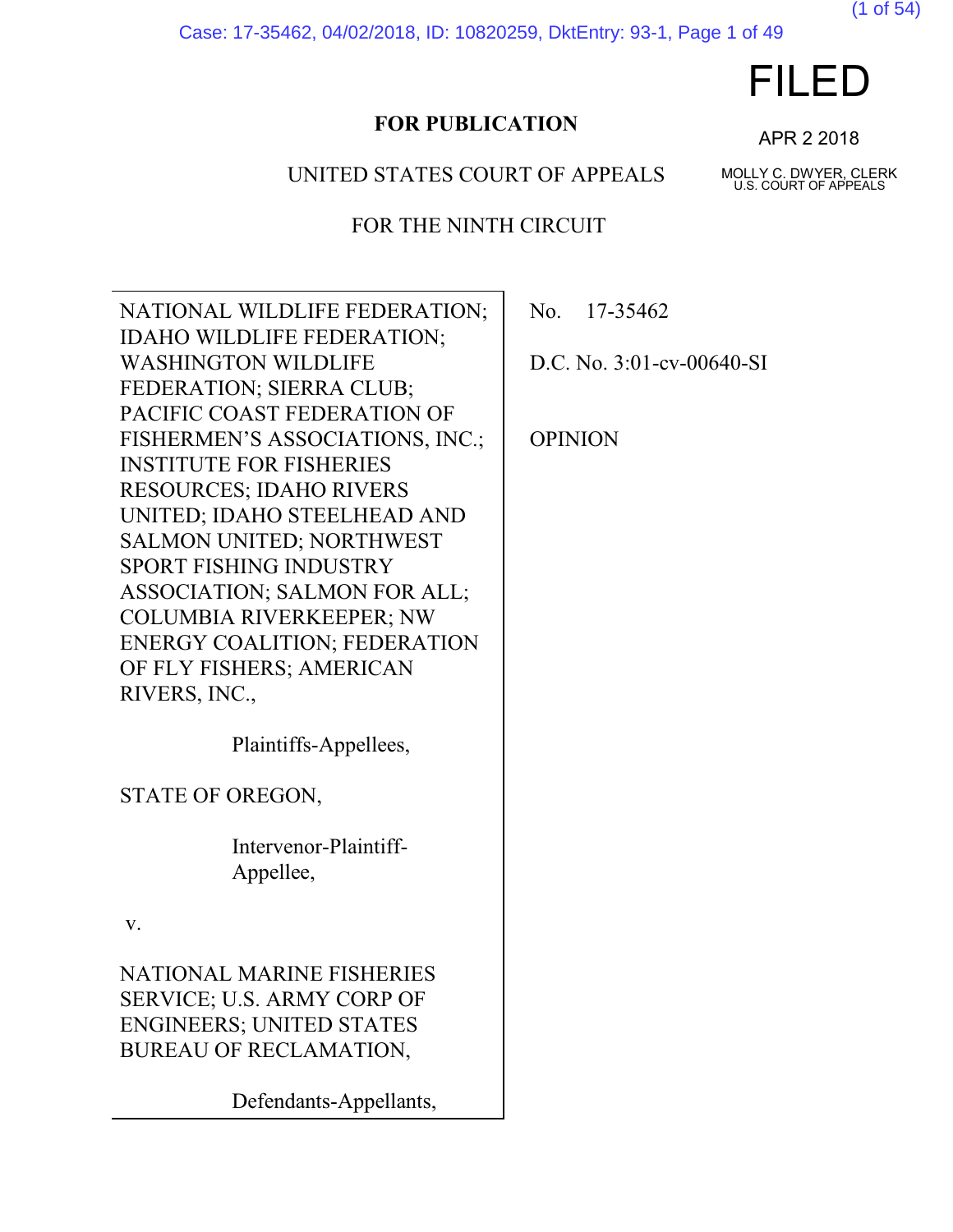and

STATE OF WASHINGTON; STATE OF MONTANA; STATE OF IDAHO; KOOTENAI TRIBE OF IDAHO; CONFEDERATED SALISH AND KOOTENAI TRIBES; INLAND PORTS AND NAVIGATION GROUP; NORTHWEST RIVER PARTNERS; NORTHWEST IRRIGATION UTILITIES; PUBLIC POWER COUNCIL; COLUMBIA-SNAKE RIVER IRRIGATORS ASSOCIATION,

Intervenor-Defendants.

NATIONAL WILDLIFE FEDERATION; IDAHO WILDLIFE FEDERATION; WASHINGTON WILDLIFE FEDERATION; SIERRA CLUB; PACIFIC COAST FEDERATION OF FISHERMEN'S ASSOCIATIONS, INC.; INSTITUTE FOR FISHERIES RESOURCES; IDAHO RIVERS UNITED; IDAHO STEELHEAD AND SALMON UNITED; NORTHWEST SPORT FISHING INDUSTRY ASSOCIATION; SALMON FOR ALL; COLUMBIA RIVERKEEPER; NW ENERGY COALITION; FEDERATION OF FLY FISHERS; AMERICAN RIVERS, INC.,

Plaintiffs-Appellees,

No. 17-35463

D.C. No. 3:01-cv-00640-SI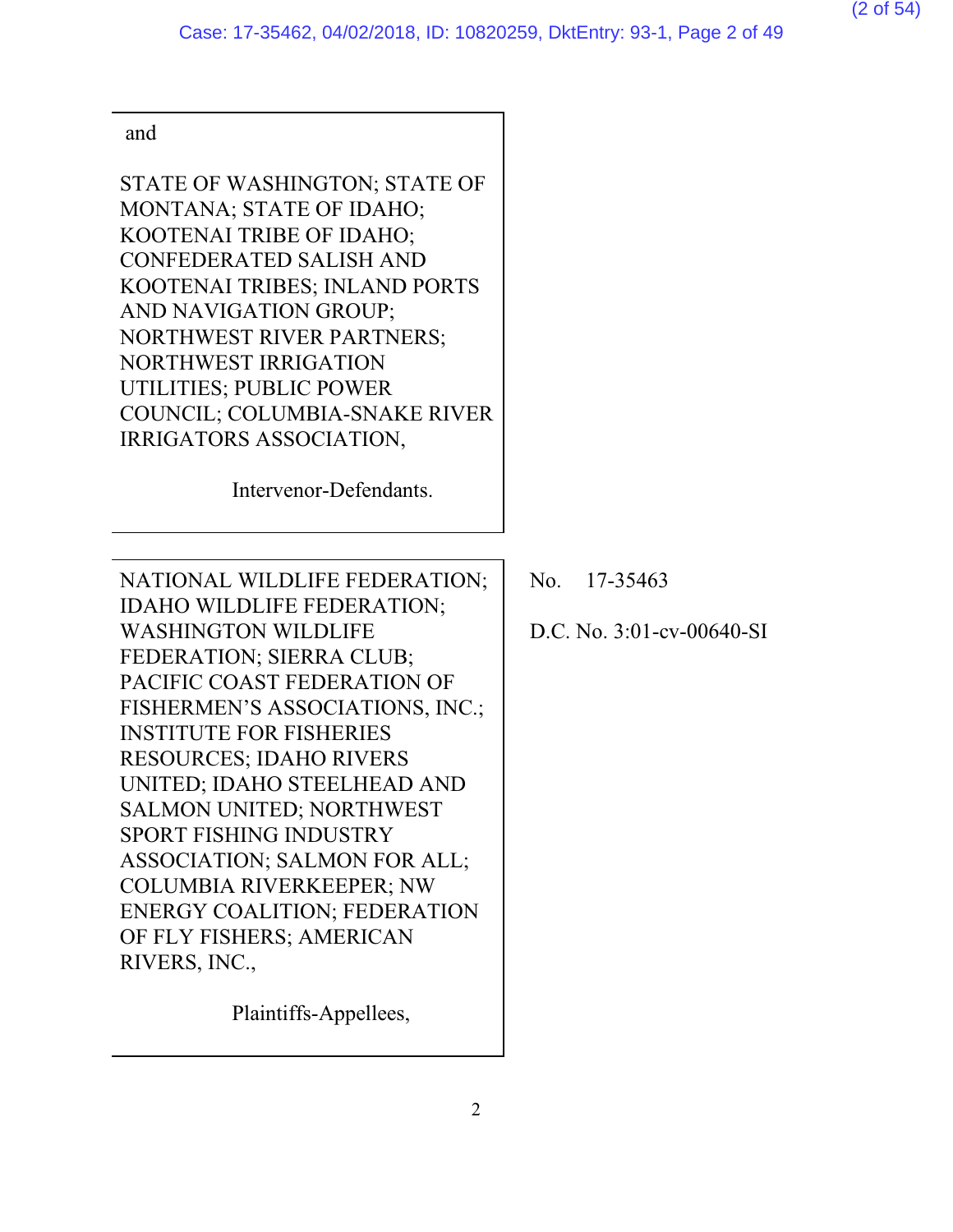STATE OF OREGON,

Intervenor-Plaintiff-Appellee,

v.

NATIONAL MARINE FISHERIES SERVICE; U.S. ARMY CORP OF ENGINEERS; UNITED STATES BUREAU OF RECLAMATION,

Defendants,

STATE OF WASHINGTON; STATE OF MONTANA; STATE OF IDAHO; KOOTENAI TRIBE OF IDAHO; CONFEDERATED SALISH AND KOOTENAI TRIBES; INLAND PORTS AND NAVIGATION GROUP; NORTHWEST IRRIGATION UTILITIES; PUBLIC POWER COUNCIL; COLUMBIA-SNAKE RIVER IRRIGATORS ASSOCIATION,

Intervenor-Defendants,

and

NORTHWEST RIVER PARTNERS,

Intervenor-Defendant-Appellant.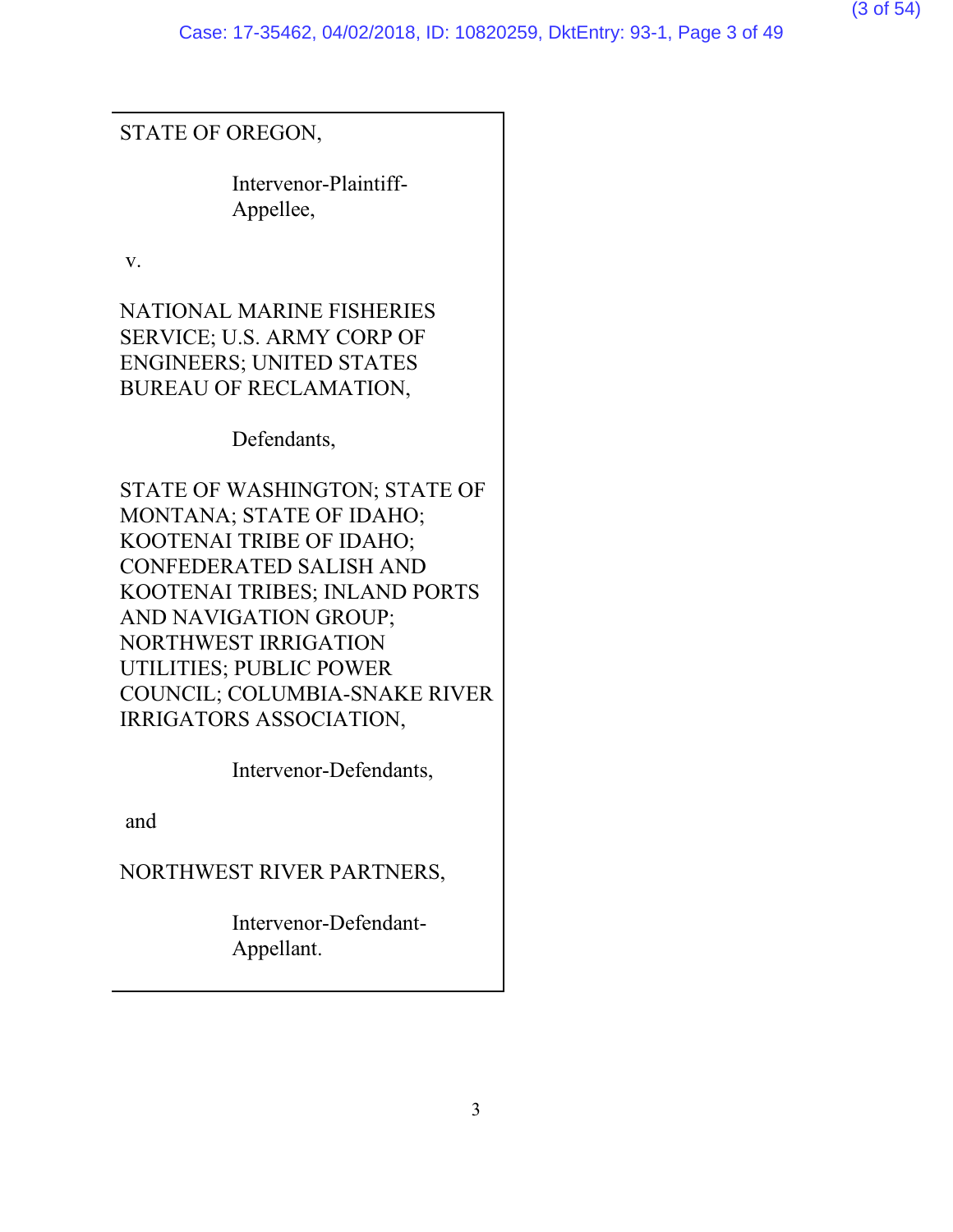| NATIONAL WILDLIFE FEDERATION;                                 | No. | 17-35465                  |
|---------------------------------------------------------------|-----|---------------------------|
| <b>IDAHO WILDLIFE FEDERATION;</b>                             |     | D.C. No. 3:01-cv-00640-SI |
| <b>WASHINGTON WILDLIFE</b><br>FEDERATION; SIERRA CLUB;        |     |                           |
| PACIFIC COAST FEDERATION OF                                   |     |                           |
| FISHERMEN'S ASSOCIATIONS, INC.;                               |     |                           |
| <b>INSTITUTE FOR FISHERIES</b>                                |     |                           |
| <b>RESOURCES; IDAHO RIVERS</b>                                |     |                           |
| UNITED; IDAHO STEELHEAD AND                                   |     |                           |
| SALMON UNITED; NORTHWEST                                      |     |                           |
| <b>SPORT FISHING INDUSTRY</b><br>ASSOCIATION; SALMON FOR ALL; |     |                           |
| <b>COLUMBIA RIVERKEEPER; NW</b>                               |     |                           |
| <b>ENERGY COALITION; FEDERATION</b>                           |     |                           |
| OF FLY FISHERS; AMERICAN                                      |     |                           |
| RIVERS, INC.,                                                 |     |                           |
| Plaintiffs-Appellees,                                         |     |                           |
|                                                               |     |                           |
| STATE OF OREGON,                                              |     |                           |
| Intervenor-Plaintiff-                                         |     |                           |
| Appellee,                                                     |     |                           |
|                                                               |     |                           |
| V.                                                            |     |                           |
| NATIONAL MARINE FISHERIES                                     |     |                           |
| <b>SERVICE: U.S. ARMY CORP OF</b>                             |     |                           |
| <b>ENGINEERS; UNITED STATES</b>                               |     |                           |
| BUREAU OF RECLAMATION,                                        |     |                           |
| Defendants,                                                   |     |                           |
|                                                               |     |                           |
| STATE OF WASHINGTON; STATE OF<br>MONTANA; KOOTENAI TRIBE OF   |     |                           |
| <b>IDAHO; CONFEDERATED SALISH</b>                             |     |                           |
| AND KOOTENAI TRIBES; INLAND                                   |     |                           |
|                                                               |     |                           |
|                                                               |     |                           |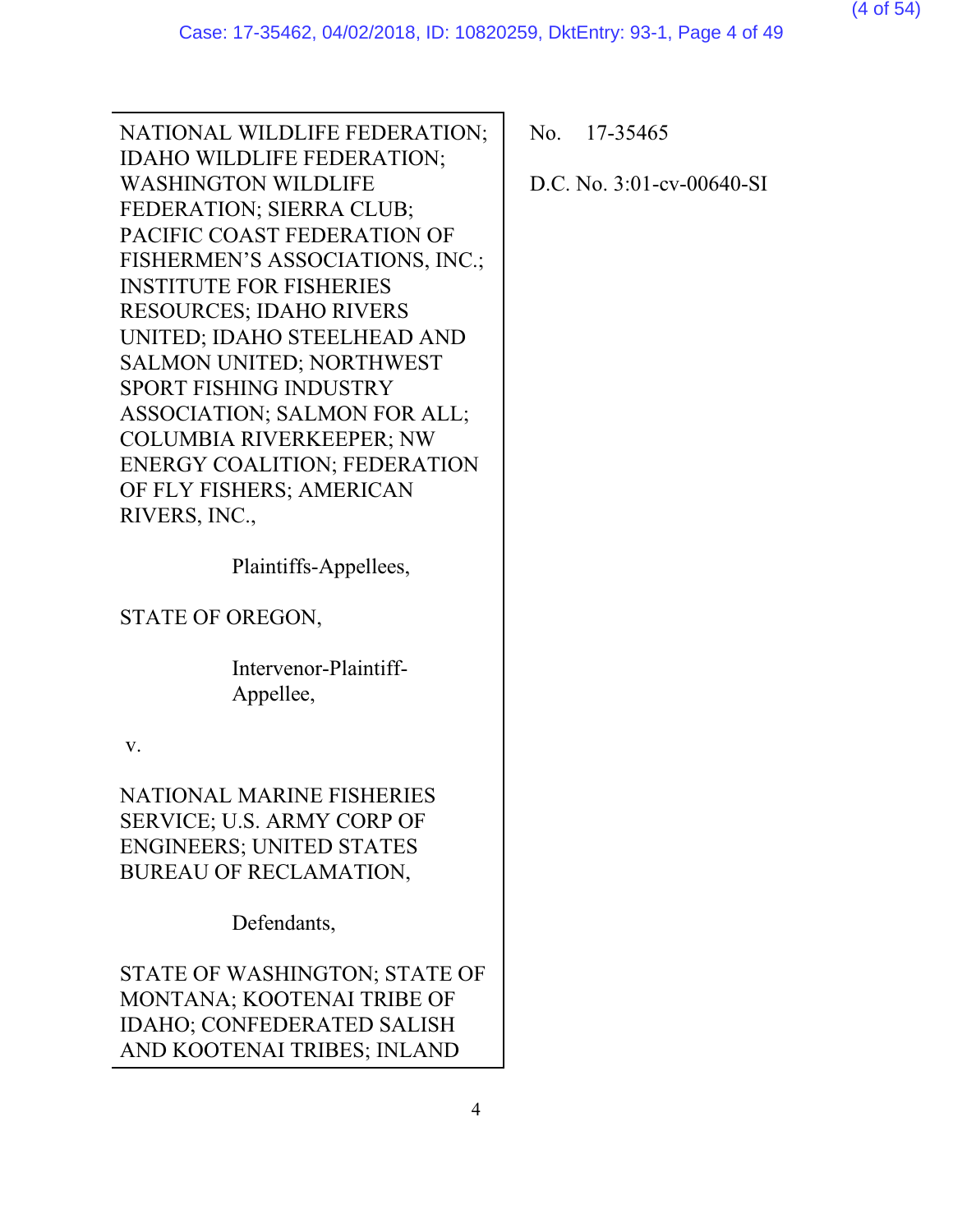PORTS AND NAVIGATION GROUP; NORTHWEST RIVER PARTNERS; NORTHWEST IRRIGATION UTILITIES; PUBLIC POWER COUNCIL; COLUMBIA-SNAKE RIVER IRRIGATORS ASSOCIATION,

Intervenor-Defendants,

and

STATE OF IDAHO,

Intervenor-Defendant-Appellant.

NATIONAL WILDLIFE FEDERATION; IDAHO WILDLIFE FEDERATION; WASHINGTON WILDLIFE FEDERATION; SIERRA CLUB; PACIFIC COAST FEDERATION OF FISHERMEN'S ASSOCIATIONS, INC.; INSTITUTE FOR FISHERIES RESOURCES; IDAHO RIVERS UNITED; IDAHO STEELHEAD AND SALMON UNITED; NORTHWEST SPORT FISHING INDUSTRY ASSOCIATION; SALMON FOR ALL; COLUMBIA RIVERKEEPER; NW ENERGY COALITION; FEDERATION OF FLY FISHERS; AMERICAN RIVERS, INC.,

Plaintiffs-Appellees,

No. 17-35466

D.C. No. 3:01-cv-00640-SI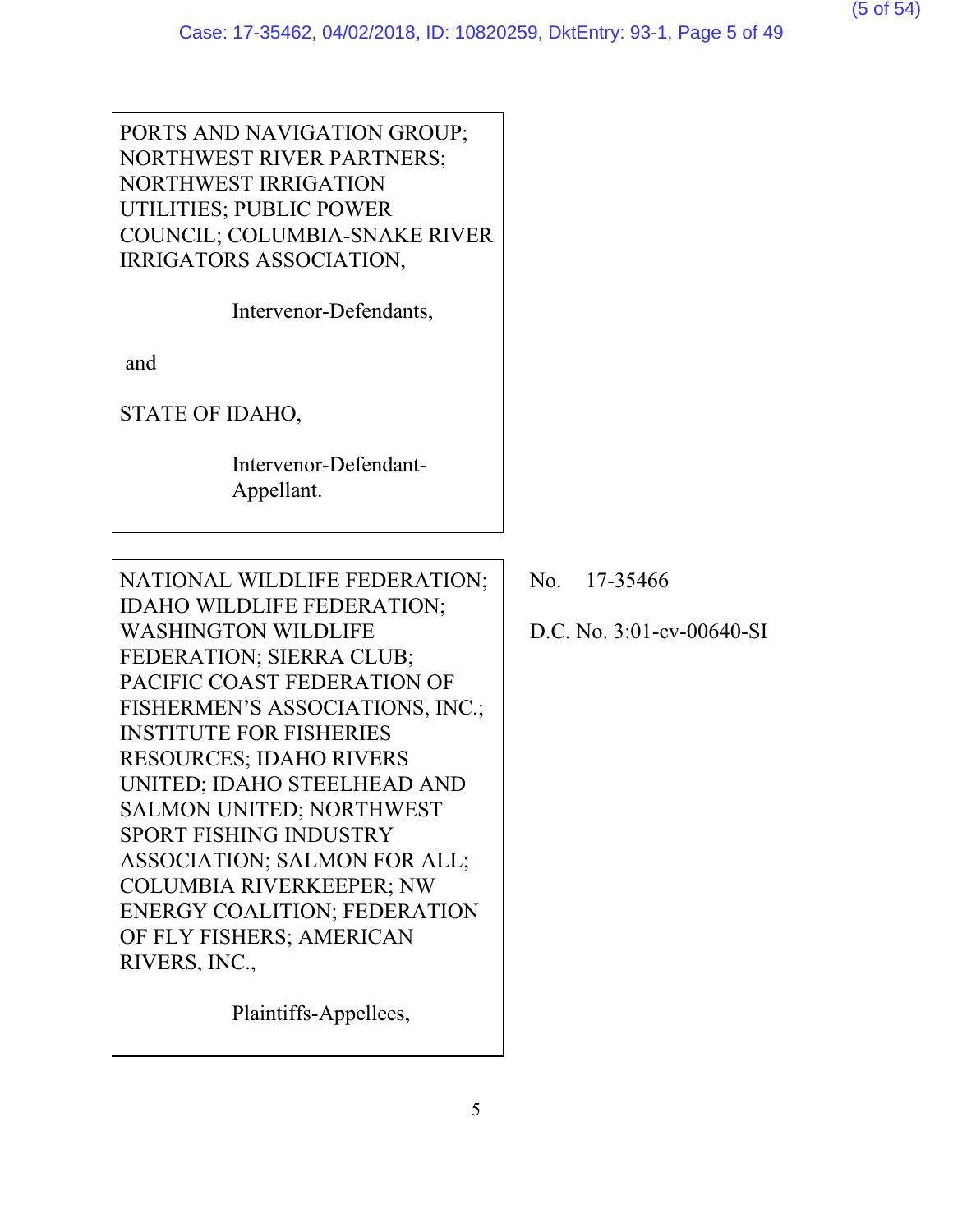STATE OF OREGON,

Intervenor-Plaintiff-Appellee,

v.

NATIONAL MARINE FISHERIES SERVICE; U.S. ARMY CORP OF ENGINEERS; UNITED STATES BUREAU OF RECLAMATION,

Defendants,

STATE OF WASHINGTON; STATE OF MONTANA; STATE OF IDAHO; KOOTENAI TRIBE OF IDAHO; CONFEDERATED SALISH AND KOOTENAI TRIBES; NORTHWEST RIVER PARTNERS; NORTHWEST IRRIGATION UTILITIES; PUBLIC POWER COUNCIL; COLUMBIA-SNAKE RIVER IRRIGATORS ASSOCIATION,

Intervenor-Defendants,

and

INLAND PORTS AND NAVIGATION GROUP,

> Intervenor-Defendant-Appellant.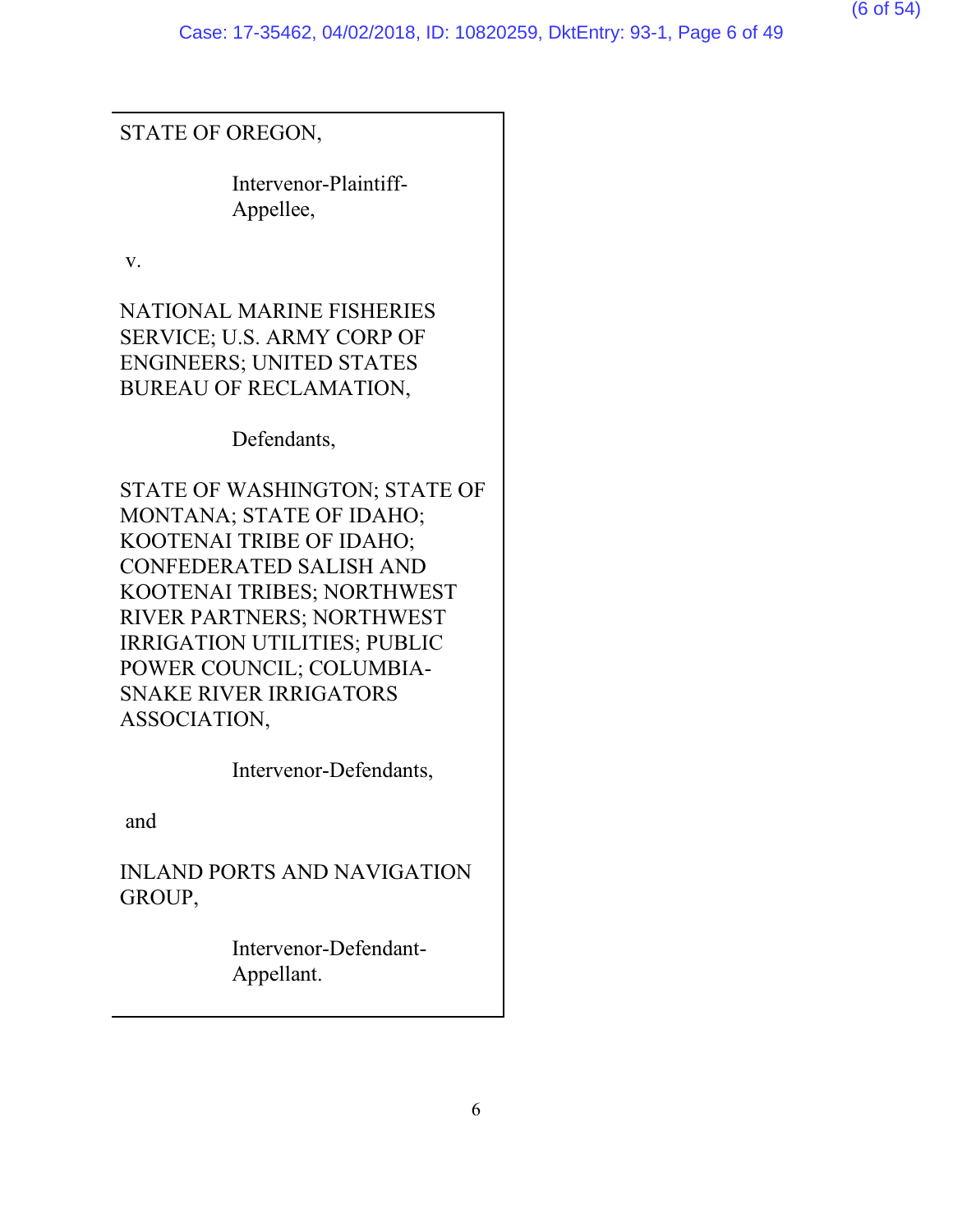| NATIONAL WILDLIFE FEDERATION;                                   | No.<br>17-35467              |
|-----------------------------------------------------------------|------------------------------|
| IDAHO WILDLIFE FEDERATION;<br><b>WASHINGTON WILDLIFE</b>        | D.C. No. $3:01$ -cv-00640-SI |
| FEDERATION; SIERRA CLUB;                                        |                              |
| PACIFIC COAST FEDERATION OF                                     |                              |
| FISHERMEN'S ASSOCIATIONS, INC.;                                 |                              |
| <b>INSTITUTE FOR FISHERIES</b>                                  |                              |
| <b>RESOURCES; IDAHO RIVERS</b>                                  |                              |
| UNITED; IDAHO STEELHEAD AND                                     |                              |
| SALMON UNITED; NORTHWEST                                        |                              |
| <b>SPORT FISHING INDUSTRY</b>                                   |                              |
| ASSOCIATION; SALMON FOR ALL;                                    |                              |
| <b>COLUMBIA RIVERKEEPER; NW</b>                                 |                              |
| <b>ENERGY COALITION; FEDERATION</b><br>OF FLY FISHERS; AMERICAN |                              |
| RIVERS, INC.,                                                   |                              |
|                                                                 |                              |
| Plaintiffs-Appellees,                                           |                              |
| STATE OF OREGON,                                                |                              |
| Intervenor-Plaintiff-                                           |                              |
| Appellee,                                                       |                              |
| V.                                                              |                              |
|                                                                 |                              |
| NATIONAL MARINE FISHERIES                                       |                              |
| <b>SERVICE; U.S. ARMY CORP OF</b>                               |                              |
| <b>ENGINEERS; UNITED STATES</b><br>BUREAU OF RECLAMATION,       |                              |
|                                                                 |                              |
| Defendants,                                                     |                              |
| STATE OF WASHINGTON; STATE OF                                   |                              |
| IDAHO; KOOTENAI TRIBE OF IDAHO;                                 |                              |
| <b>CONFEDERATED SALISH AND</b>                                  |                              |
| KOOTENAI TRIBES; INLAND PORTS                                   |                              |
|                                                                 |                              |
|                                                                 |                              |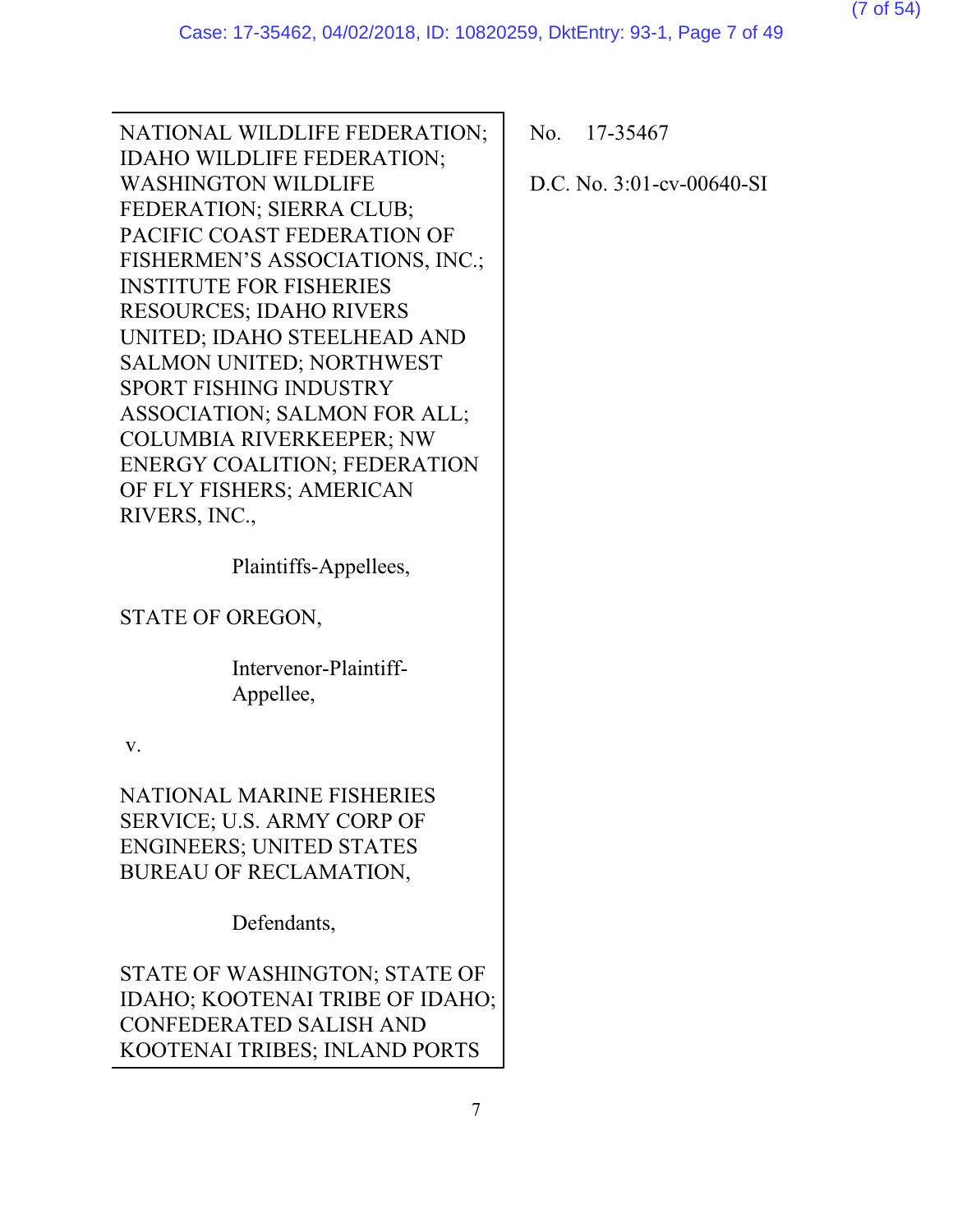AND NAVIGATION GROUP; NORTHWEST RIVER PARTNERS; NORTHWEST IRRIGATION UTILITIES; PUBLIC POWER COUNCIL; COLUMBIA-SNAKE RIVER IRRIGATORS ASSOCIATION,

Intervenor-Defendants,

and

STATE OF MONTANA,

Intervenor-Defendant-Appellant.

NATIONAL WILDLIFE FEDERATION; IDAHO WILDLIFE FEDERATION; WASHINGTON WILDLIFE FEDERATION; SIERRA CLUB; PACIFIC COAST FEDERATION OF FISHERMEN'S ASSOCIATIONS, INC.; INSTITUTE FOR FISHERIES RESOURCES; IDAHO RIVERS UNITED; IDAHO STEELHEAD AND SALMON UNITED; NORTHWEST SPORT FISHING INDUSTRY ASSOCIATION; SALMON FOR ALL; COLUMBIA RIVERKEEPER; NW ENERGY COALITION; FEDERATION OF FLY FISHERS; AMERICAN RIVERS, INC.,

Plaintiffs-Appellees,

No. 17-35502

D.C. No. 3:01-cv-00640-SI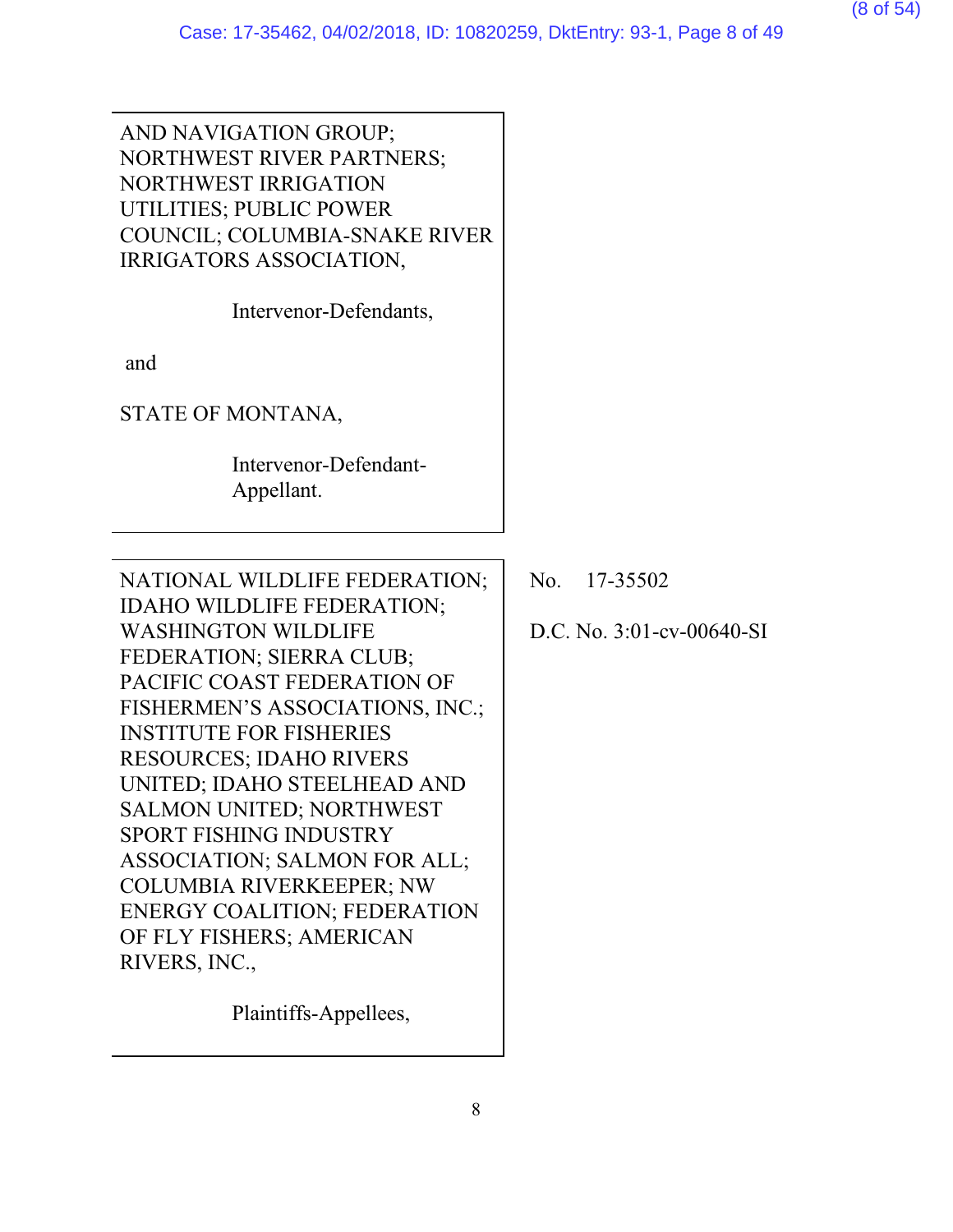STATE OF OREGON,

Intervenor-Plaintiff-Appellee,

v.

NATIONAL MARINE FISHERIES SERVICE; U.S. ARMY CORP OF ENGINEERS; UNITED STATES BUREAU OF RECLAMATION,

Defendants,

STATE OF WASHINGTON; STATE OF MONTANA; STATE OF IDAHO; INLAND PORTS AND NAVIGATION GROUP; NORTHWEST RIVER PARTNERS; NORTHWEST IRRIGATION UTILITIES; PUBLIC POWER COUNCIL; COLUMBIA-SNAKE RIVER IRRIGATORS ASSOCIATION,

Intervenor-Defendants,

and

KOOTENAI TRIBE OF IDAHO; CONFEDERATED SALISH AND KOOTENAI TRIBES,

> Intervenor-Defendants-Appellants.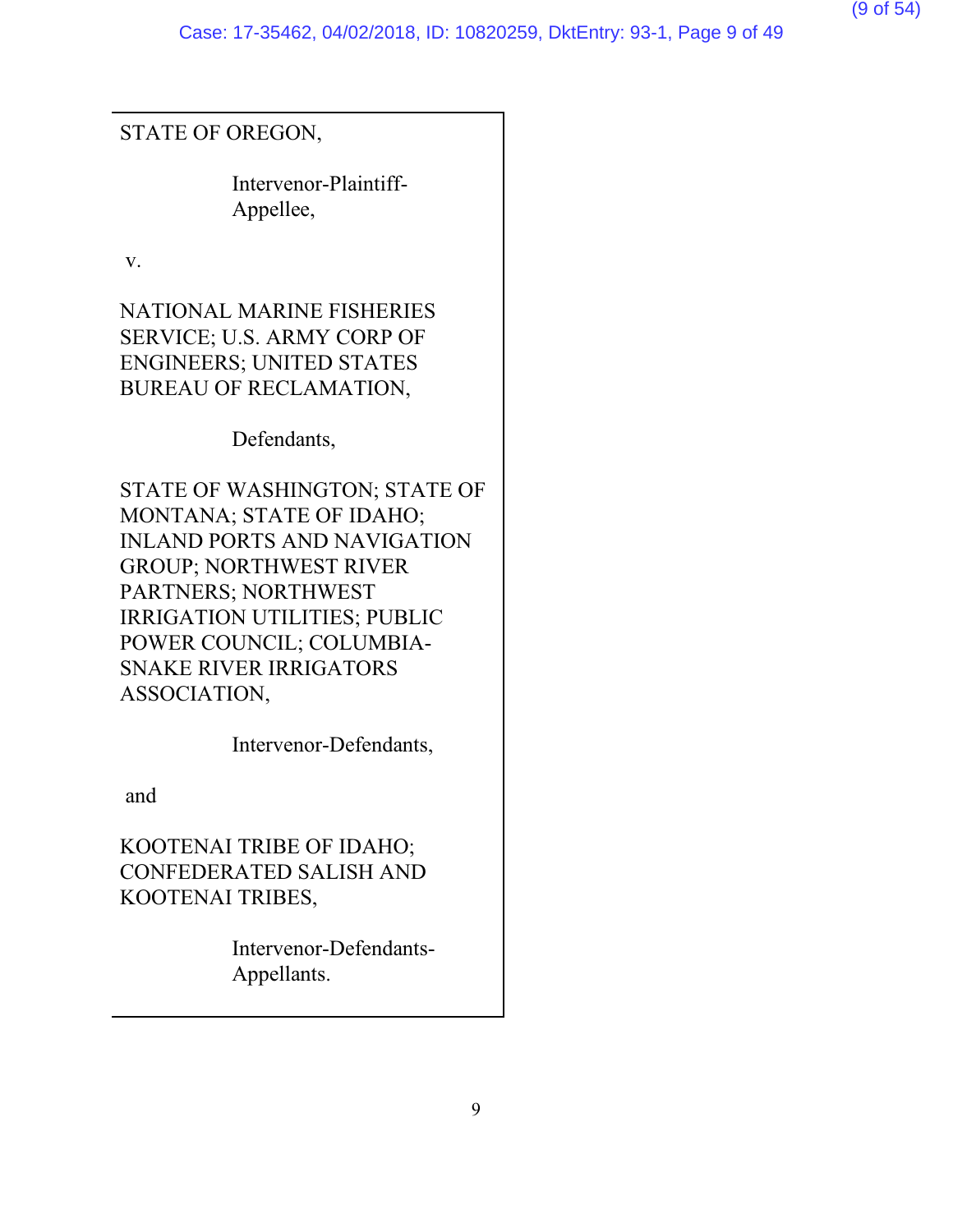### (10 of 54)

| NATIONAL WILDLIFE FEDERATION;                                    | No.<br>18-35111           |
|------------------------------------------------------------------|---------------------------|
| IDAHO WILDLIFE FEDERATION;                                       |                           |
| <b>WASHINGTON WILDLIFE</b>                                       | D.C. No. 3:01-cv-00640-SI |
| FEDERATION; SIERRA CLUB;                                         |                           |
| PACIFIC COAST FEDERATION OF                                      |                           |
| FISHERMEN'S ASSOCIATIONS, INC.;                                  |                           |
| <b>INSTITUTE FOR FISHERIES</b><br><b>RESOURCES; IDAHO RIVERS</b> |                           |
| UNITED; IDAHO STEELHEAD AND                                      |                           |
| SALMON UNITED; NORTHWEST                                         |                           |
| <b>SPORT FISHING INDUSTRY</b>                                    |                           |
| ASSOCIATION; SALMON FOR ALL;                                     |                           |
| <b>COLUMBIA RIVERKEEPER; NW</b>                                  |                           |
| <b>ENERGY COALITION; FEDERATION</b>                              |                           |
| OF FLY FISHERS; AMERICAN                                         |                           |
| RIVERS, INC.,                                                    |                           |
|                                                                  |                           |
| Plaintiffs-Appellees,                                            |                           |
| STATE OF OREGON,                                                 |                           |
|                                                                  |                           |
| Intervenor-Plaintiff-                                            |                           |
| Appellee,                                                        |                           |
| V.                                                               |                           |
|                                                                  |                           |
| NATIONAL MARINE FISHERIES                                        |                           |
| <b>SERVICE; U.S. ARMY CORP OF</b>                                |                           |
| <b>ENGINEERS; UNITED STATES</b>                                  |                           |
| BUREAU OF RECLAMATION,                                           |                           |
|                                                                  |                           |
| Defendants-Appellants,                                           |                           |
| and                                                              |                           |
|                                                                  |                           |
| STATE OF WASHINGTON; STATE OF                                    |                           |
| MONTANA; STATE OF IDAHO;                                         |                           |
|                                                                  |                           |
| 10                                                               |                           |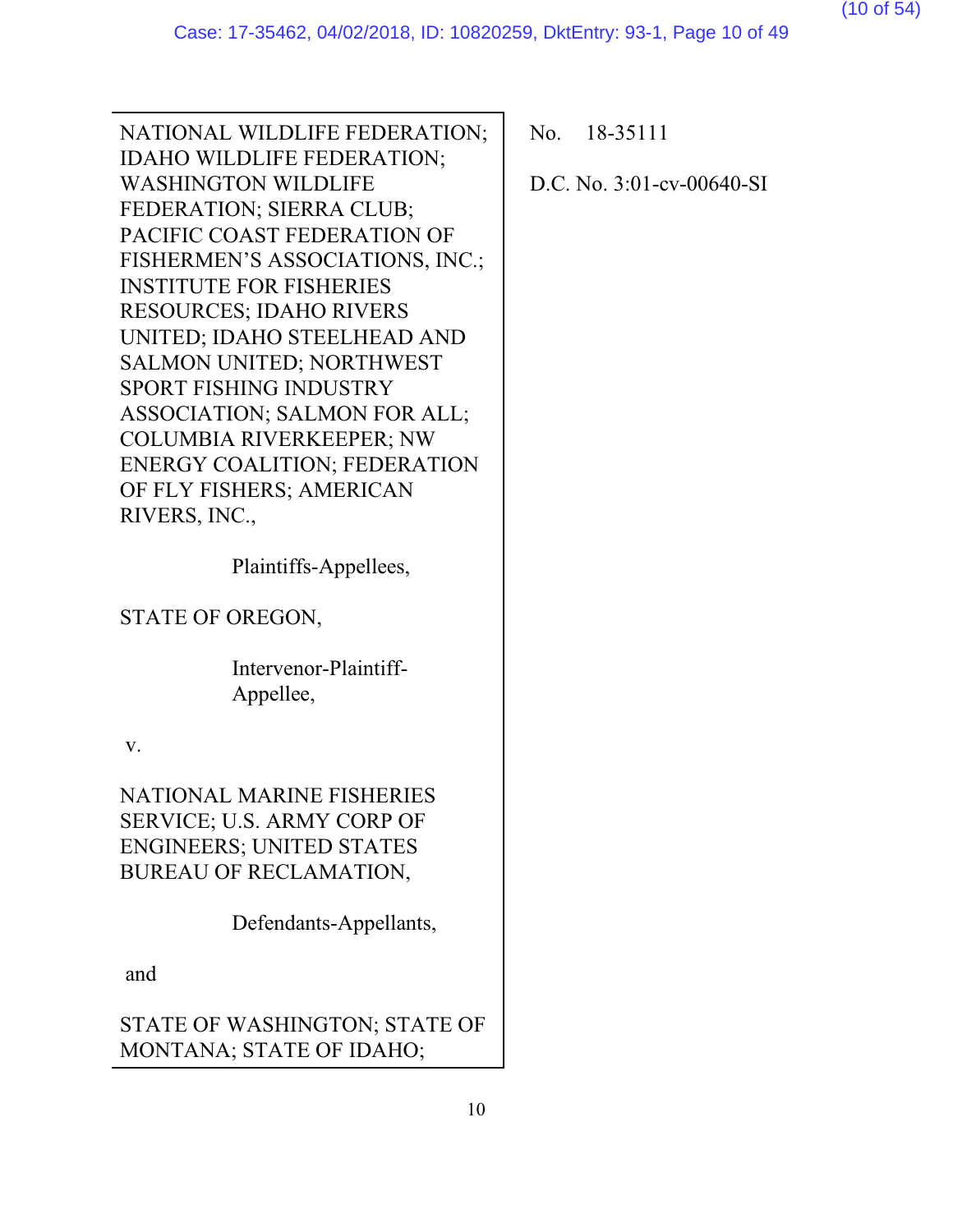| INLAND PORTS AND NAVIGATION<br><b>GROUP; NORTHWEST RIVER</b><br>PARTNERS; NORTHWEST<br><b>IRRIGATION UTILITIES; PUBLIC</b><br>POWER COUNCIL; COLUMBIA-<br><b>SNAKE RIVER IRRIGATORS</b><br>ASSOCIATION; KOOTENAI TRIBE OF<br><b>IDAHO; CONFEDERATED SALISH</b><br>AND KOOTENAI TRIBES,<br>Intervenor-Defendants. |                           |
|------------------------------------------------------------------------------------------------------------------------------------------------------------------------------------------------------------------------------------------------------------------------------------------------------------------|---------------------------|
|                                                                                                                                                                                                                                                                                                                  |                           |
| NATIONAL WILDLIFE FEDERATION;<br><b>IDAHO WILDLIFE FEDERATION;</b>                                                                                                                                                                                                                                               | 18-35152<br>No.           |
| <b>WASHINGTON WILDLIFE</b>                                                                                                                                                                                                                                                                                       | D.C. No. 3:01-cv-00640-SI |
| FEDERATION; SIERRA CLUB;                                                                                                                                                                                                                                                                                         |                           |
|                                                                                                                                                                                                                                                                                                                  |                           |
| PACIFIC COAST FEDERATION OF                                                                                                                                                                                                                                                                                      |                           |
| FISHERMEN'S ASSOCIATIONS, INC.;                                                                                                                                                                                                                                                                                  |                           |
| <b>INSTITUTE FOR FISHERIES</b>                                                                                                                                                                                                                                                                                   |                           |
| <b>RESOURCES; IDAHO RIVERS</b>                                                                                                                                                                                                                                                                                   |                           |
| UNITED; IDAHO STEELHEAD AND                                                                                                                                                                                                                                                                                      |                           |
| <b>SALMON UNITED; NORTHWEST</b>                                                                                                                                                                                                                                                                                  |                           |
| <b>SPORT FISHING INDUSTRY</b>                                                                                                                                                                                                                                                                                    |                           |
|                                                                                                                                                                                                                                                                                                                  |                           |
| ASSOCIATION; SALMON FOR ALL;                                                                                                                                                                                                                                                                                     |                           |
| <b>COLUMBIA RIVERKEEPER; NW</b>                                                                                                                                                                                                                                                                                  |                           |
| <b>ENERGY COALITION; FEDERATION</b>                                                                                                                                                                                                                                                                              |                           |
| OF FLY FISHERS; AMERICAN                                                                                                                                                                                                                                                                                         |                           |
| RIVERS, INC.,                                                                                                                                                                                                                                                                                                    |                           |
|                                                                                                                                                                                                                                                                                                                  |                           |
| Plaintiffs-Appellees,                                                                                                                                                                                                                                                                                            |                           |
|                                                                                                                                                                                                                                                                                                                  |                           |
| STATE OF OREGON,                                                                                                                                                                                                                                                                                                 |                           |
|                                                                                                                                                                                                                                                                                                                  |                           |
| Intervenor-Plaintiff-                                                                                                                                                                                                                                                                                            |                           |
| Appellee,                                                                                                                                                                                                                                                                                                        |                           |
|                                                                                                                                                                                                                                                                                                                  |                           |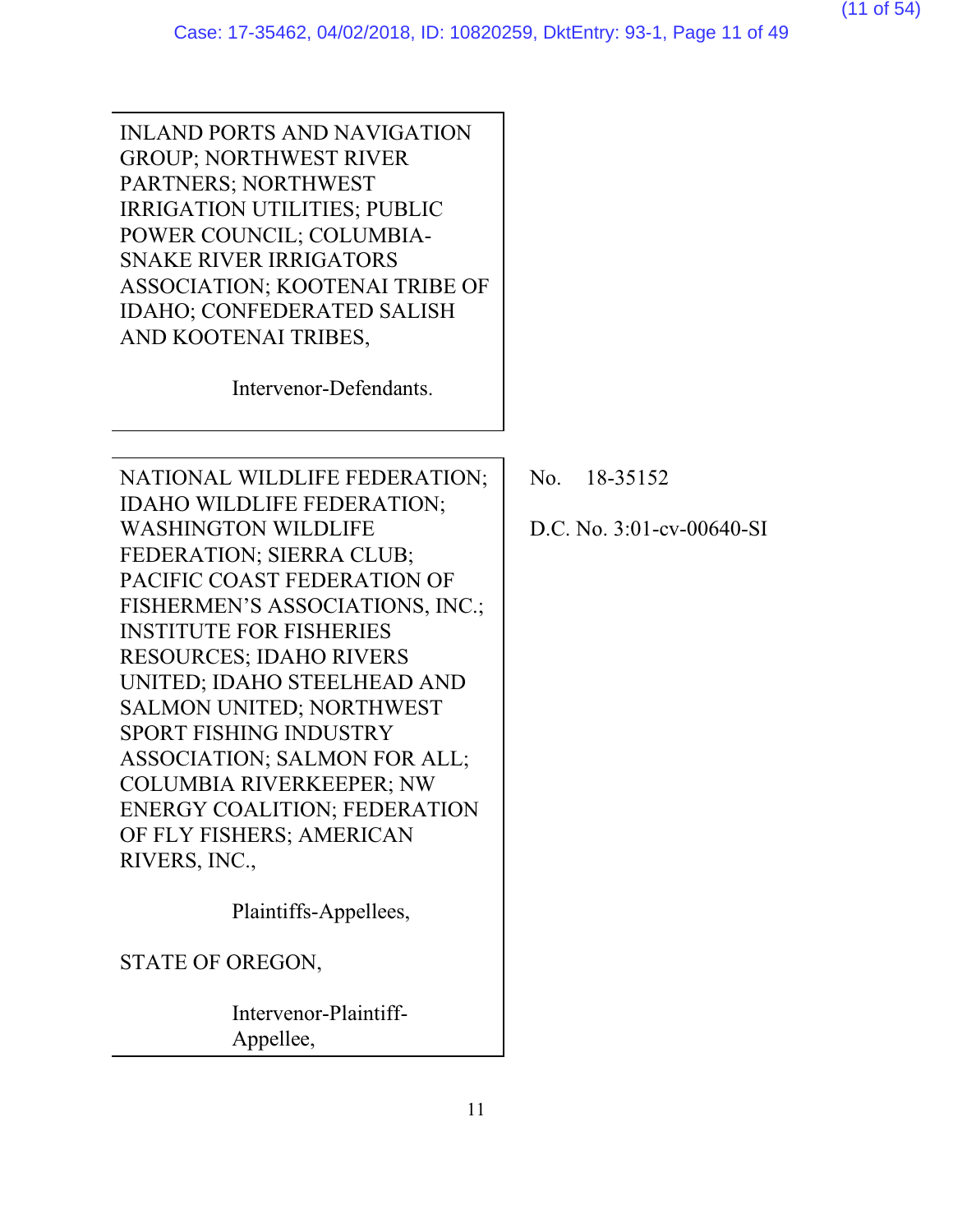v.

NATIONAL MARINE FISHERIES SERVICE; U.S. ARMY CORP OF ENGINEERS; UNITED STATES BUREAU OF RECLAMATION,

Defendants,

STATE OF WASHINGTON; STATE OF MONTANA; STATE OF IDAHO; INLAND PORTS AND NAVIGATION GROUP; NORTHWEST IRRIGATION UTILITIES; PUBLIC POWER COUNCIL; COLUMBIA-SNAKE RIVER IRRIGATORS ASSOCIATION; KOOTENAI TRIBE OF IDAHO; CONFEDERATED SALISH AND KOOTENAI TRIBES,

Intervenor-Defendants,

and

NORTHWEST RIVER PARTNERS,

Intervenor-Defendant-Appellant.

> Appeals from the United States District Court for the District of Oregon Michael H. Simon, District Judge, Presiding

Argued and Submitted March 20, 2018 San Francisco, California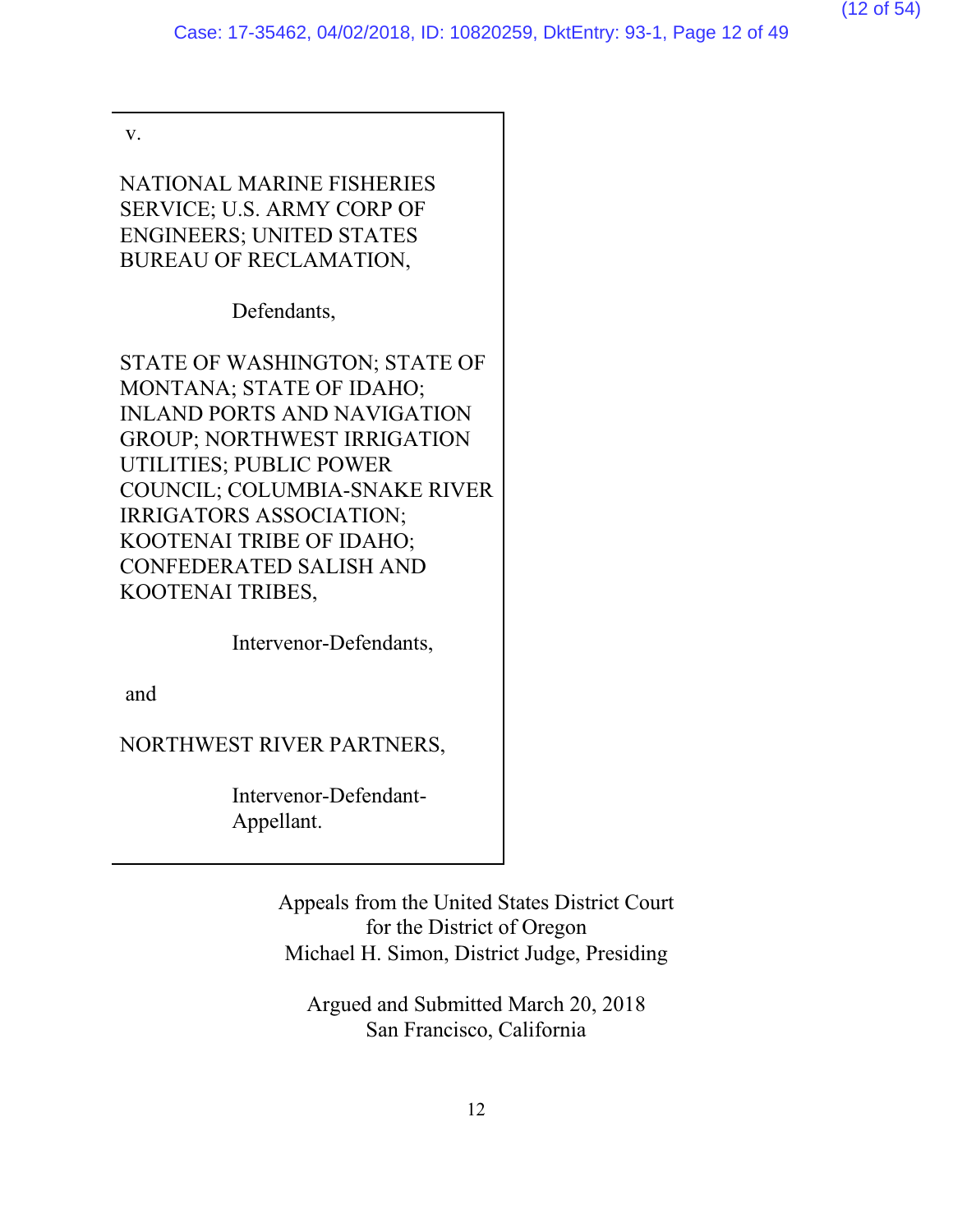# BEFORE: THOMAS, Chief Judge, and TASHIMA and PAEZ, Circuit Judges.

## Opinion by Chief Judge Sidney R. Thomas

## THOMAS, Chief Judge:

These consolidated appeals are the latest round of a long-running dispute over salmon and steelhead species listed under the Endangered Species Act ("ESA"), 16 U.S.C. §§ 1531-1544. Three federal agencies (collectively, "federal defendants"), joined by intervenor-defendants, challenge injunctions issued by the district court to protect the listed species. At the request of the National Wildlife Federation and the State of Oregon (collectively, "plaintiffs"), the district court ordered the agencies to conduct certain spill operations and fish monitoring operations at dams and related facilities in the Federal Columbia River Power System ("FCRPS"). The district court also directed the agencies to disclose to plaintiffs information on planned projects at certain dams in order to ensure that major expenditures do not bias the preparation of an environmental impact statement ("EIS") under the National Environmental Policy Act ("NEPA"), 42 U.S.C. §§ 4321-4347. We affirm the district court's grant of the spill and fish monitoring injunctions, and we dismiss the appeal of the NEPA disclosure order.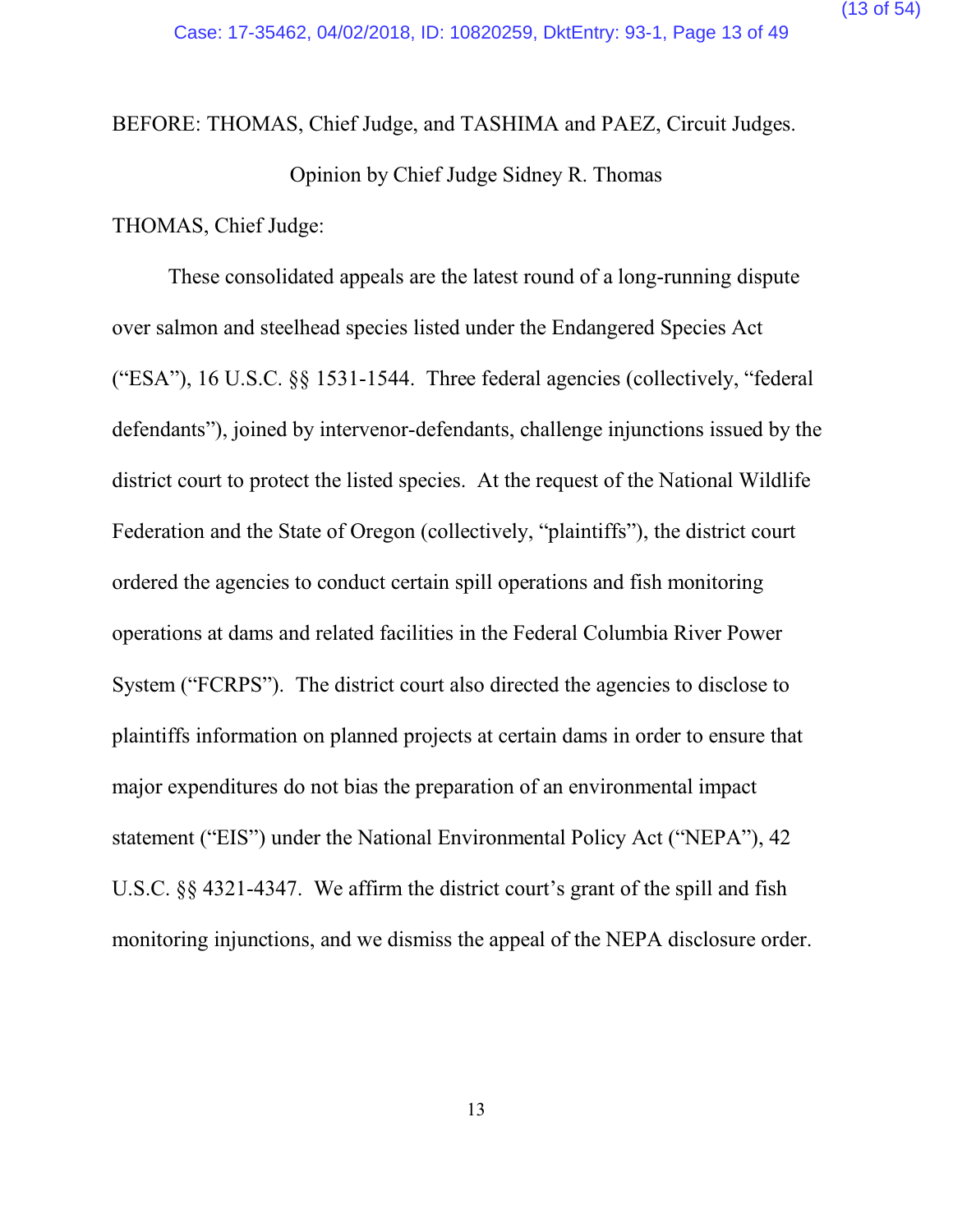I

The Columbia River is the fourth largest river on the North American continent. It flows for more than 1,200 miles from the Canadian Rockies to the Pacific Ocean, and it drains an area of approximately 258,000 square miles, including territory in seven states and one Canadian province. The Snake River is the largest tributary of the Columbia River. It flows for more than 1,000 miles from Yellowstone National Park until it meets the Columbia River in Washington, and it drains an area of approximately 108,000 square miles, including territory in six states.

Every year, salmon and steelhead (collectively, "salmonids") travel up and down the Columbia and Snake Rivers, hatching in fresh water, migrating downstream to the Pacific Ocean on their way to adulthood, and later returning upstream to spawn and die. The wild salmonid population has decreased significantly in recent years. Today, there are thirteen species or populations of Columbia River or Snake River salmonids that are listed as either endangered or threatened under the ESA.

When these fish migrate downstream to the Pacific Ocean, they face danger from dams in the FCRPS. The dams contain turbines that produce power from the flow of water. As the fish pass through the dams on their journey to the ocean, a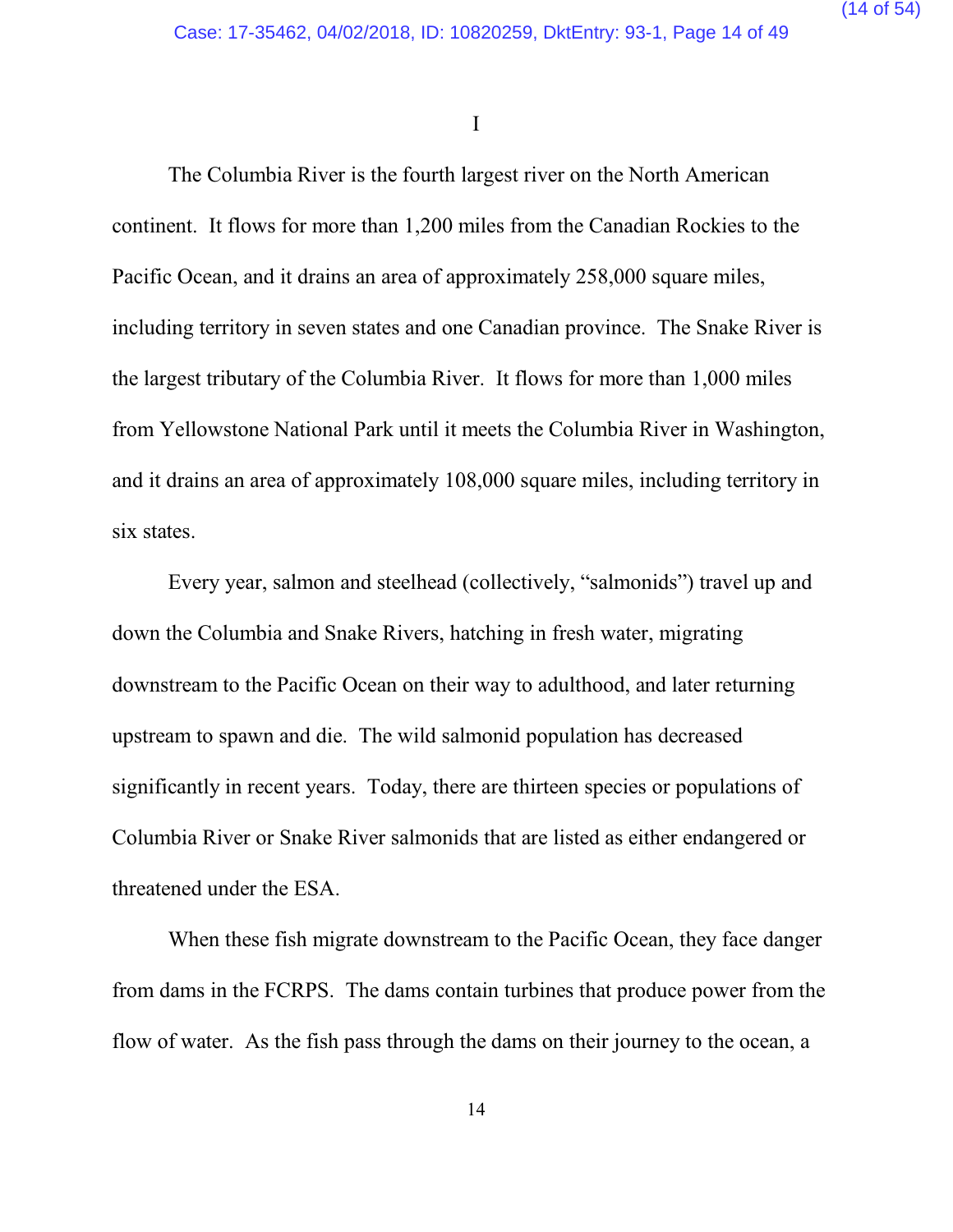high number die from swimming through the turbines. In light of this danger, each dam in the migration corridor of the mainstem Columbia and Snake Rivers has a bypass system to allow fish to avoid the turbines. At some dams, the bypass systems consist of screens in front of the turbine intakes that divert the fish into passageways through the dams and downstream. At others, the bypass systems divert the fish into barges for transportation around the dams.

The FCRPS includes eight multipurpose dams, reservoirs, and related facilities on the mainstem Columbia and Snake Rivers in Montana, Washington, Idaho, and Oregon. Three federal agencies coordinate to manage FCRPS dams: the U.S. Army Corps of Engineers (the "Corps"), the U.S. Bureau of Reclamation ("Reclamation"), and the Bonneville Power Administration ("Bonneville"). The Corps operates the eight mainstem dams, Reclamation operates other FCRPS dams, and Bonneville markets and transmits power generated from the hydroelectric projects. States also play a role in dam management through the governance of water diversions from the rivers and through state conservation programs. A number of federally-recognized Indian Tribes retain treaty fishing rights in the waters of the Columbia and Snake Rivers.

This litigation, which has been ongoing since 2001, primarily concerns application of the ESA to the management of the FCRPS. Section 7 of the ESA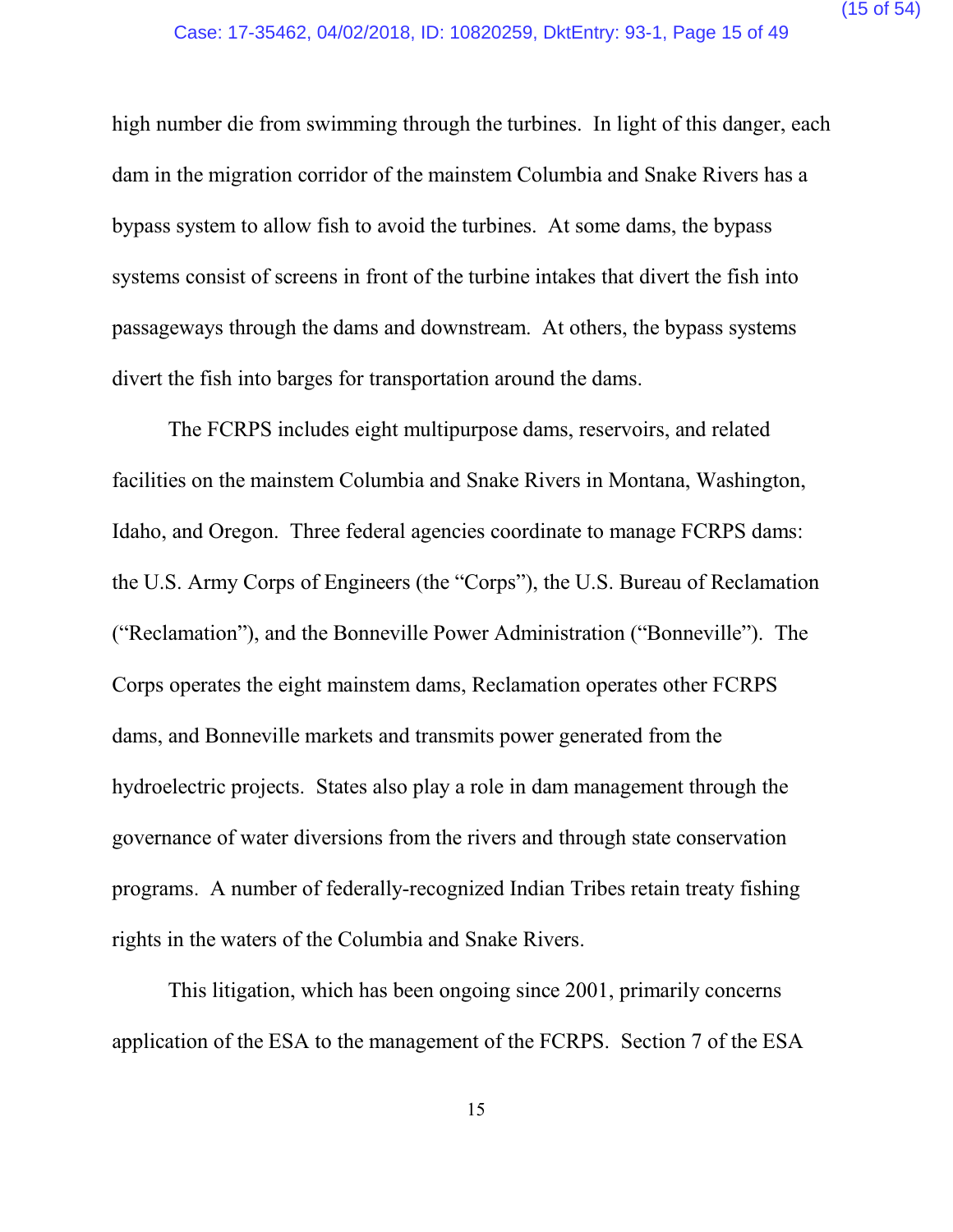requires federal agencies, in consultation with what is known as the "consulting agency," to conserve species listed under the ESA. Section  $7(a)(2)$  of the ESA requires each federal agency to "insure that any action authorized, funded, or carried out by such agency . . . is not likely to jeopardize the continued existence of any endangered species or threatened species or result in the destruction or adverse modification" of a listed species' designated critical habitat. 16 U.S.C. § 1536(a)(2). Section 7 and its implementing regulations delineate the consultation process for determining the biological impacts of a proposed action. 16 U.S.C. § 1536(a)-(c); 50 C.F.R. § 402. In brief, if a proposed federal action may jeopardize listed species or adversely modify critical habitat, the "acting agency" must consult with the "consulting agency." 50 C.F.R.  $\S$  402.13, 402.14. Here, the acting agencies are the Corps and Reclamation, and the consulting agency is the National Marine Fisheries Service ("NMFS").

The consulting agency prepares a biological opinion ("BiOp") setting forth its conclusions about whether the proposed action will affect a listed species or its designated critical habitat. 16 U.S.C. § 1536(b)(3)(A). An action jeopardizes a listed species if it "reasonably would be expected, directly or indirectly, to reduce appreciably the likelihood of both the survival and recovery of a listed species in the wild by reducing the reproduction, numbers, or distribution of that species." 50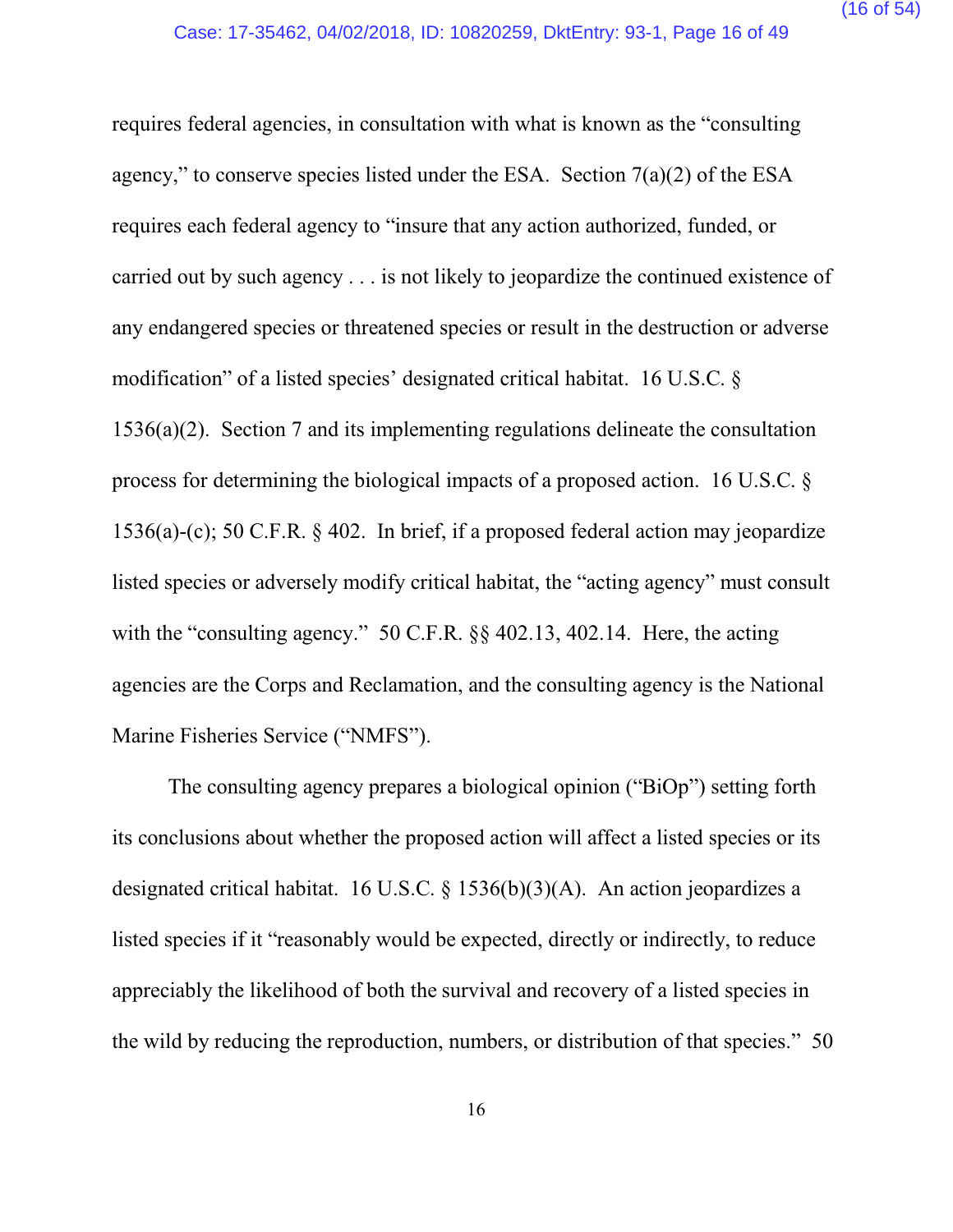C.F.R. § 402.02. If the proposed action is likely to jeopardize a listed species' existence or adversely modify its critical habitat, the BiOp must set forth a reasonable and prudent alternative to the action (the "Alternative") that is not likely to jeopardize the species or adversely modify its habitat, if possible. 16 U.S.C. §  $1536(b)(3)(A).$ 

If the BiOp concludes that jeopardy is not likely and that there will not be adverse modification of critical habitat, or that the Alternative avoids jeopardy and adverse modification and that the incidental taking of endangered or threatened species will not violate section  $7(a)(2)$ , the consulting agency can issue an "Incidental Take Statement." If followed, the Incidental Take Statement exempts the action agency from the prohibition on takings found in section 9 of the ESA. 16 U.S.C. § 1536(b)(4); *Aluminum Co. of Am. v. Adm'r, Bonneville Power Admin.*, 175 F.3d 1156, 1159 (9th Cir. 1999).

The instant litigation also involves application of NEPA to the management of the FCRPS. NEPA requires that federal agencies complete an EIS in connection with "every recommendation or report on proposals for legislation and other major Federal actions significantly affecting the quality of the human environment." 42 U.S.C. § 4332(2)(C).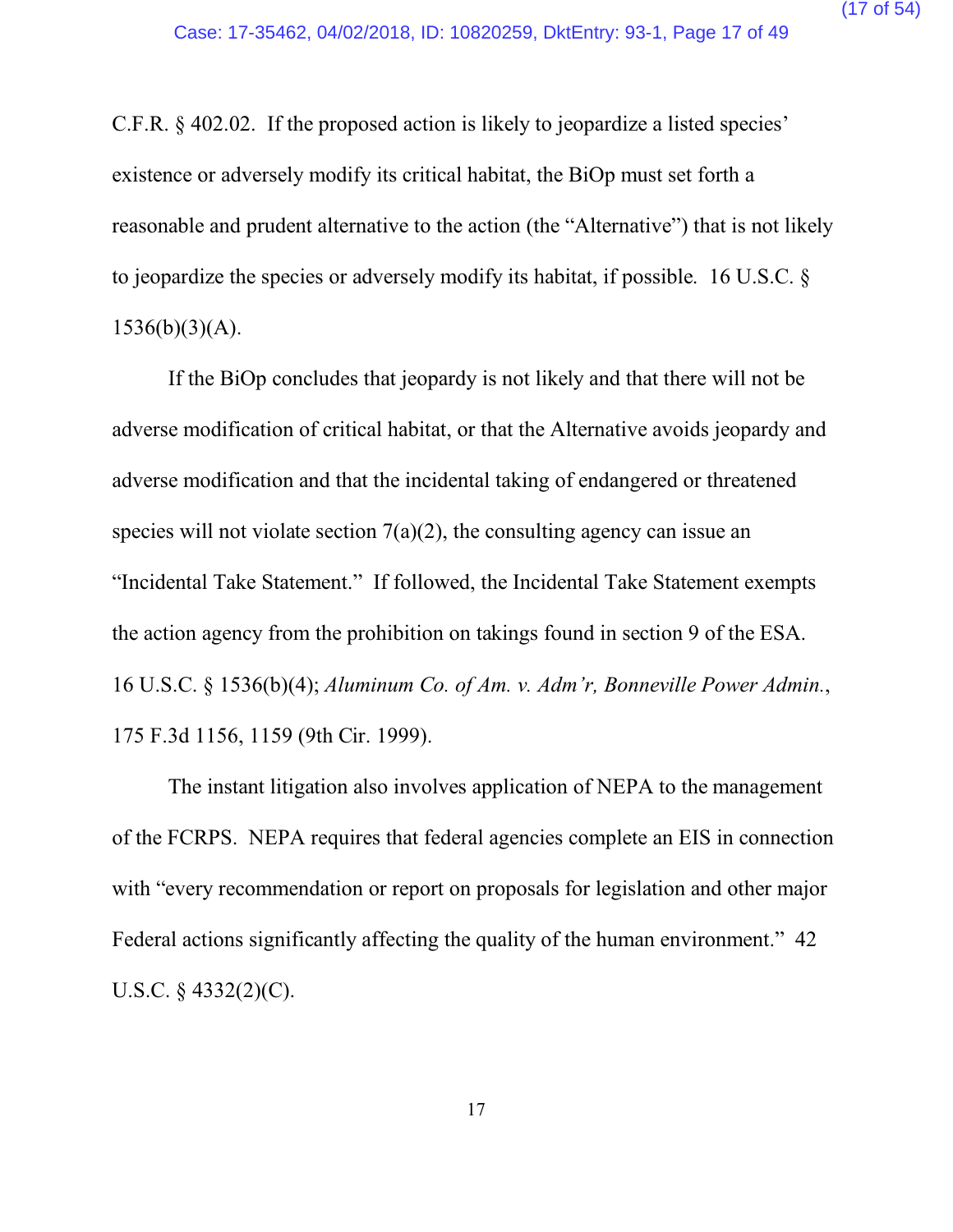In addition to evaluating the proposed agency action, an EIS must "[r]igorously explore and objectively evaluate all reasonable alternatives" to that action. 40 C.F.R. § 1502.14(a). "NEPA's purpose is twofold: (1) to ensure that agencies carefully consider information about significant environmental impacts and (2) to guarantee relevant information is available to the public." *N. Plains Res. Council, Inc. v. Surface Transp. Bd.*, 668 F.3d 1067, 1072 (9th Cir. 2011).

NMFS issued a BiOp in 2000 which concluded that operation of the FCRPS dams jeopardized listed species but that a proposed Alternative would avoid jeopardy. The National Wildlife Federation ("NWF") challenged the 2000 BiOp, initiating this litigation. The district court ruled that the BiOp was arbitrary and capricious and remanded to NMFS to issue a new BiOp. *Nat'l Wildlife Fed'n v. Nat'l Marine Fisheries Serv.* ("*NWF I*"), 254 F. Supp. 2d 1196 (D. Or. 2003).

NMFS issued a new BiOp in 2004, which concluded that operation of the FCRPS dams would not jeopardize listed species. NWF filed a second supplemental complaint challenging the 2004 BiOp, and it moved for a preliminary injunction. The district court granted the preliminary injunction. The injunction required the acting agencies to increase the amount of water that passed through spillgates on certain FCRPS dams during the summer of 2005, rather than passing the water through turbines for power generation. The increased spill was intended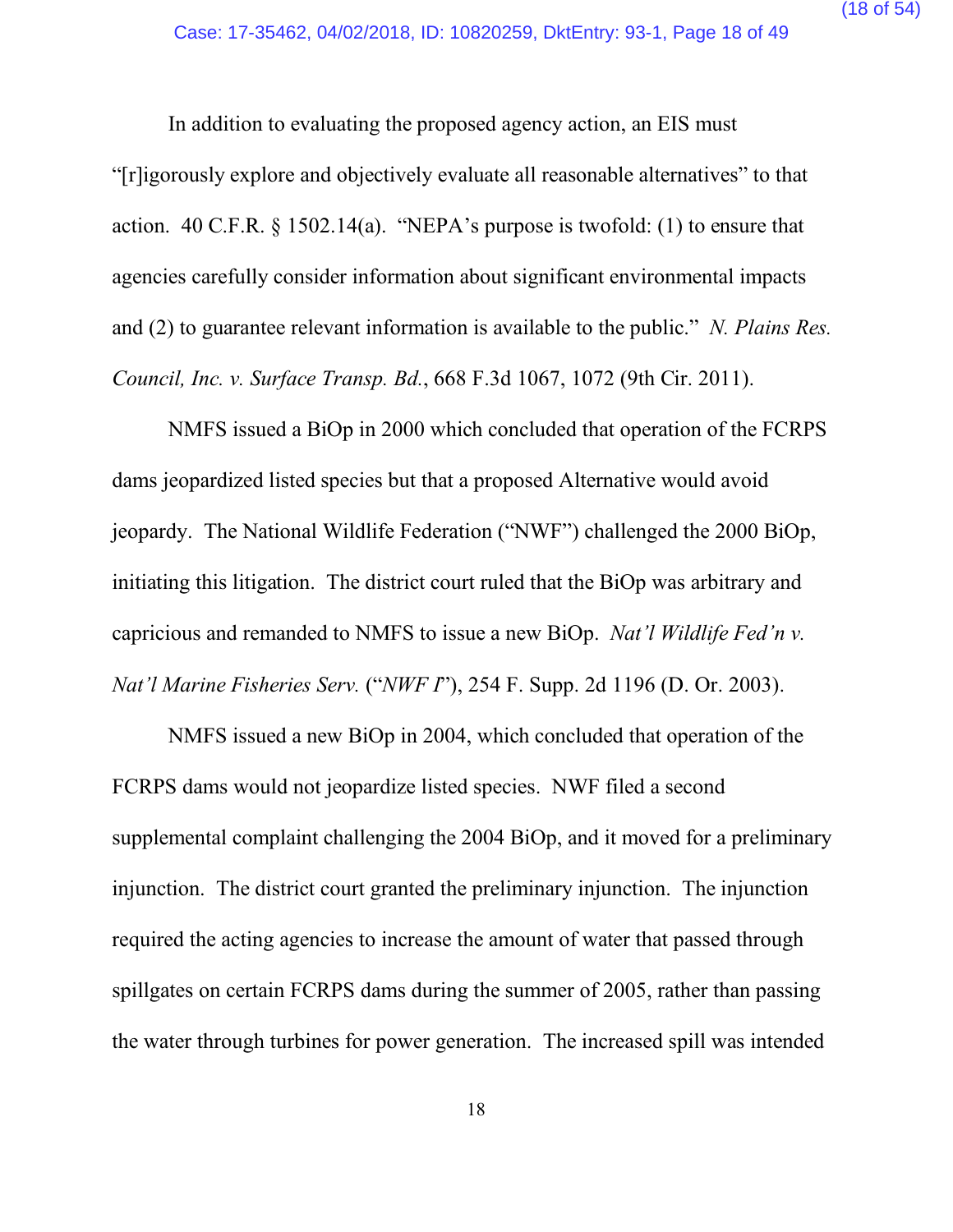to decrease the mortality rate of fish passing through the dams. On appeal, we held that the district court had not abused its discretion in granting the injunction, but we remanded to the district court to determine whether the injunction should be more narrowly tailored. *Nat'l Wildlife Fed'n v. Nat'l Marine Fisheries Serv.* ("*NWF II*"), 422 F.3d 782 (9th Cir. 2005). The district court eventually rejected the 2004 BiOp and remanded to NMFS to issue a new BiOp. We affirmed the district court's rejection of the 2004 BiOp. *Nat'l Wildlife Fed'n v. Nat'l Marine Fisheries Serv.* ("*NWF III*"), 524 F.3d 917 (9th Cir. 2008).

NMFS issued a new BiOp in 2008. As a result of additional administrative review, NMFS issued a supplemental BiOp in 2010. Those BiOps again concluded that operation of the FCRPS dams jeopardized listed species, but that a proposed Alternative would avoid jeopardy. In 2011, the district court rejected the 2008/2010 BiOp. *Nat'l Wildlife Fed'n v. Nat'l Marine Fisheries Serv.* ("*NWF IV*"), 839 F. Supp. 2d 1117 (D. Or. 2011). The district court ordered NMFS to issue a new BiOp by 2014. In the interim, the court ordered the acting agencies to implement the 2008/2010 BiOp's Alternative and ordered increased spill to mitigate irreparable harm from dam operations.

NMFS issued its latest BiOp in 2014. The 2014 BiOp was a supplement to the 2008 BiOp.The 2014 BiOp again concluded that operation of the FCRPS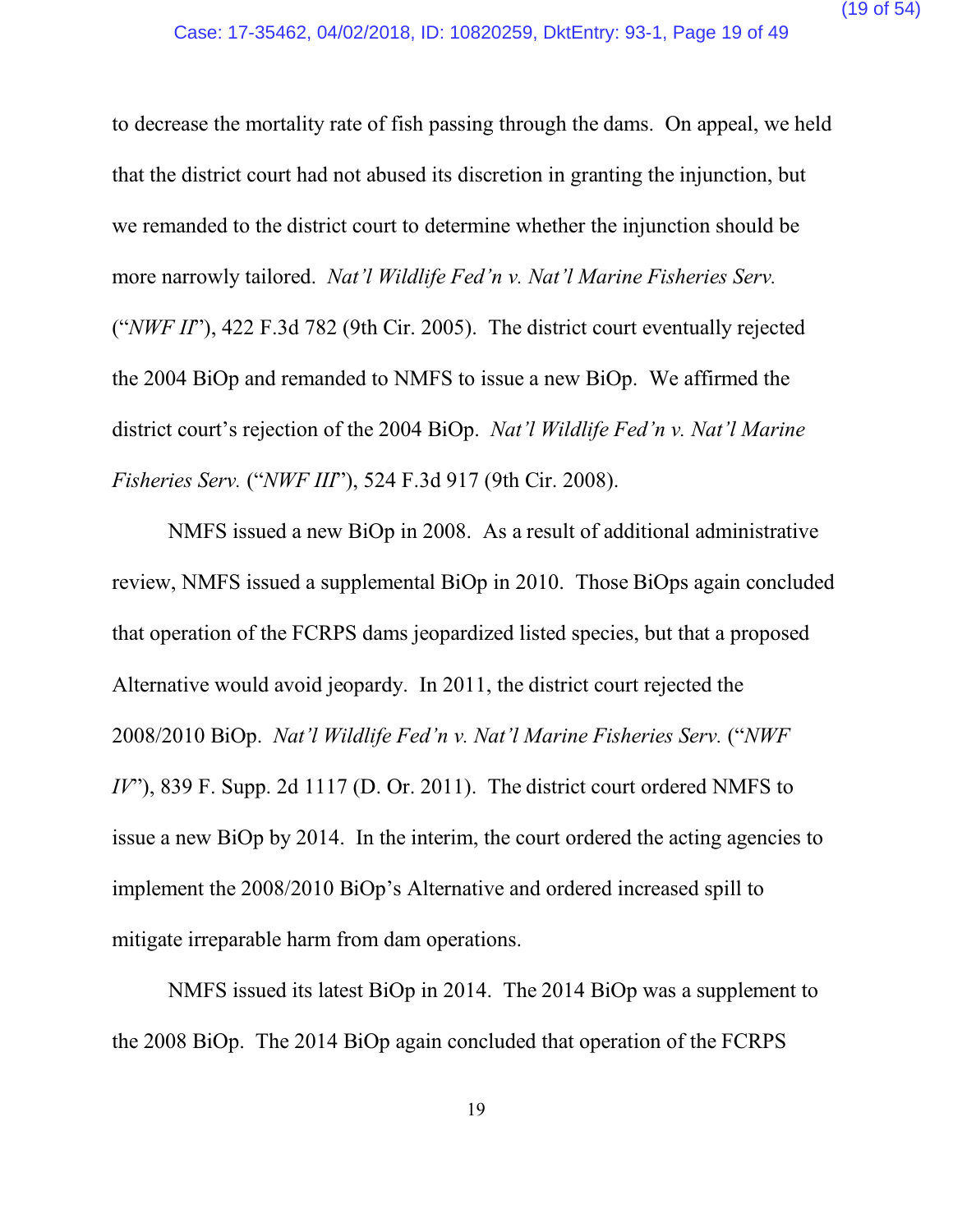dams would jeopardize listed species and adversely modify critical habitat. It again proposed an Alternative, consisting of a suite of 74 actions that cover a tenyear period (from 2008 to 2018). The Alternative included modifications to system operations and structures at the dams to improve fish passage and migration conditions; actions to reduce salmonid predation; actions to restore salmonid habitat; hatchery management; and research, monitoring, and evaluation of salmonids. The Alternative includes some spill in order to enhance the survival of migrating juvenile salmonids. The 2014 BiOp concluded that the Alternative would avoid jeopardy and adverse modification of critical habitat.

Plaintiffs NWF and the State of Oregon filed supplemental complaints challenging the 2014 BiOp for violations of the ESA and arguing that the Corps and Reclamation had violated NEPA. In May 2016, the district court granted partial summary judgment to plaintiffs. *Nat'l Wildlife Fed'n v. Nat'l Marine Fisheries Serv.* ("*NWF V*"), 184 F. Supp. 3d 861 (D. Or. 2016). The district court concluded that NMFS violated the ESA and the Administrative Procedure Act ("APA") in determining in the 2014 BiOp that the Alternative did not jeopardize listed species. It also concluded that the Corps and Reclamation violated NEPA by not preparing a proper EIS under NEPA.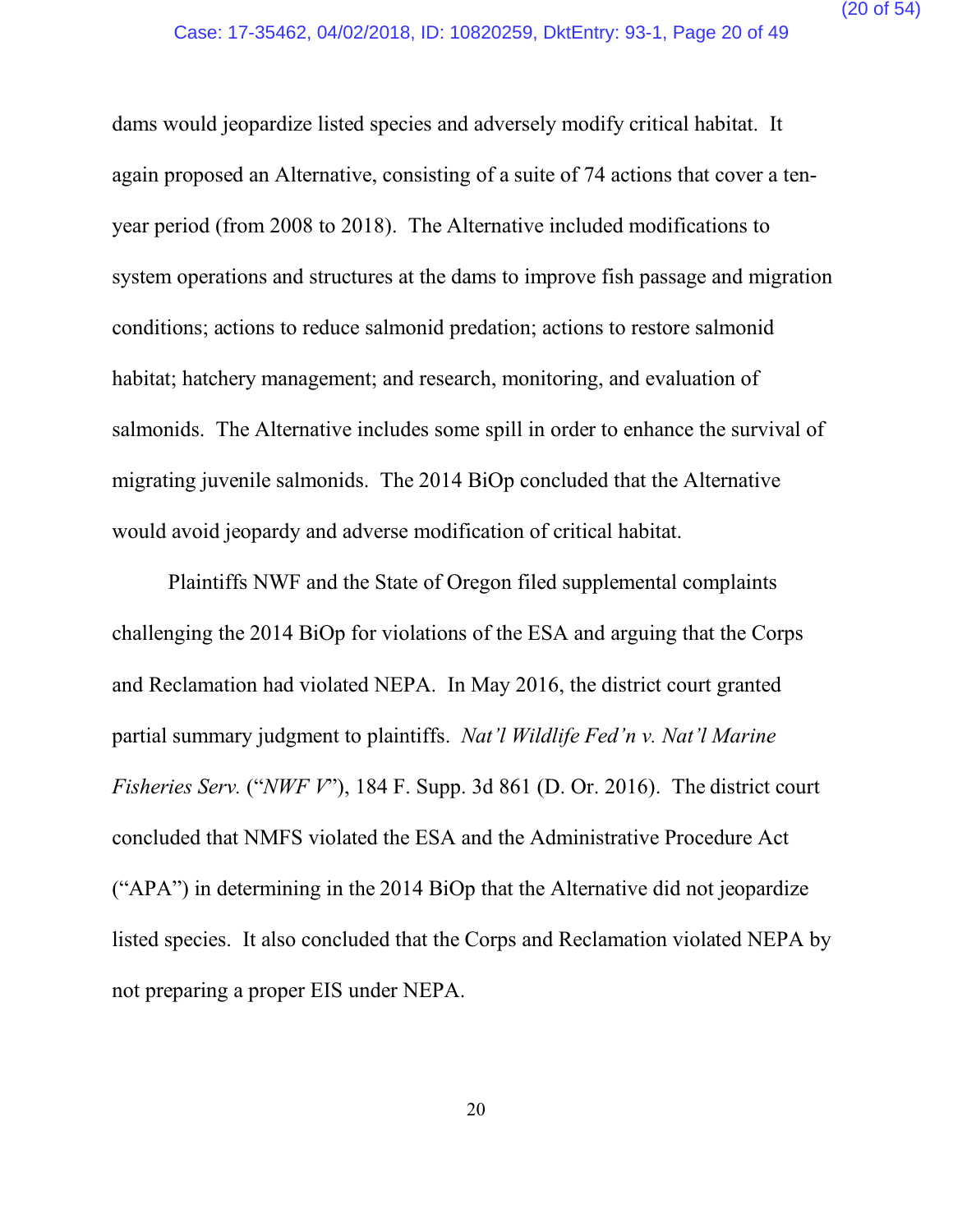However, the court concluded that NMFS did not violate the ESA or APA in determining that the Alternative does not adversely modify critical habitat and will not adversely affect Southern Resident Killer Whales. The court remanded to NMFS to issue a new BiOp by March 1, 2018. It stated that it retained jurisdiction over the litigation to ensure that the agencies develop mitigation measures to avoid jeopardy, issue a compliant BiOp, and prepare a compliant EIS. Federal defendants and intervenor-defendants initially appealed this order, but they have since dismissed those appeals.

In July 2016, the district court entered a new remand order (the "July 2016 order"). That order approved a proposed five-year schedule for preparation of a proper EIS under NEPA. The order also extended the deadline for issuing a new BiOp to December 31, 2018. Finally, the order directed federal defendants to keep the 2014 BiOp in place and to continue to implement its Alternative until the new BiOp is issued.

In January 2017, plaintiffs filed motions requesting injunctive relief for the ESA violations identified by the district court in *NWF V*. First, plaintiffs sought an injunction ordering the Corps to increase spill to the maximum level that meets, but does not exceed, existing total dissolved gas criteria allowed under state law (the "gas cap") from April to June at the eight mainstem FCRPS dams. The requested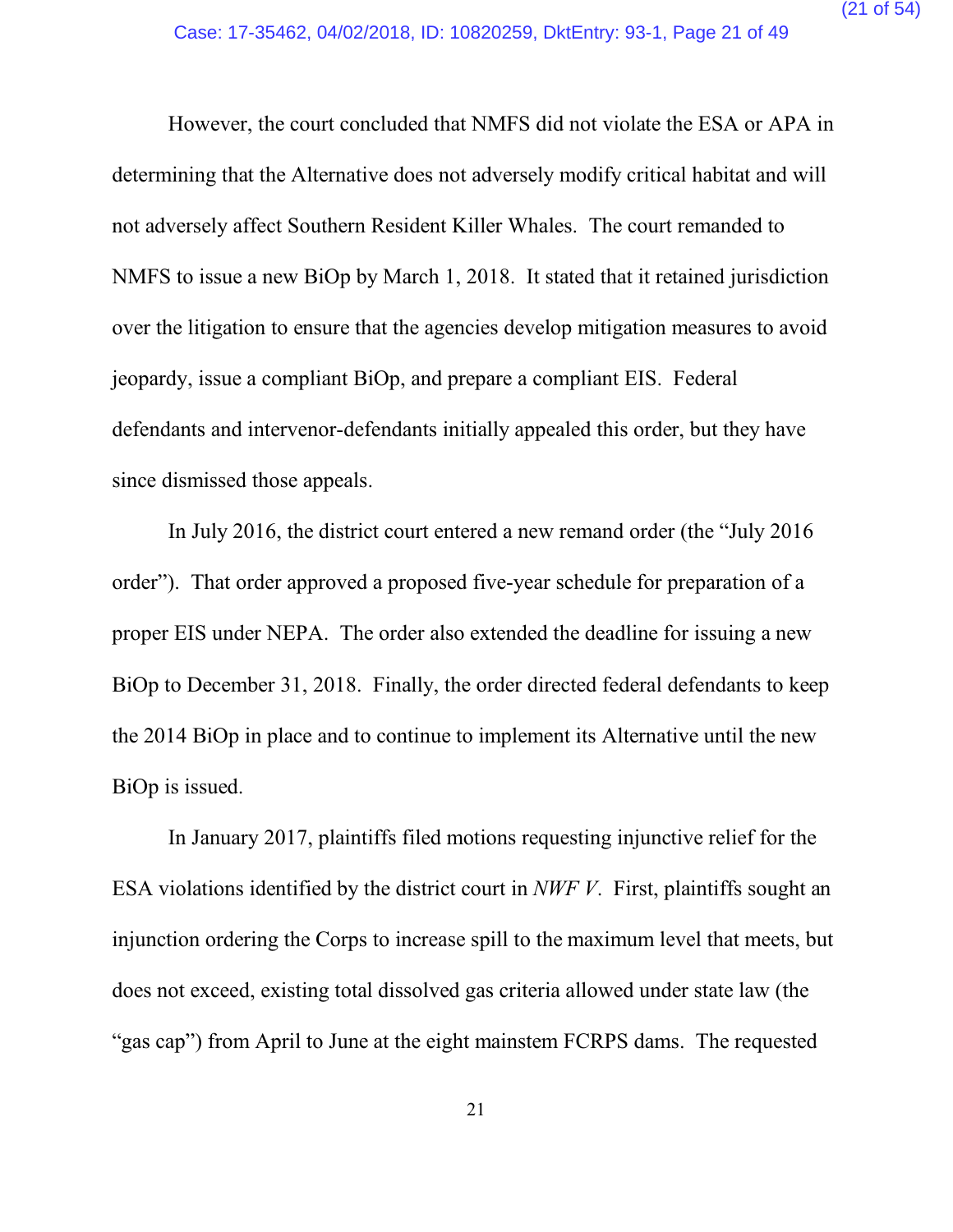spill would commence in April 2017 and continue for the remainder of the BiOp remand period. The proposed injunction contained off-ramps to allow the Corps to reduce spill for reasons such as power emergencies, health and safety, or other issues.

Oregon also sought an injunction ordering federal defendants to operate juvenile bypass facilities and associated Passive Integrated Transponder ("PIT") tag detection systems at FCRPS dams beginning in March 2017. NWF sought an injunction under NEPA that would prohibit the Corps from making significant capital expenditures at certain FCRPS dams during the NEPA remand period absent court approval. Such expenditures, NWF argued, would bias the ongoing EIS process.

In April 2017, the district court entered an amended order granting in part and denying in part plaintiffs' injunction motions (the "April 2017 order"). The district court first considered whether plaintiffs' motions were barred by Federal Rule of Procedure 60(b). The court held that, even if Rule 60(b) applied to plaintiffs' motions, it could grant the requested relief under Rule 60(b)(6).

The district court granted the motions for injunctive relief under the ESA. The court held that there is no presumption of irreparable injury where there has been an ESA violation, but that the court was stripped of discretion to weigh other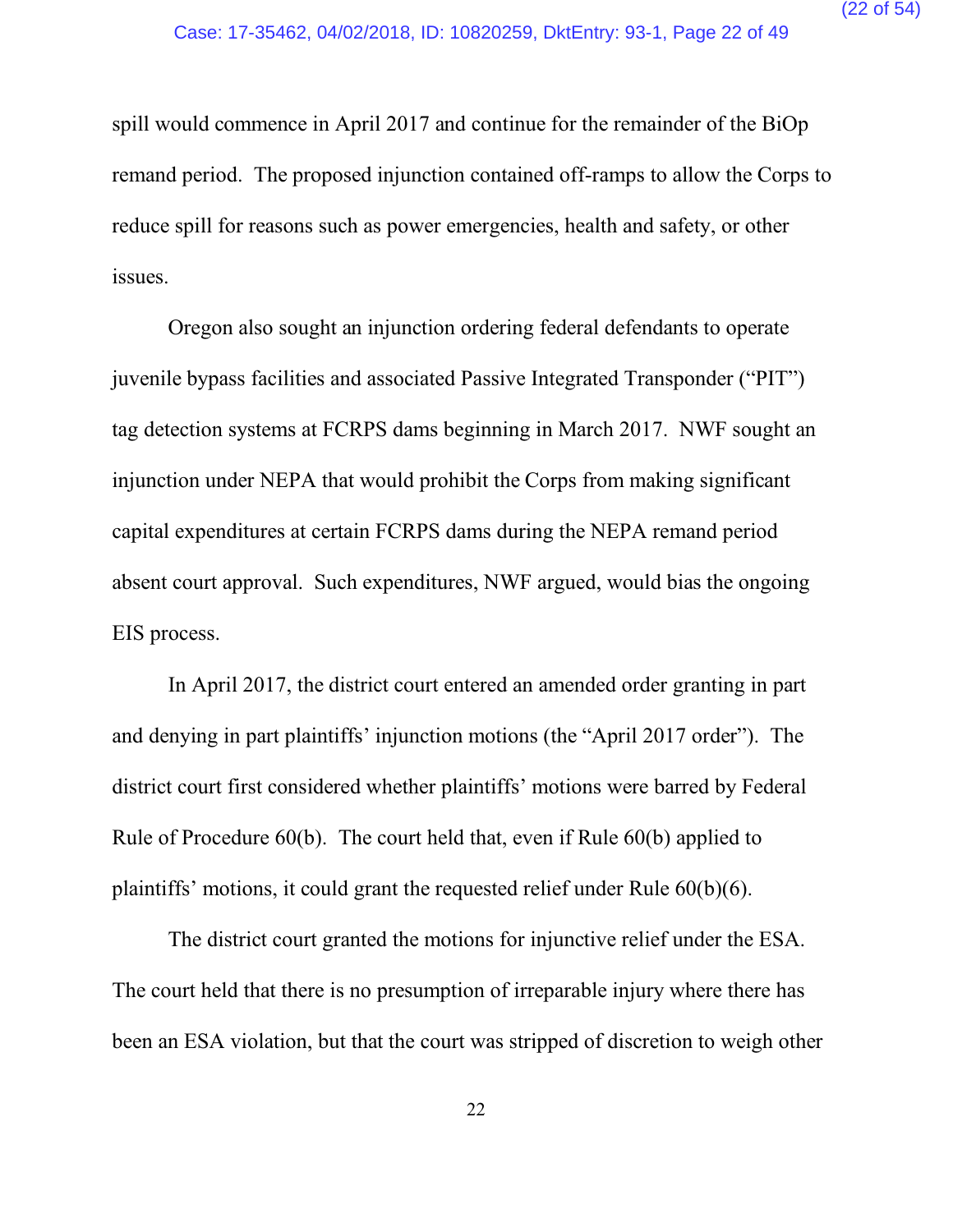traditional equitable factors. The district court held that plaintiffs did not need to show that operating without the requested court-ordered spill during the two-year remand period would pose an imminent threat at the species level, nor that the Alternative's spill-related operations specifically are causing irreparable harm. Considering the evidence in the record—including findings from previous opinions and orders issued as part of this litigation—the court found irreparable harm sufficient to order increased spring spill.The court decided that implementing increased spill in spring 2017 was too rushed, and it delayed the new spill operations until April 3, 2018. It ordered the federal defendants, in collaboration with the parties and regional experts, to produce a spill plan and proposed injunction order.

The district court also granted plaintiffs' PIT tag monitoring injunction, but it delayed implementation until March 1, 2018. Finally, the district court considered plaintiffs' NEPA capital expenditure injunction request. The court found that significant expenditures on FCRPS dams during the NEPA remand period were likely to cause irreparable harm by creating a substantial risk of bias in the NEPA process. The district court nevertheless denied plaintiffs' injunction motion, because it found that the balance of hardships and considerations of public interest favored allowing some expenditures. However, the court directed the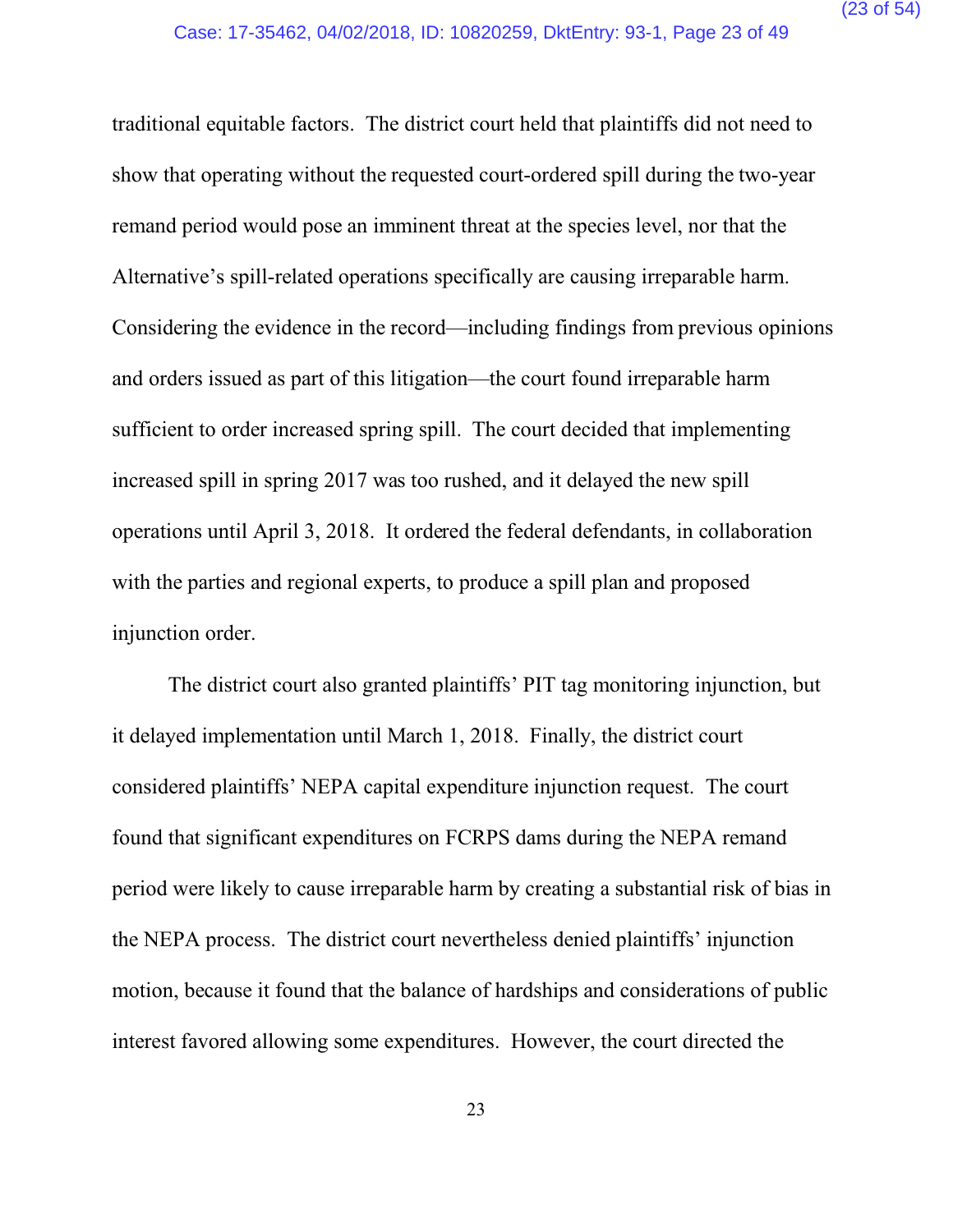Corps and Reclamation to disclose information to plaintiffs regarding planned expenditures at FCRPS dams. With this information, plaintiffs could file motions to enjoin projects that were not necessary for dam safety and that could substantially bias the NEPA process.

Federal defendants and three intervenor-defendants timely appealed. We consolidated these appeals.

### II

Federal Rule of Civil Procedure 60(b) did not bar plaintiffs' January 2017 injunction motions, as federal defendants and intervenor-defendants contend. Defendants argue that *NWF V* was a final judgment, and thus plaintiffs' January 2017 motions for injunctive relief were subject to Rule 60(b). Defendants further contend that Rule 60(b)(6)—which the district court relied on in its April 2017 order—does not permit the motion. However, the May 2016 summary judgment and remand order was not a final judgment, and thus Rule 60(b) did not apply to the January 2017 injunction motion.

Rule 60(b) provides grounds for relief "from a final judgment, order, or proceeding." Fed. R. Civ. P. 60(b). The word "final" in the Rule designates orders that terminate litigation and are subject to appeal. *Corn v. Guam Coral Co.*, 318 F.2d 622, 628-29 (9th Cir. 1963). The final judgment rule is to be "given a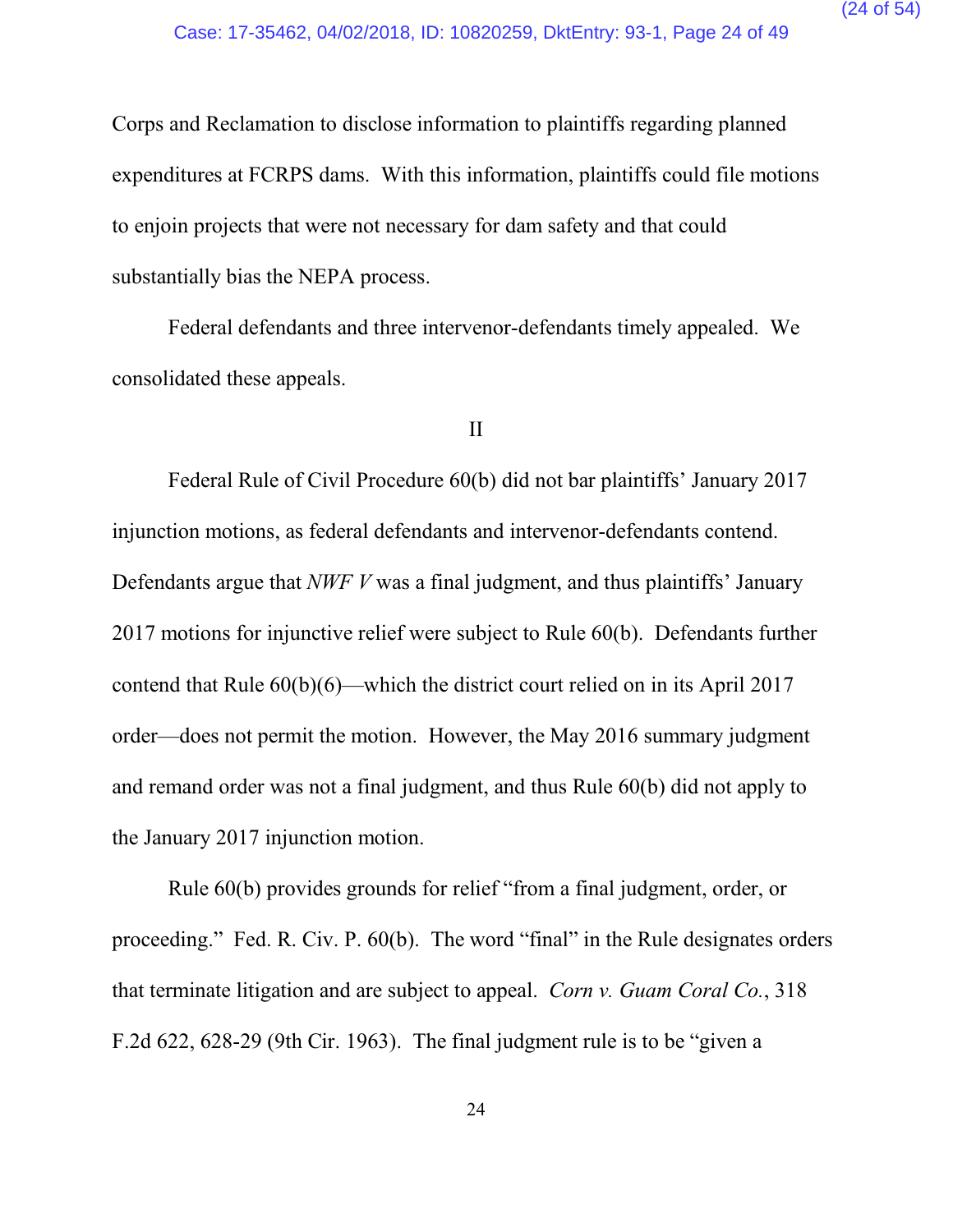practical rather than a technical construction." *Sierra Forest Legacy v. Sherman*, 646 F.3d 1161, 1175 (9th Cir. 2011) (internal quotation marks omitted).

Giving the finality rule a practical construction, the May 2016 order was not final. In that order, the district court expressly stated that it "retains jurisdiction over this matter" to ensure that federal defendants develop appropriate mitigation measures to avoid jeopardy, issue a new BiOp that complies with the ESA and APA, and prepare an EIS that complies with NEPA. *NWF V*, 184 F. Supp. 3d at 950. Moreover, federal defendants appear to have acknowledged that the May 2016 order did not preclude plaintiffs from moving for later injunctive relief. In July 2016, before the district court issued its NEPA remand order, federal defendants submitted a reply brief to the court in which they stated that plaintiffs "are free to move the Court for [injunctive] relief if at some future point they deem it necessary." In light of the district court's retention of jurisdiction, the May 2016 order was not a final judgment, and Rule 60(b) did not apply to plaintiffs' January 2017 motions for injunctive relief.

This conclusion is consistent with our past rulings on the finality of remand orders. A remand order is ordinarily final only for purposes of a *government* appeal under 28 U.S.C. § 1291. *HonoluluTraffic.com v. Fed. Transit Admin.*, 742 F.3d 1222, 1229 (9th Cir. 2014). A remand order may be final for purpose of a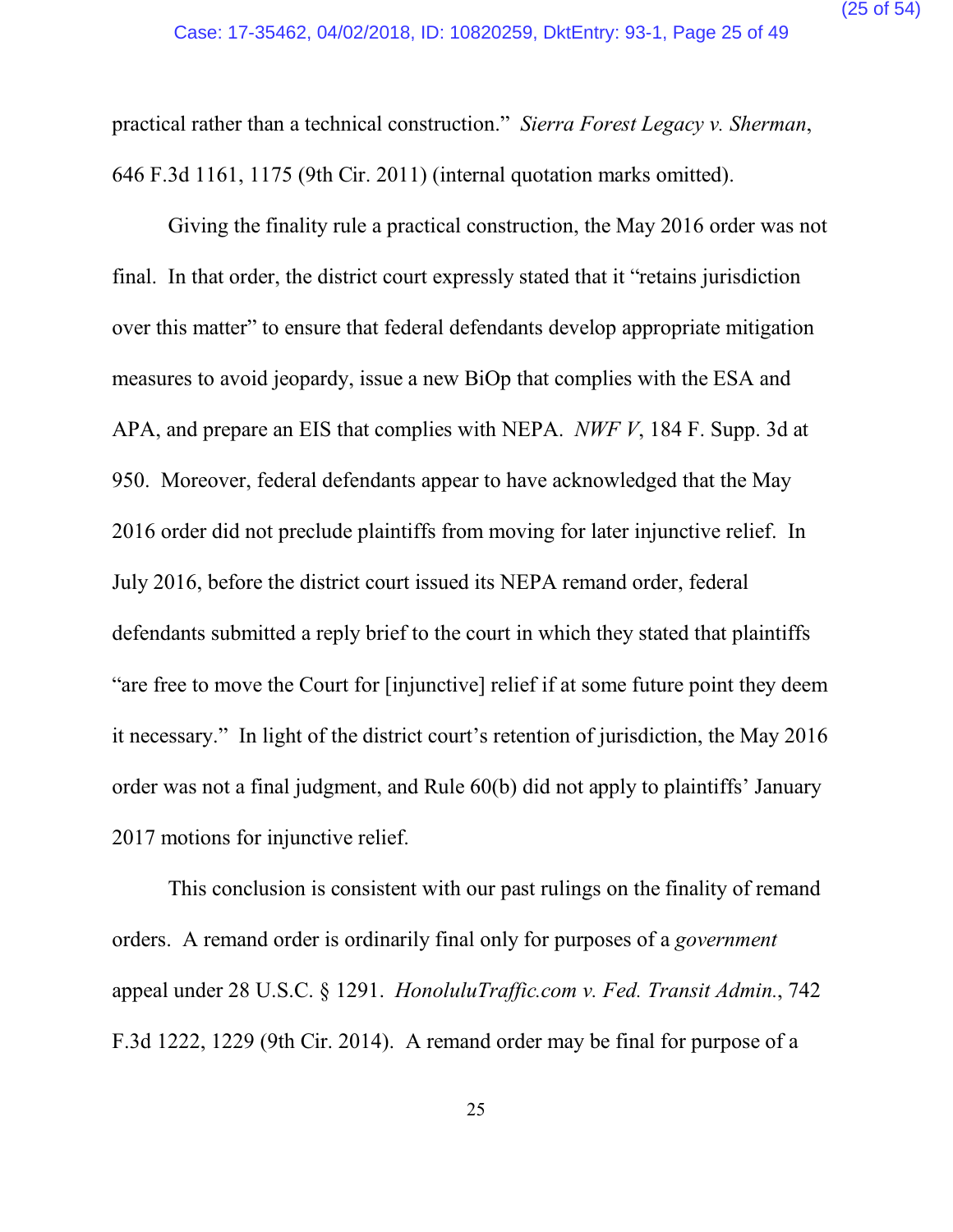plaintiff's appeal in cases "when the broad relief sought could not be achieved through the action the district court directed the agency to undertake." *Sierra Forest Legacy*, 646 F.3d at 1175. For example, an "extremely narrow" partial remand for a "mechanical recalculation" does not preclude appellate review of a plaintiff's underlying claims, because the district court's opinion is "practically final." *Pauly v. U.S. Dep't of Agric.*, 348 F.3d 1143, 1148 (9th Cir. 2003). The May 2016 remand order was not "extremely narrow" or merely for a "mechanical recalculation." It granted plaintiffs most of the relief they sought. The rare circumstances in which an order remanding to an agency can be final for purposes of a plaintiff's appeal do not apply here. Thus, the May 2016 order was not a final judgment, Rule 60(b) did not apply to subsequent injunction motions, and the district court did not err in considering plaintiffs' January 2017 motions.

#### III

The district court did not abuse its discretion in granting the spring spill injunction. Federal defendants and intervenor-defendants argue that the framework the district court used in analyzing the request for injunctive relief was incorrect as a matter of law and that the district court's findings of fact were clearly erroneous. Intervenor-defendant Northwest RiverPartners also argues that, even if plaintiffs have established irreparable harm to listed species, they have not established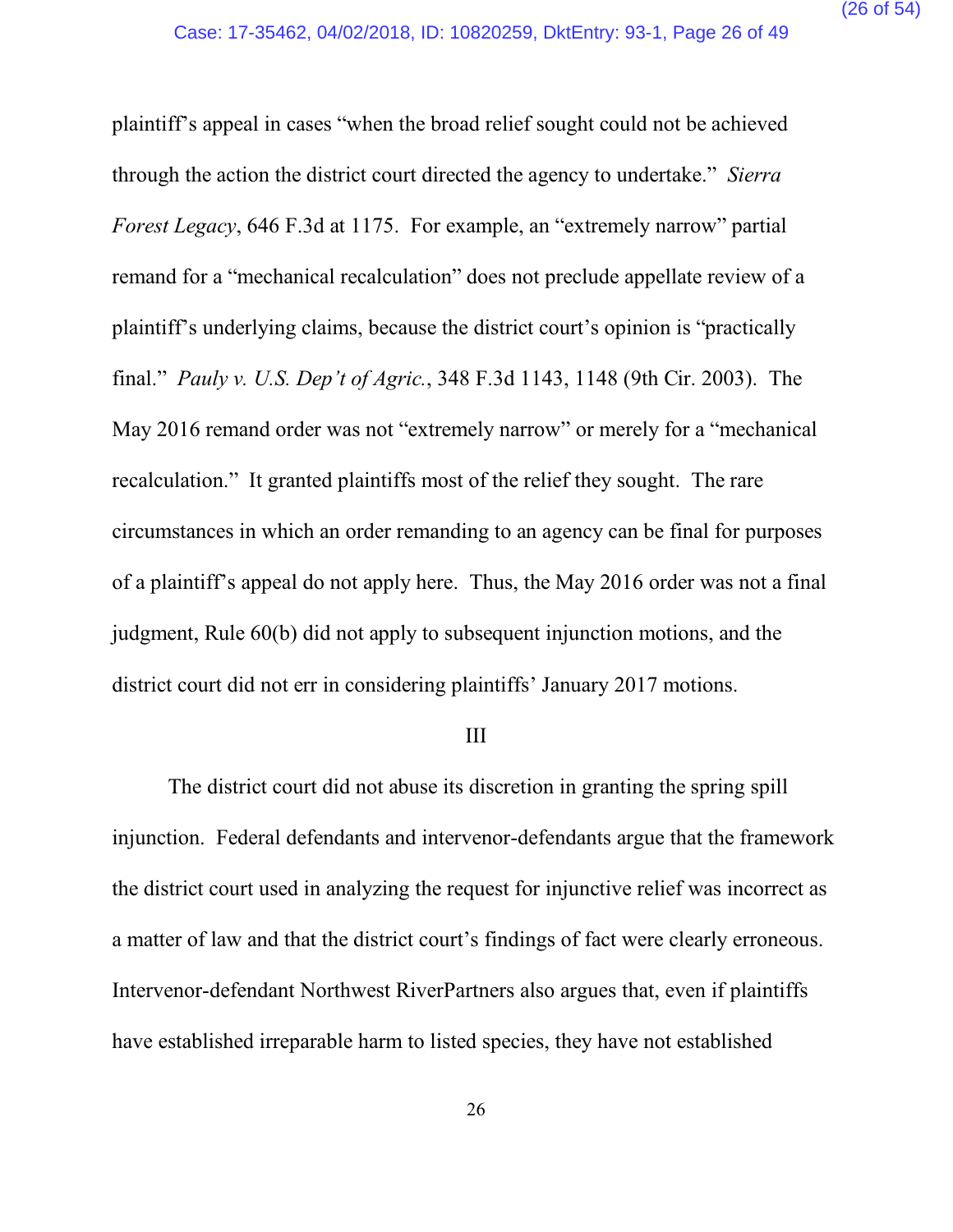irreparable harm to themselves. Finally, federal defendants and intervenordefendants argue that the district court's injunction was an abuse of discretion because it was not narrowly tailored to the irreparable harm found. After due consideration of these arguments, we conclude that the district court did not abuse its discretion in granting the spill injunction.

## A

A plaintiff seeking a permanent injunction must show:

(1) that it has suffered an irreparable injury; (2) that remedies available at law, such as monetary damages, are inadequate to compensate for that injury; (3) that, considering the balance of hardships between the plaintiff and defendant, a remedy in equity is warranted; and (4) that the public interest would not be disserved by a permanent injunction.

*Cottonwood Envt'l Law Ctr. v. U.S. Forest Serv.*, 789 F.3d 1075, 1088 (9th Cir.

2015) (quoting *eBay Inc. v. MercExchange, L.L.C.*, 547 U.S. 388, 391 (2006)).

The district court concluded that plaintiffs here sought "interim injunctive measures," because the injunction may be lifted after federal defendants issue a new BiOp and comply with NEPA. *See S. Yuba River Citizens League v. Nat'l Marine Fisheries Serv.*, 804 F. Supp. 2d 1045, 1052 (E.D. Cal. 2011). Thus, the first prong of the injunction test should be modified to match the analogous prong in the preliminary injunction test: plaintiffs must show that they are "likely to suffer irreparable harm in the absence of preliminary relief." *Winter v. Nat. Res.*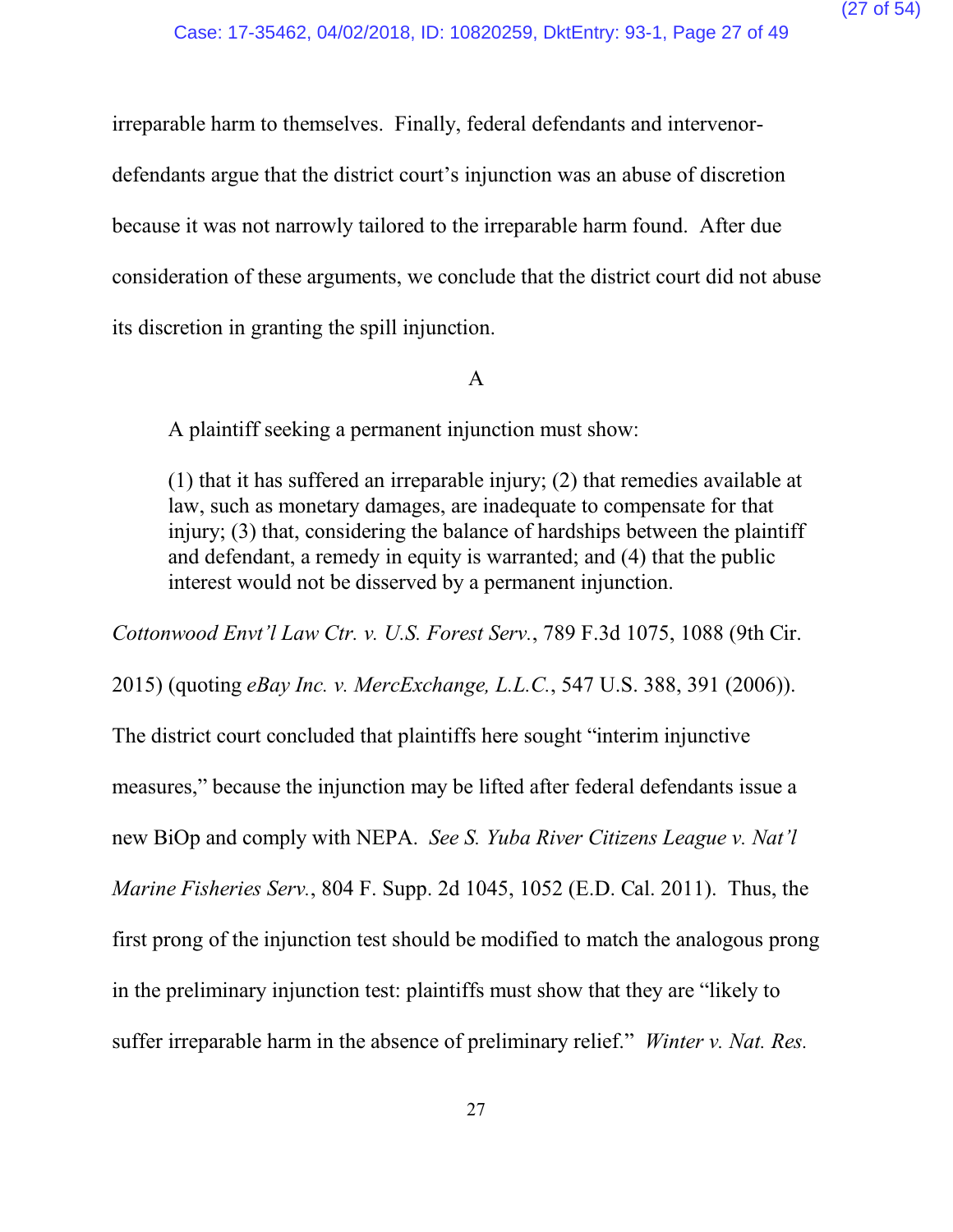*Def. Council, Inc.*, 555 U.S. 7, 20 (2008); *see also S. Yuba River Citizens League*, 804 F. Supp. 2d at 1052 (concluding that where a similar procedural posture existed, the court would look at "whether the measures are necessary to prevent irreparable injury").

"[T]he ESA strips courts of at least some of their equitable discretion in determining whether injunctive relief is warranted." *Cottonwood*, 789 F.3d at 1090. The ESA removes the latter three factors in the four-factor injunctive relief test from our equitable discretion. When considering an injunction under the ESA, we presume that remedies at law are inadequate, that the balance of interests weighs in favor of protecting endangered species, and that the public interest would not be disserved by an injunction. *Id.*

The ESA does not, however, restrict our discretion to decide whether a plaintiff has suffered an irreparable injury. *Cottonwood*, 789 F.3d at 1090. "[T]here is no presumption of irreparable injury where there has been a procedural violation in ESA cases." *Id.* at 1091. Plaintiffs must demonstrate that irreparable injury "is *likely* in the absence of an injunction." *Winter*, 555 U.S. at 22 (emphasis in original). A "possibility" of irreparable harm cannot support an injunction. *Id.*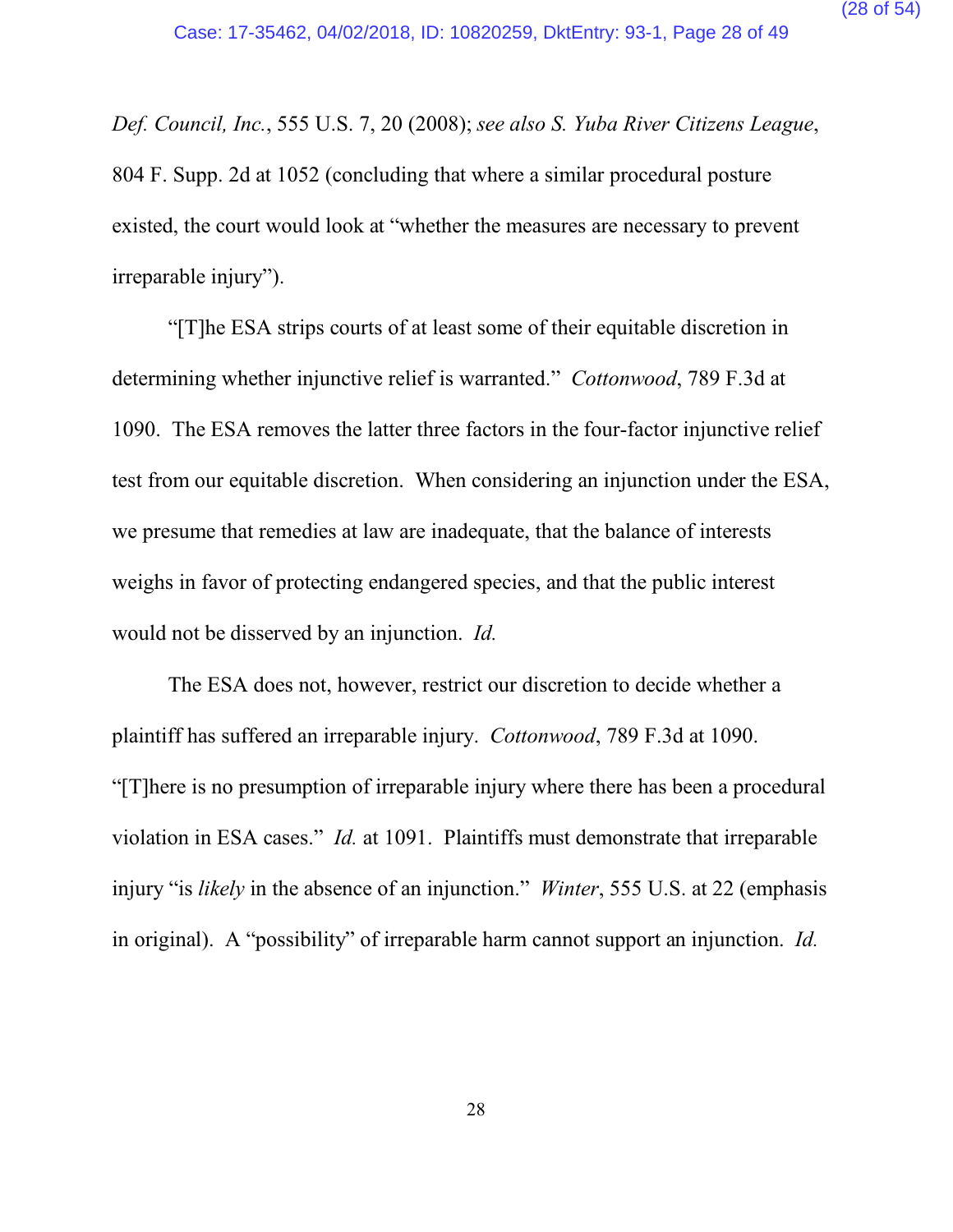B

The district court conducted a proper irreparable harm analysis. Federal defendants and intervenor-defendants contend that the district court erred by not focusing on extinction-level risks to the listed species during the remainder of the remand period. They contend that the district court also erred by considering harms from the operation of the FCRPS dams as a whole, rather than harms from only the spill-related components of the Alternative during the remainder of the remand period.

We review the legal conclusions underlying the grant of an injunction *de novo*. *Columbia Pictures Indus., Inc. v. Fung*, 710 F.3d 1020, 1030 (9th Cir. 2013). We conclude that the district court did not conduct an incorrect irreparable harm analysis.

1

The district court did not err when it found irreparable harm without finding an extinction-level threat to the listed species in the remaining two years of the remand period. Irreparable harm should be determined by reference to the purposes of the statute being enforced. *See Garcia v. Google*, 786 F.3d 733, 744- 45 (9th Cir. 2015) (en banc) (rejecting allegations of irreparable harm because the harm was not to legal interests meant to be protected by copyright law); *see also*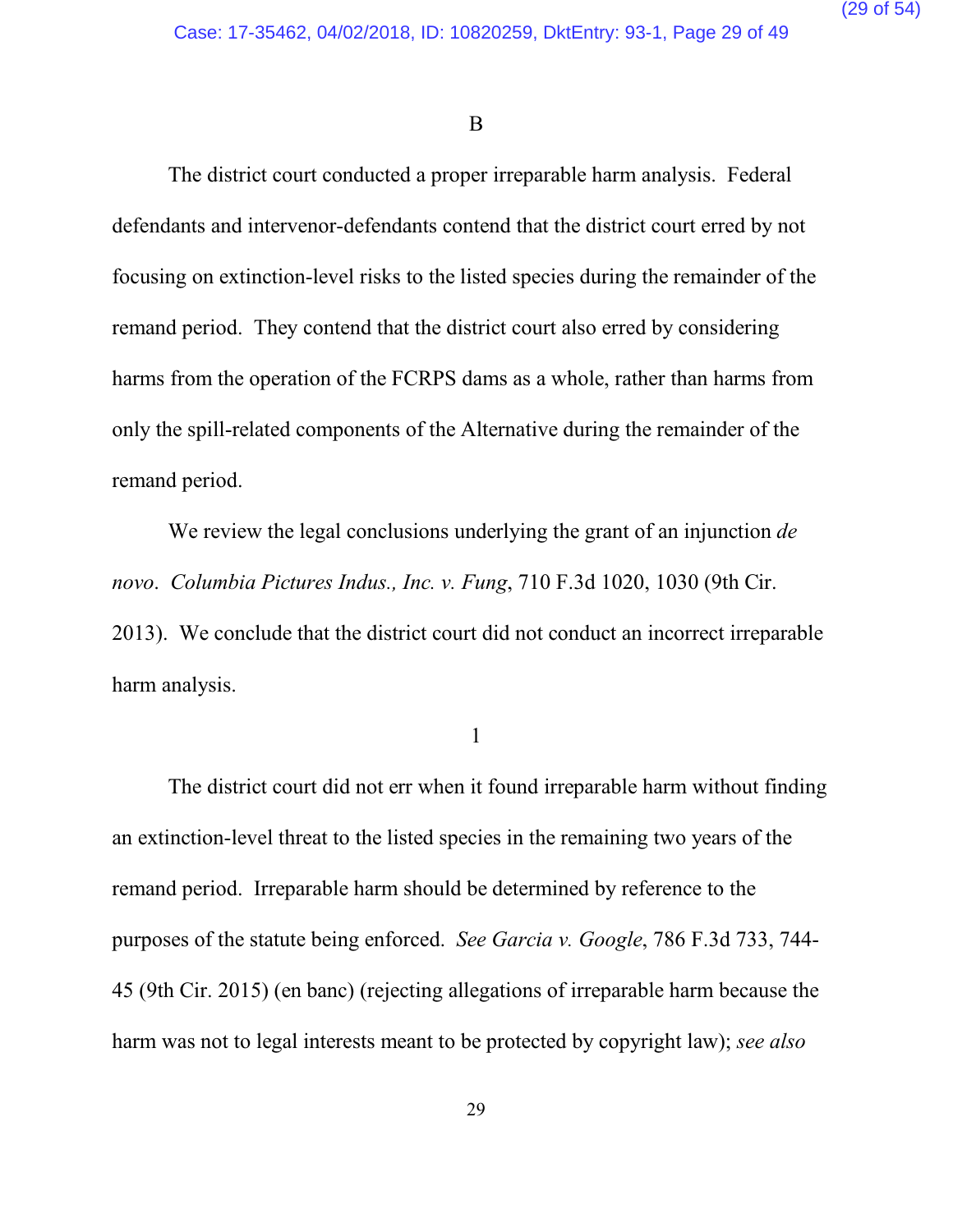*Sierra Club v. Marsh*, 872 F.2d 497, 502-03 (1st Cir. 1989) (stating that the kinds of harms that may be irreparable "will be different according to each statute's structure and purpose").

One of the ESA's central purposes is to conserve species. *See* 16 U.S.C. § 1531(b) (a purpose of the ESA is to provide "a program for the conservation of . . . endangered species and threatened species"). The "plain intent" of Congress in enacting the ESA was "to halt and reverse the trend toward species extinction, whatever the cost." *Tenn. Valley Auth. v. Hill*, 437 U.S. 153, 184 (1978); *see also* 16 U.S.C. § 1532(3) (defining "conservation" as "the use of all methods and procedures which are necessary to bring any endangered species or threatened species to the point at which the measures provided pursuant to this chapter are no longer necessary"). The ESA accomplishes its purpose in incremental steps, which include protecting the remaining members of a species. *See* 16 U.S.C. § 1538(a)(1)(B) (prohibiting the "take" of any animal from a listed species). Harm to those members is irreparable because "[o]nce a member of an endangered species has been injured, the task of preserving that species becomes all the more difficult." *FCC v. Rosboro Lumber*, 50 F.3d 781, 785 (9th Cir. 1995); *see also Marbled Murrelet v. Babbitt*, 83 F.3d 1060, 1066 (9th Cir. 1996) (concluding that habitat modification which significantly impaired breeding and sheltering of a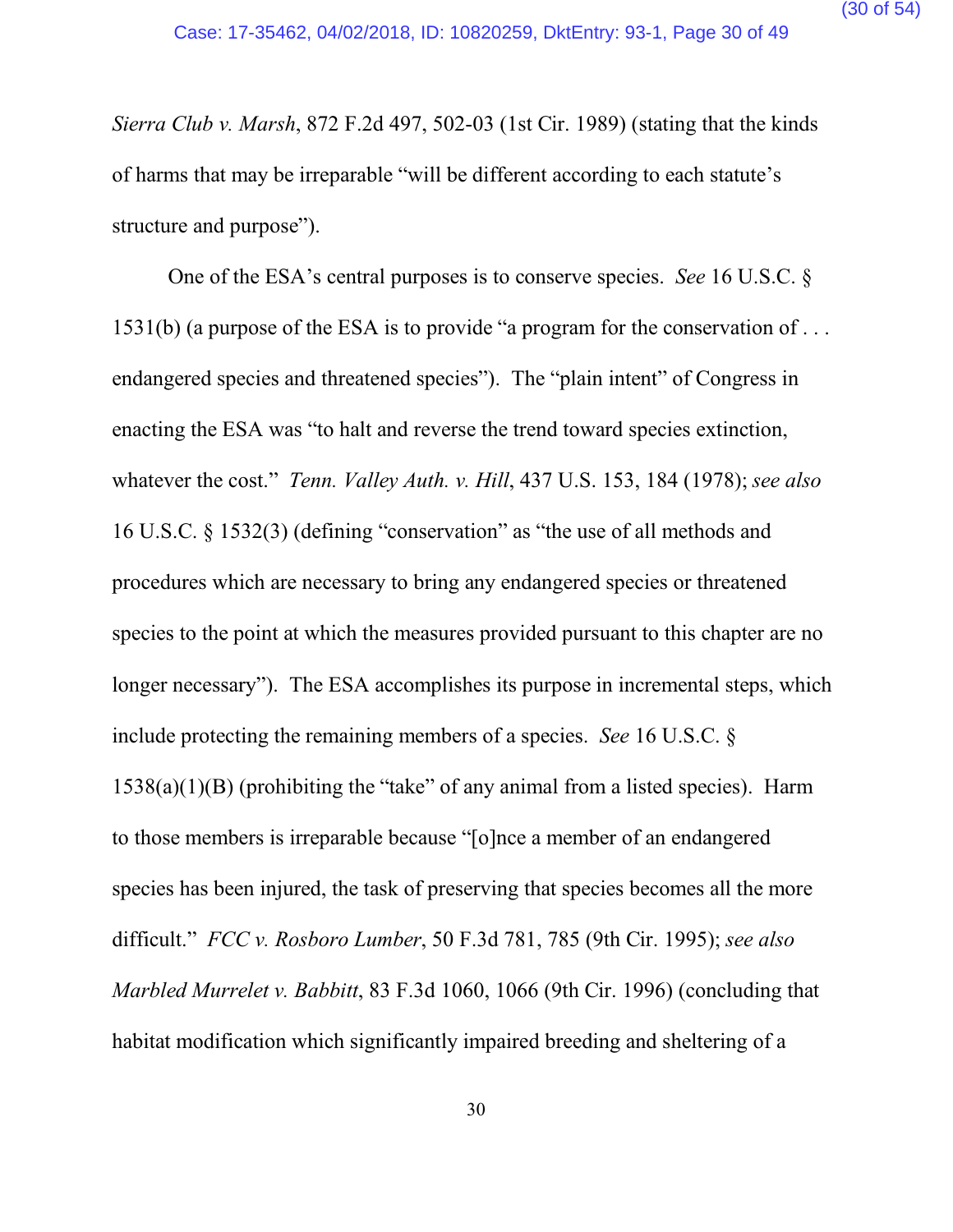listed species amounted to "harm" under ESA, even though plaintiffs did not allege extinction-level threat to the species).

Showing an extinction-level threat to listed species is not required before an injunction can issue under the ESA:

We are not saying that a threat of extinction to the species is required before an injunction may issue under the ESA. This would be contrary to the spirit of the statute, whose goal of preserving threatened and endangered species can also be achieved through incremental steps. However, what we require is a definitive threat of future harm to protected species, not mere speculation.

*Nat'l Wildlife Fed'n v. Burlington N. R.R.*, 23 F.3d 1508, 1512 n.8 (9th Cir. 1994).

Thus, a threat of harm to a listed species that falls below an imminent extinction threat can justify an injunction.

That the plaintiffs in *Marbled Murrelet* and *Burlington N. R.R.* sought injunctions under section 9 of the ESA rather than for procedural violations of section  $7(a)(2)$  does not render those cases inapposite. When a court assesses whether the purposes of a statute constrain its equitable discretion, it is error to "focus[] on the statutory procedure rather than on the underlying substantive policy the process was designed to effect." *Amoco Prod. Co. v. Village of Gambell*, 480 U.S. 531, 544 (1987). Here, the ESA's underlying purpose is the conservation of species, and that purpose animates both sections 7 and 9. *See Cottonwood*, 789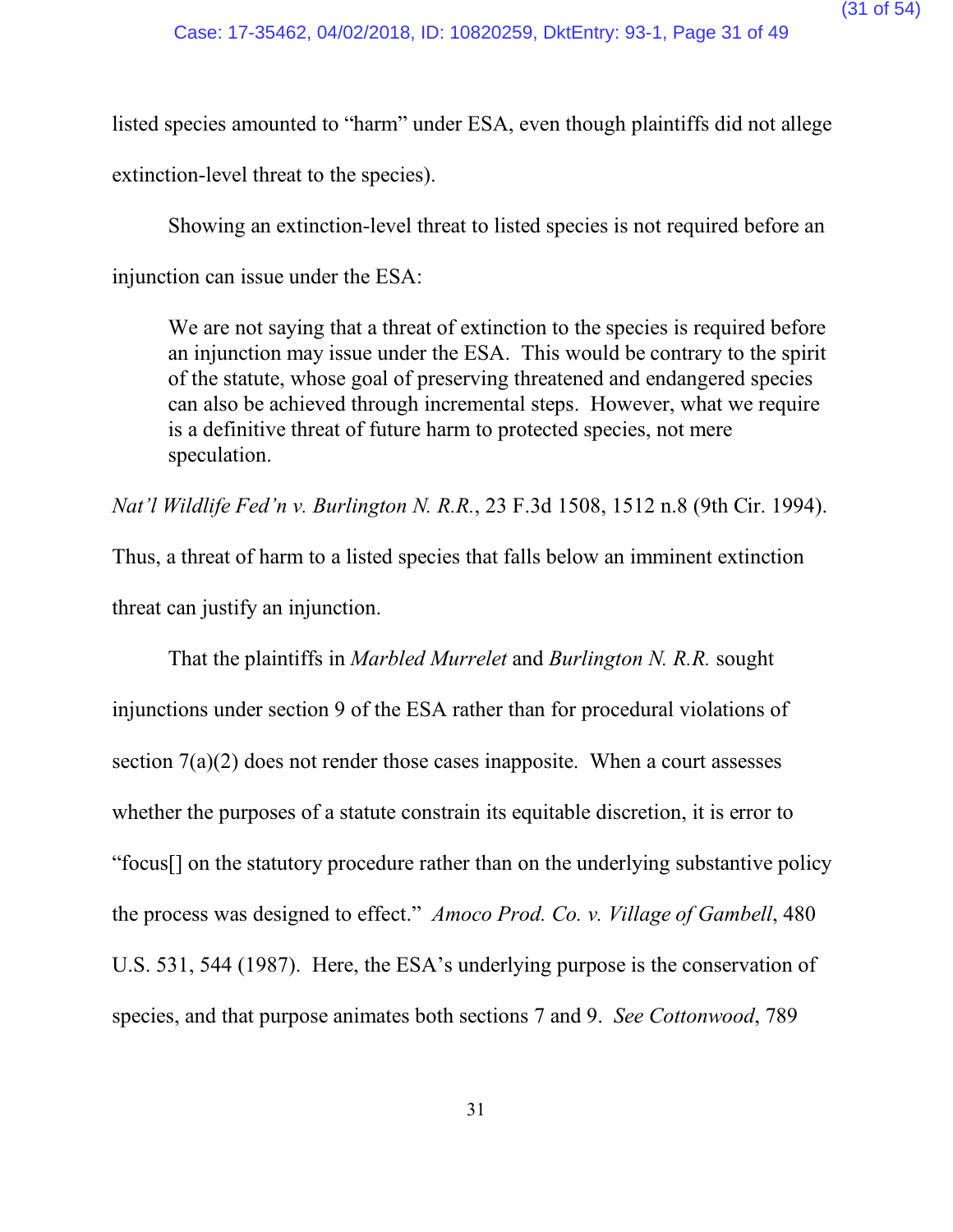F.3d at 1091-92 (recognizing that the "purposes and objectives" of the ESA provide "fundamental direction to the district courts when confronted with a request for injunctive relief to remedy a procedural violation of the ESA," and the ESA's purpose is to conserve "species and the ecosystems that support them").

Moreover, the fact that section  $7(a)(2)$  permits some incidental take of listed species does not establish that harm to individual members of a species cannot be irreparable. Section 7(a)(2) permits incidental take *only* where NMFS has determined in a valid BiOp that the activity and level of incidental take complies with the ESA. 16 U.S.C.  $\S$   $\S$  1536(b)(4)(A)-(B). Where, as here, the BiOp violates the ESA, that condition is absent.

Thus, the district court was not required to find a short-term extinction-level threat to listed species in order to find likely irreparable harm for purposes of an ESA injunction. It was not legal error or an abuse of discretion to base the injunction on a finding of a lesser magnitude of harm.

2

The district court did not err when it found harm from the operation of the FCRPS dams as a whole, rather than harm from only the spill-related components of the Alternative during the remainder of the remand period. Irreparable harm requires a showing that the harm "is *likely* in the absence of the injunction."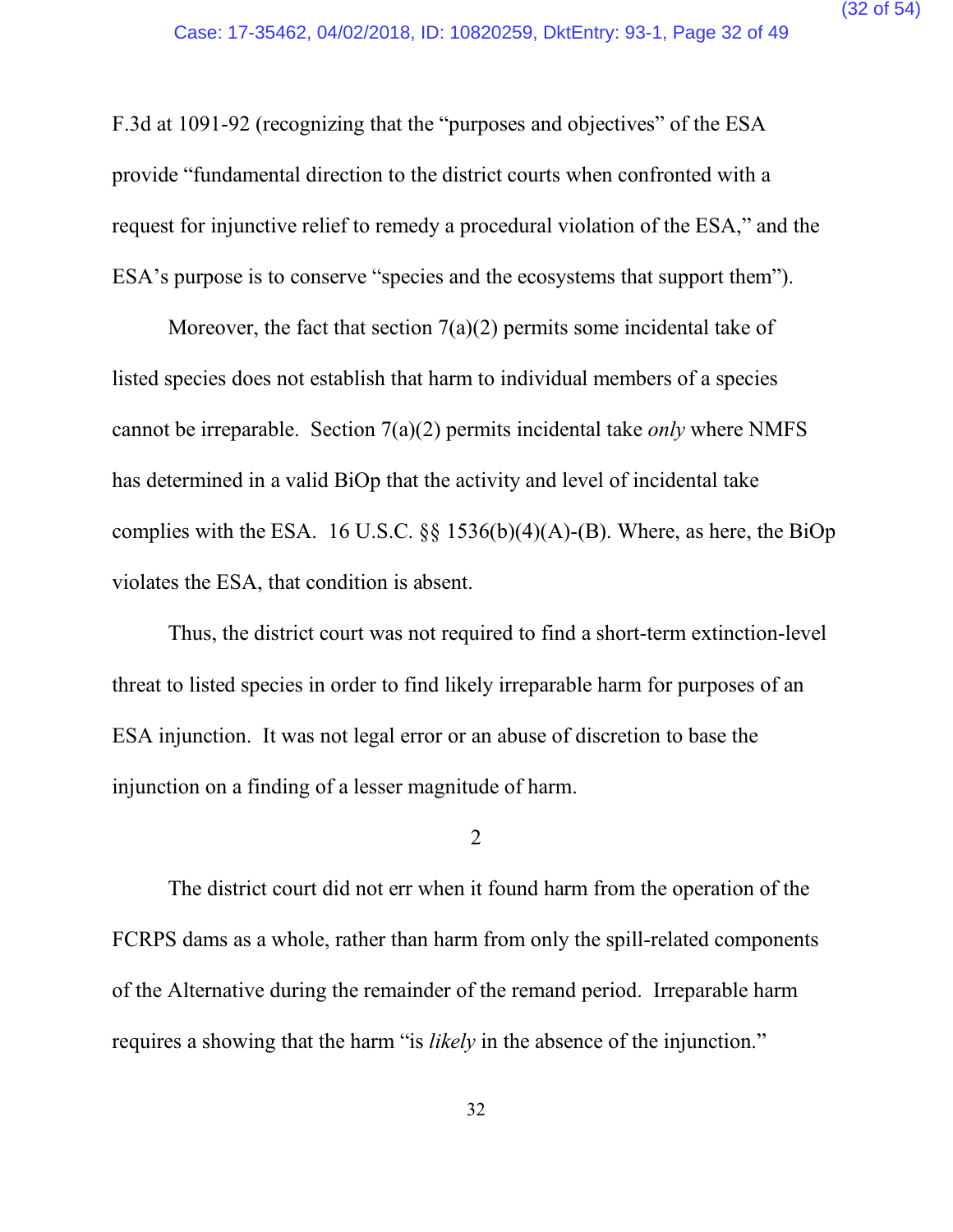*Winter*, 555 U.S. at 22 (emphasis added). There must be a "sufficient causal connection" between the alleged irreparable harm and the activity to be enjoined, and showing that "the requested injunction would forestall" the irreparable harm qualifies as such a connection. *Perfect 10, Inc. v. Google, Inc.*, 653 F.3d 976, 981- 82 (9th Cir. 2011). However, a plaintiff "need not further show that the action sought to be enjoined is the exclusive cause of the injury." *M.R. v. Dreyfus*, 697 F.3d 706, 728 (9th Cir. 2012).

While the irreparable harm must be causally connected to the activity to be enjoined, we have not held that the cause of an irreparable injury must be defined as narrowly as federal defendants and intervenor-defendants suggest. Irreparable harm may be caused by activities broader than those that plaintiffs seek to enjoin. Moreover, as a practical matter, the effects on listed species of the current spill regime on listed species cannot be cleanly divorced from the effects of FCRPS dam operations taken as a whole. Listed species are exposed to the combined operations of the entire system. Finally, we note that our earlier rulings in the course of this litigation suggest that the cause of irreparable harm can be broader than merely the activity to be enjoined. When we affirmed the 2005 spill injunction, we considered the operation of the FCRPS dams as a whole and upheld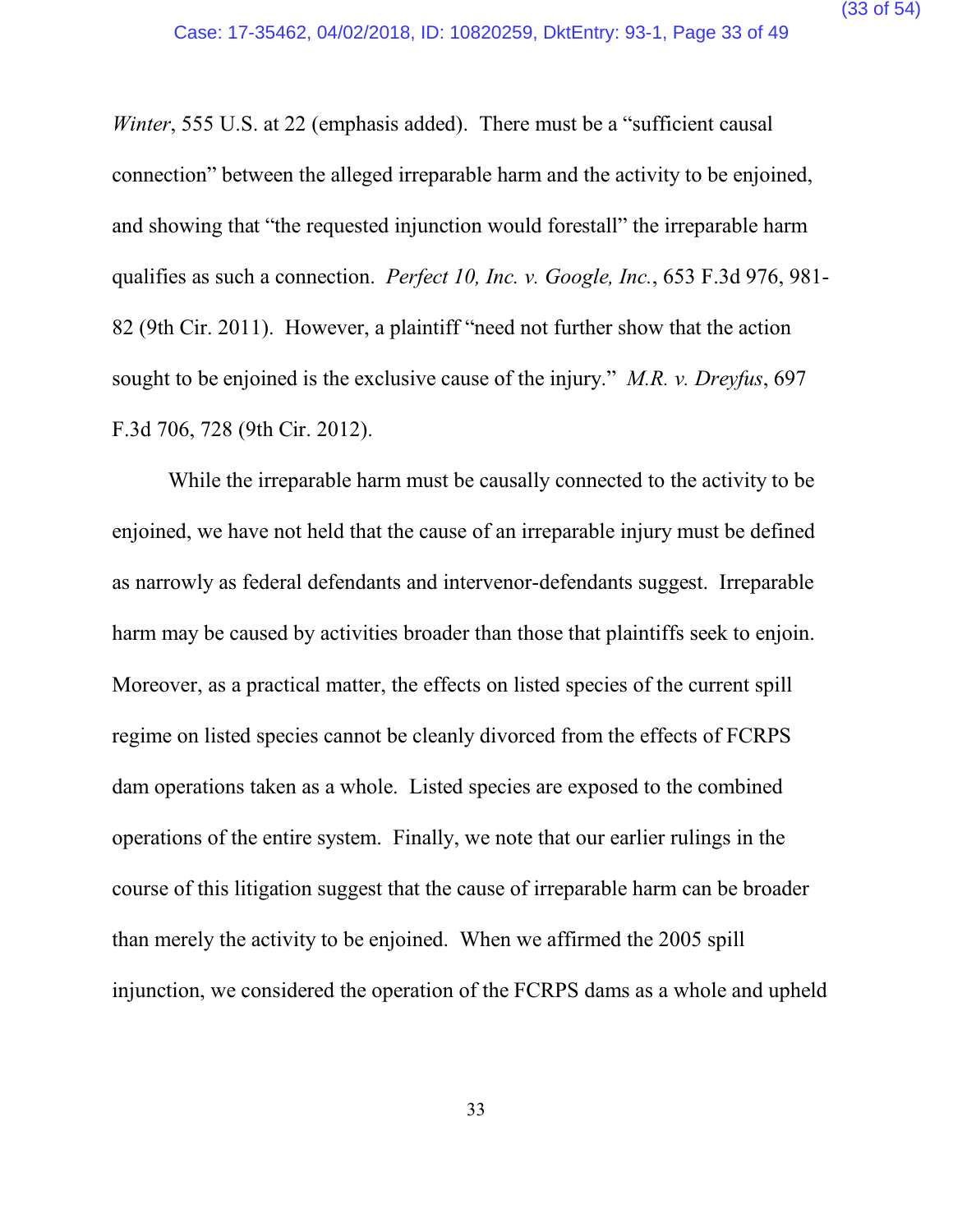a finding of irreparable injury when "continuation of the status quo could result in irreparable harm to a threatened species." *NWF II*, 422 F.3d at 796.

The district court was not required to find irreparable harm solely from the current spill regime in order to find irreparable harm for purposes of an ESA injunction. It was not an abuse of discretion to base the injunction on a finding of irreparable harm from the operation of the FCRPS dams as a whole.

C

The district court did not err in finding irreparable harm sufficient to support injunctive relief. The district properly concluded that FCRPS dam operations were likely to cause irreparable harm to listed salmonids. The district court also properly concluded that plaintiffs had adequately shown harm to themselves as a result of harm to listed salmonids.

We review the factual findings underlying the grant of an injunction for clear error. *NWF II*, 422 F.3d at 794-95. A finding of fact is clearly erroneous if it is implausible in light of the record, viewed in its entirety, or if the record contains no evidence to support it. *Id.* at 794 (internal citations omitted).

1

The district court properly concluded that operation of the FCRPS dams would cause irreparable harm to listed salmonids absent an injunction. The district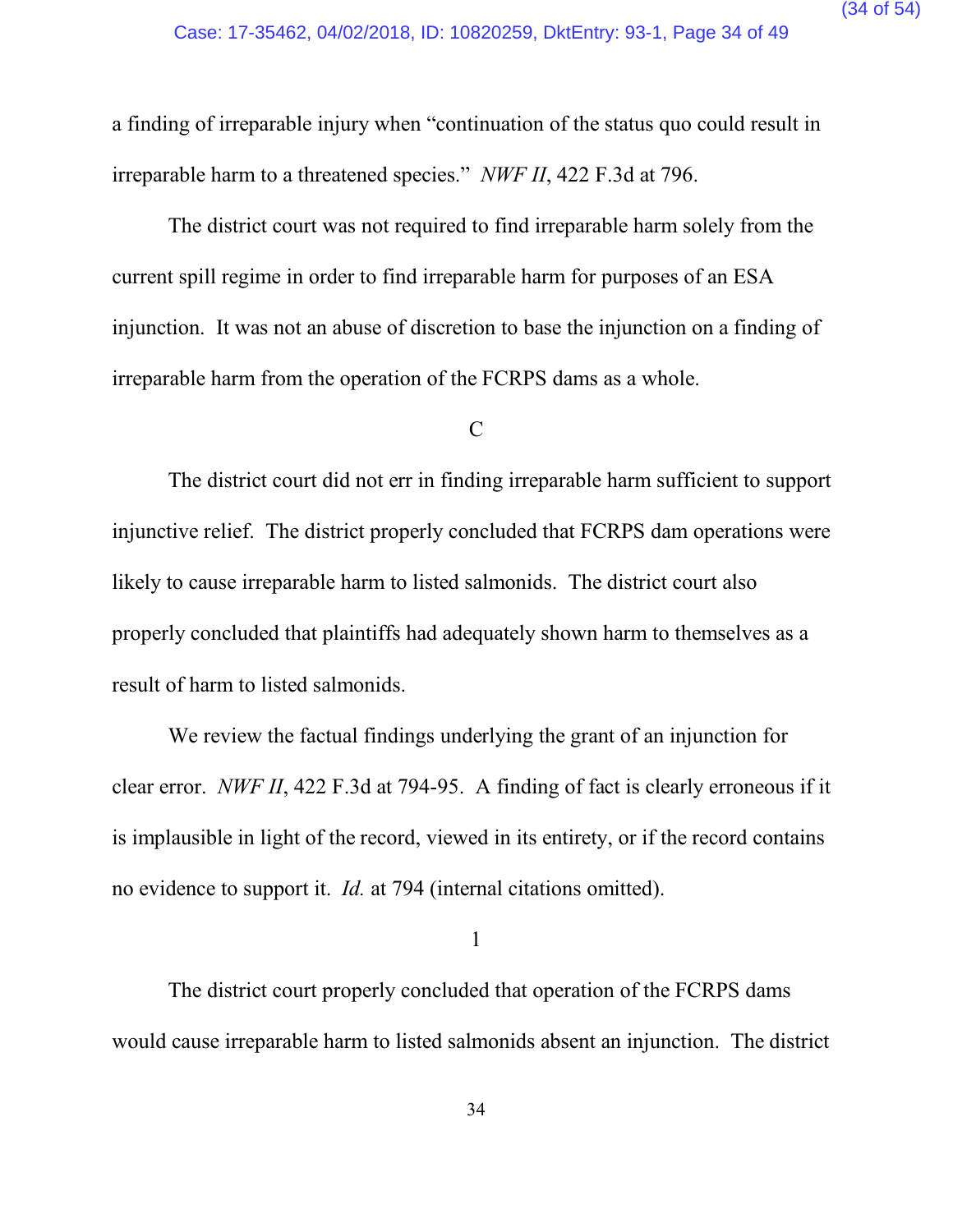court relied on the record underlying *NWF V* as well as findings contained in earlier opinions and orders. The district court described *NWF V* as finding "that despite the 73 RPAs [reasonable and prudent alternatives] from the 2008 and 2014 BiOps, the most recent data shows that the listed species remain in a 'precarious,' 'imperiled,' and 'perilous' state." The data that *NWF V* relied on in making its precarious state finding comes from Table 2.1-1 of the 2014 BiOp, which summarized a five-year status review of listed species conducted in 2011. *See NWF V*, 184 F. Supp. 3d at 879-80 (citing 2014 BiOp at pp. 70-71). Table 2.1-1 shows that, as measured by "Overall Viability Rating," 50 of the 77 (64.9 percent) evolutionary significant units of listed species are at "high risk" of extinction. This includes 27 of 28 populations of Snake River Spring/Summer Chinook and all populations of the Upper Columbia River Steelhead and Spring Chinook. Twentytwo of the 77 populations (28.5 percent) are at "maintained risk" of extinction, 3 of the 77 populations (3.8 percent) are "viable," and 2 of the 77 populations (2.5 percent) are "highly viable."

The district court also highlighted our opinion in *NWF III*, which emphasized the highly precarious status of the listed species. *See NWF III*, 524 F.3d at 933. It also cited the 2011 spill injunction order, which found "ample evidence in the record that indicates that the operation of the FCRPS causes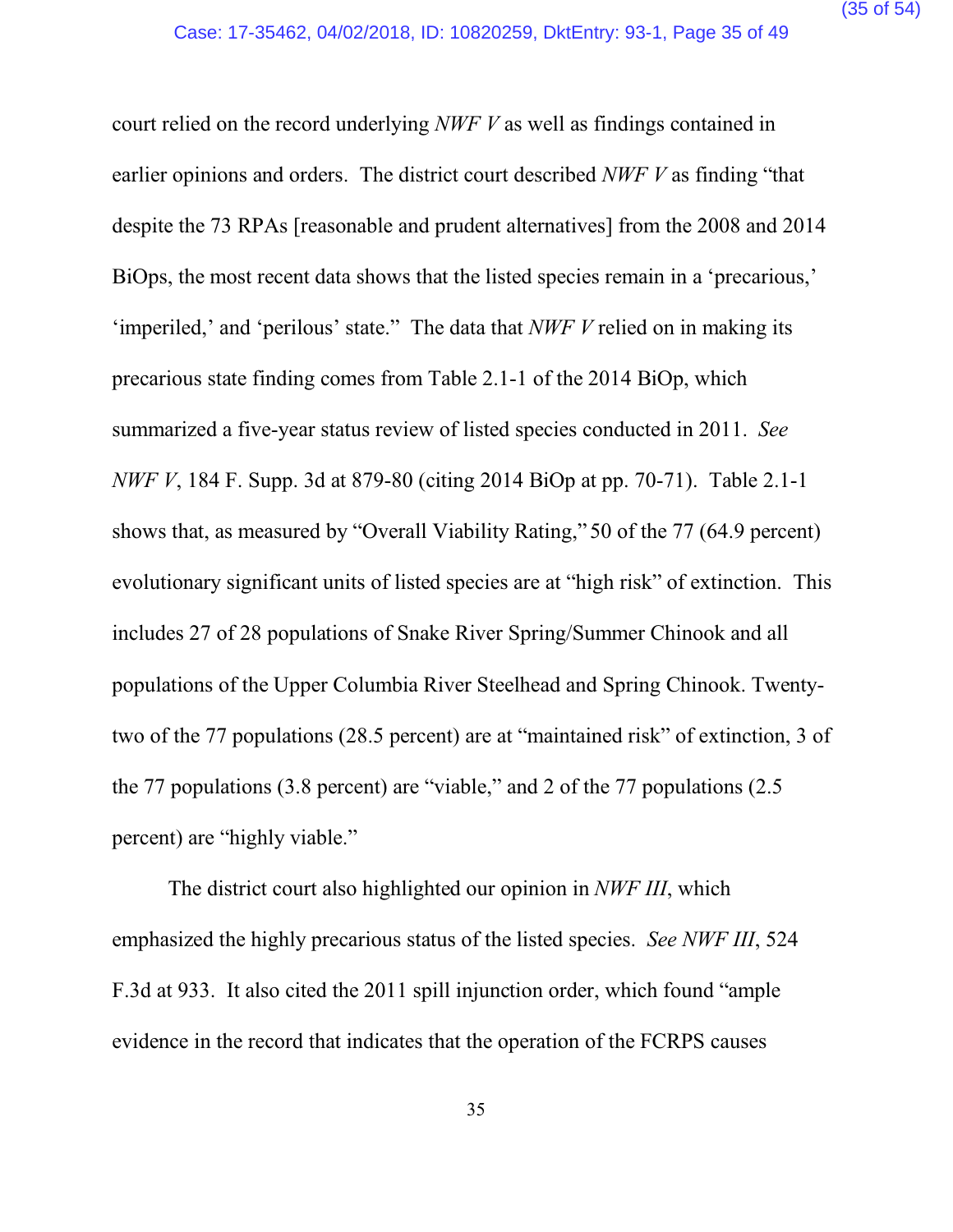substantial harm to listed salmonids" and that the existence and operation of the dams accounts for most of the mortality of juveniles migrating through the FCRPS. *NWF IV*, 839 F. Supp. 2d at 1131. Thus, there is a likelihood of irreparable harm to listed salmonids from the operation of the FCRPS dams as a whole.

Federal defendants and intervenor-defendants argue that the district court's findings were not supported by the record. First, federal defendants argue that *NWF V* and the April 2017 order did not find that the 74 actions constituting the Alternative are likely to jeopardize the continued existence of listed species, because the only findings concerned *recovery* of listed species. Thus, federal defendants argue, the April 2017 injunction order did not support a finding that any listed species faced a threat of extinction in the short term.

As discussed above, the district court did not need to find an extinction-level threat to the listed species in the short term. However, even if a focus only on short-term survival were required, the district court found that the continued low abundance of the listed species made them vulnerable to extinction. The district court found in *NWF V* that NMFS had failed to analyze properly how climate change "increases the chances of an event that would be catastrophic for the survival" of listed species. *NWF V*, 184 F. Supp. 3d at 874. The district court cited documents from NMFS that acknowledged that "[i]mpeding a species' progress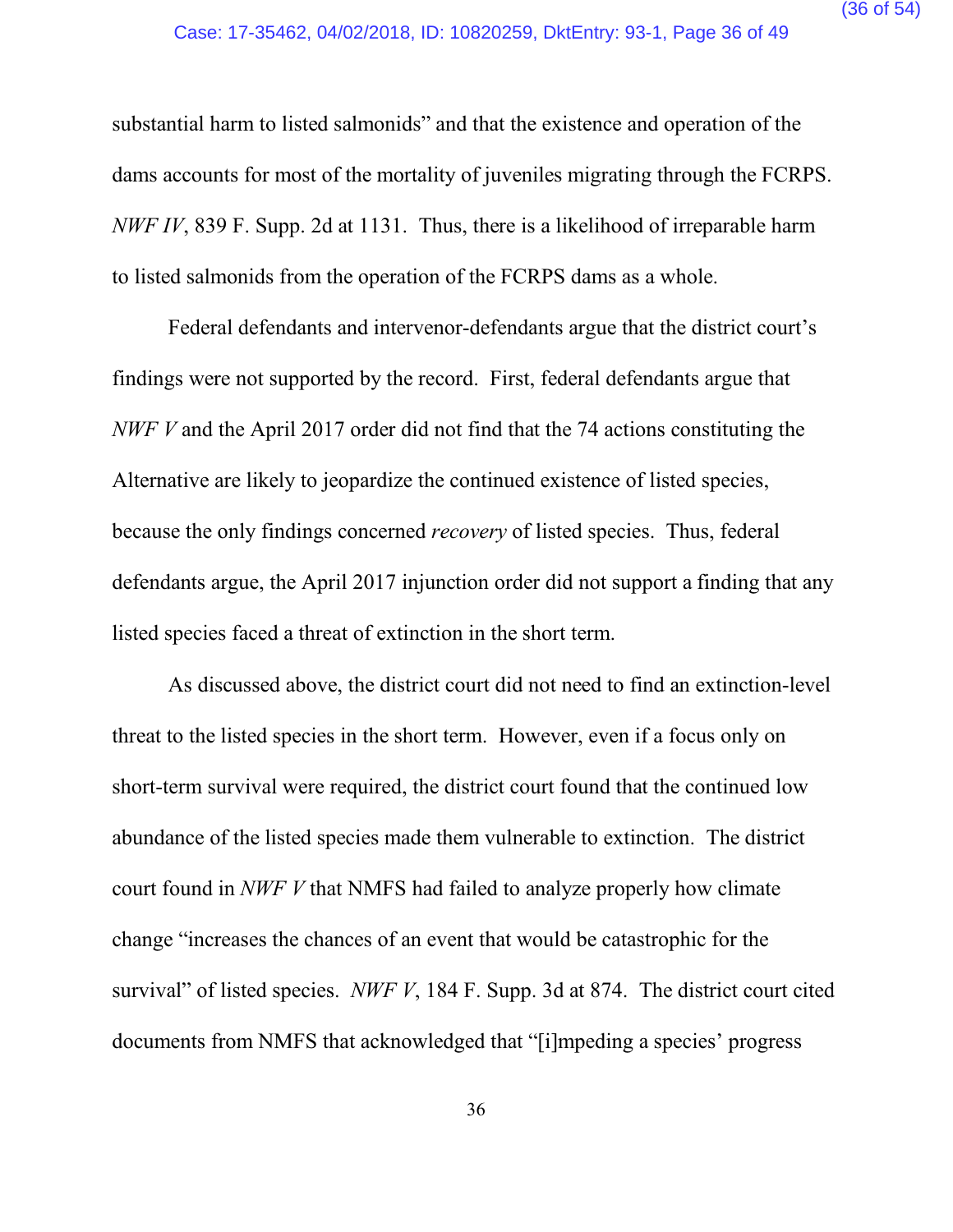toward recovery exposes it to additional risk and so reduces its likelihood of survival." *NWF V*, 184 F. Supp. 3d at 891 (quoting August 26, 1999 NOAA Fisheries Memorandum on Habitat Approach from Rick Applegate and Donna Darm at p. 3). The April 2017 order made clear that the sustained low abundance of the listed species made them vulnerable to extinction from shock events, and this vulnerability was confirmed by climatic conditions in 2015.

Federal defendants and intervenor-defendants also argue that there is a "mismatch" between *NWF V*'s conclusions on the Alternative and the findings of irreparable harm in the April 2017 order.According to defendants, this mismatch is evidenced by *NWF V*'s holding that NMFS's determination that the Alternative is not likely to adversely modify critical habitat was not arbitrary and capricious. *NWF V*, 184 F. Supp. 3d at 933. Federal defendants also cite the findings from NMFS's most recent five-year review of listed species, which plaintiffs have not contested, concluding that the "risk trends" for the relevant listed species are all either stable or improving. In light of these findings, federal defendants assert that the district court's finding of irreparable harm is not supported by the evidence.

However, the district court properly concluded that the listed species remain in a "precarious" state, and that they will remain in such a state without further conservation efforts beyond those included in the 2014 BiOp. Although the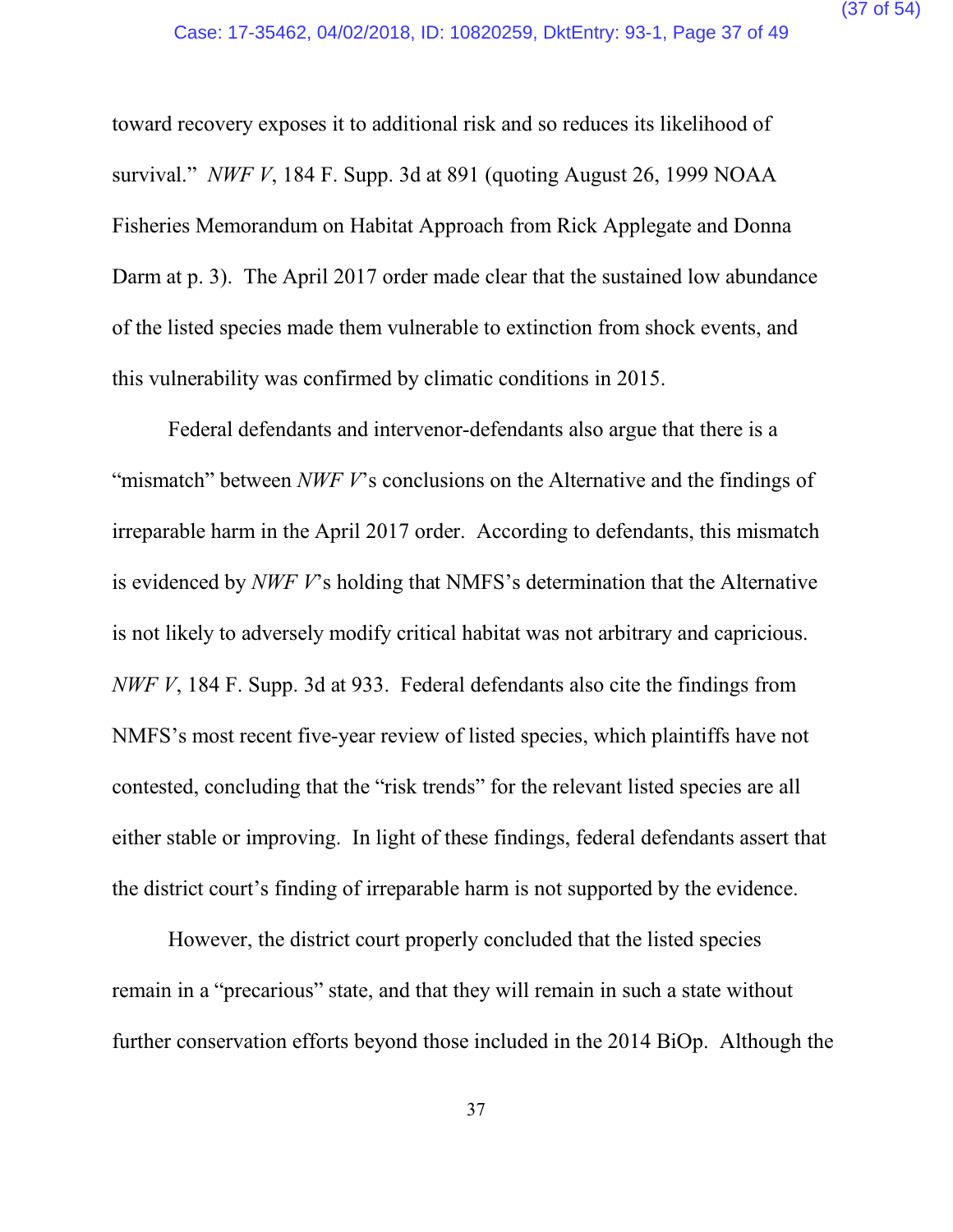district court declined to hold that NMFS's critical habitat determination was arbitrary and capricious, it nevertheless found that critical habitat, including "the migration corridors [of the Snake and Columbia Rivers] are degraded, are not functional, and do not serve their conservation role." *NWF V*, 184 F.Supp. 3d at 930. The fact that the 2014 BiOp's Alternative would lead to "significant improvements to the mainstem habitat," *NWF V*, 184 F.Supp.3d at 933, does not establish an absence of harm; it only establishes an incremental improvement. The same is true of federal defendants' argument about the five-year review allegations, which establish some improvement but do not negate a finding of continued low abundance and vulnerability.

Federal defendants also assert that the district court's finding of irreparable harm was insufficient because its use of labels like "precarious" was not grounded in evidence beyond the fact that the species remain listed. However, the district court did not rely merely on the fact that the species remain listed. It relied on earlier findings that the low abundance levels of the listed species rendered them subject to sudden shocks from, e.g., climate change; and it relied on findings that highlighted specific threats to the listed species beyond the mere fact of their low abundance. These findings were not clearly erroneous.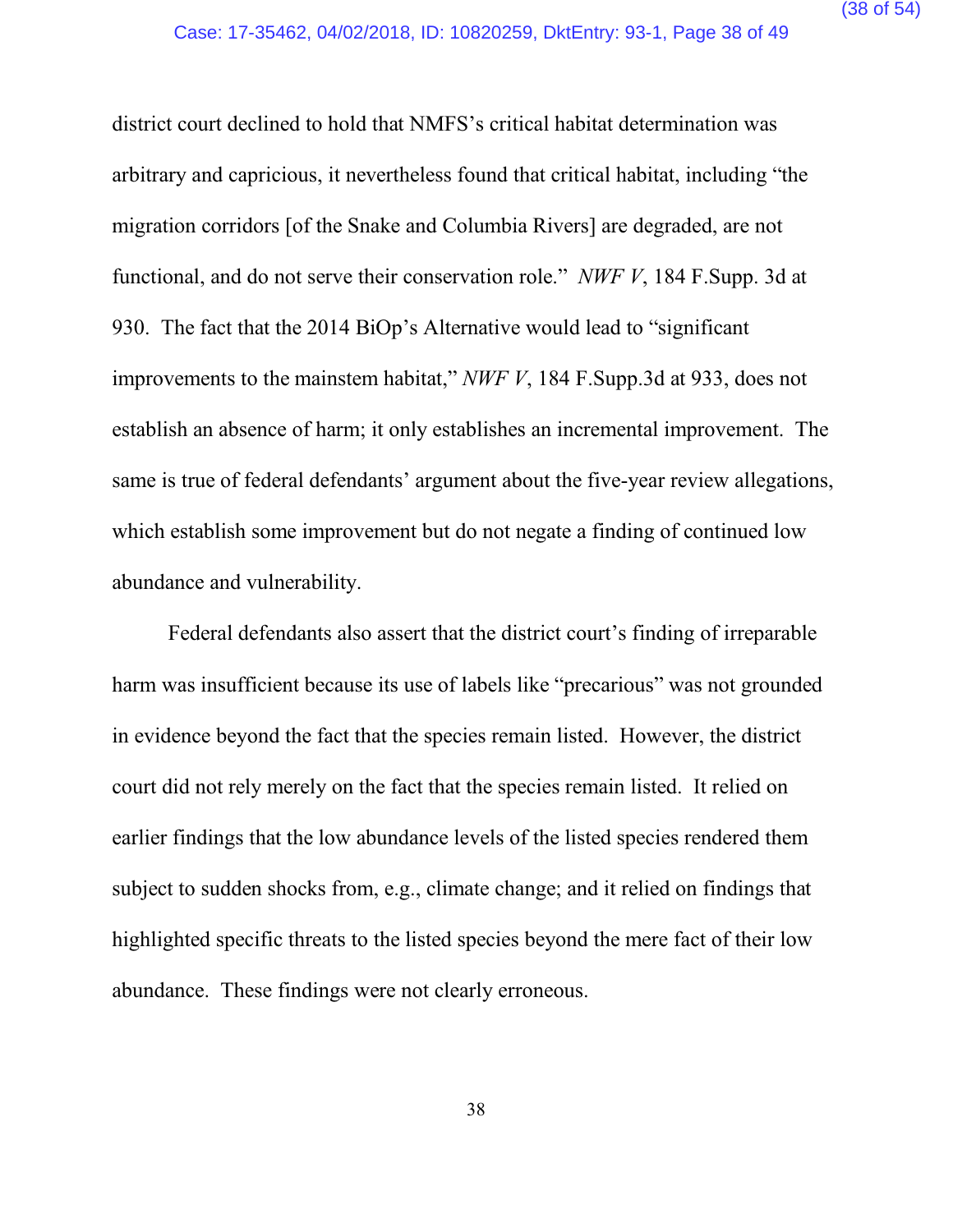2

Intervenor-defendant Northwest RiverPartners argues that plaintiffs have shown harm to the listed species, but not to themselves. The district court rejected RiverPartners' argument, finding that plaintiffs "have adequately shown how harm to the listed species will affect" them. We agree.

Plaintiffs seeking injunctive relief must show that they themselves are likely to suffer irreparable harm absent an injunction. *Winter*, 555 U.S. at 20 (plaintiff must establish "that he is likely to suffer irreparable harm"); *see also Friends of the Earth, Inc. v. Laidlaw Envt'l Servs. (TOC), Inc.*, 528 U.S. 167, 181 (2000) (for standing purposes, plaintiff must show "injury to the plaintiff" rather than "injury to the environment"). Here, plaintiffs have shown irreparable harm to their own interests stemming from the irreparable harm to the listed species. For example, in support of its motion for the injunction, NWF submitted a declaration from Kevin Lewis that described his recreational and aesthetic pursuits on Idaho's rivers that depend on the health of listed salmonid populations. He stated that "[t]he entire ecosystem where I boat, photograph and recreate is degraded and harmed by the greatly diminished levels or even absence of salmon and steelhead from their historic habitat." He connected his injuries to the anticipated irreparable injuries to salmonids from dam operations, stating that "[f]ewer salmon mean fewer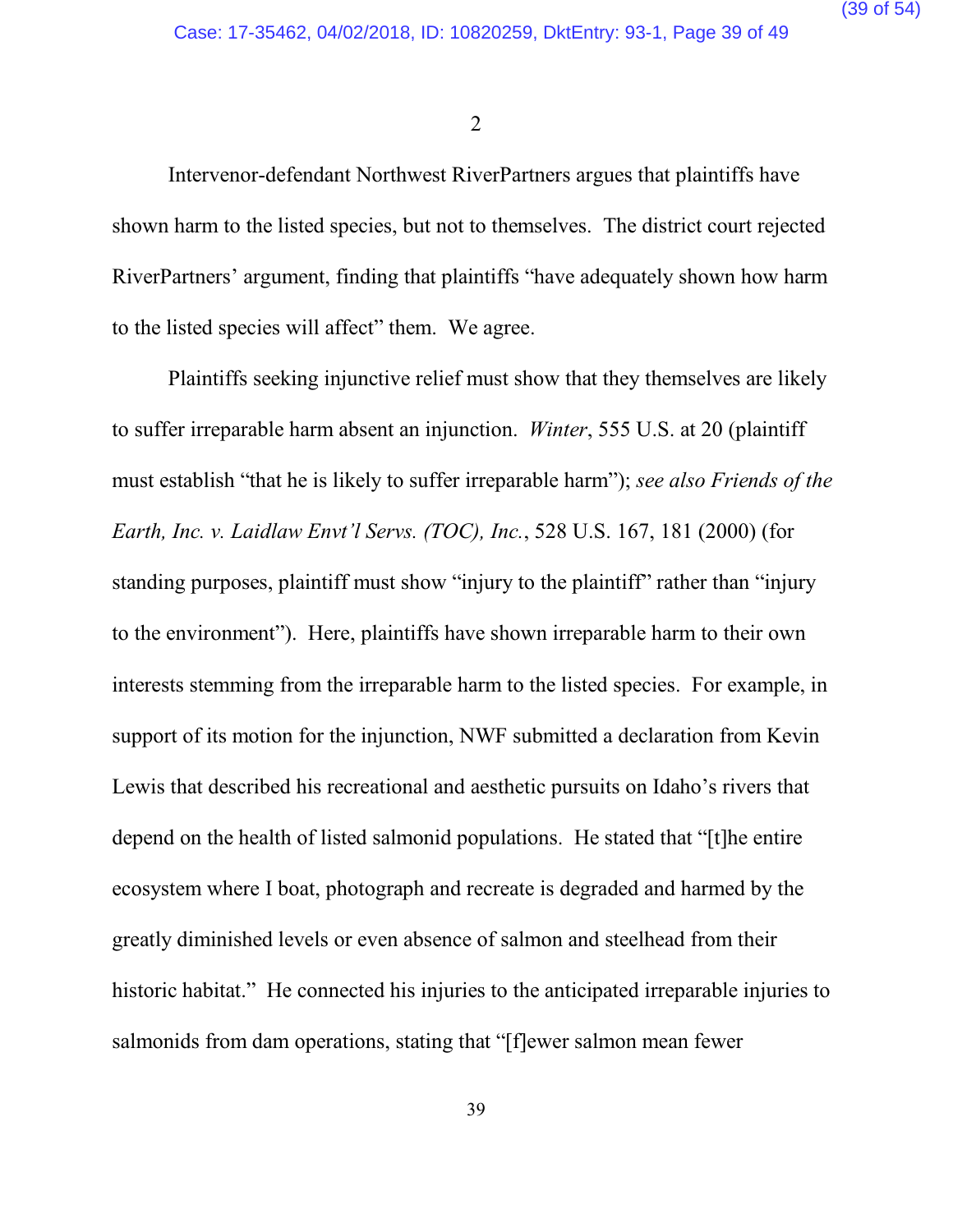opportunities to see them, and because healthy salmon and steelhead populations are essential to my ability to completely enjoy the wonders of Idaho's rivers, fewer salmon directly harm my enjoyment of these activities."

This evidence is consistent with evidence we have held sufficient for irreparable harm in similar contexts. *See, e.g.*, *All. for the Wild Rockies v. Cottrell*, 632 F.3d 1127, 1135 (9th Cir. 2011) (upholding finding of irreparable harm where plaintiff organization asserted "that the Project will harm its members' ability to 'view, experience, and utilize' the areas in their undisturbed state"). The district court decisions that Northwest RiverPartners cites are not to the contrary, because in both cases, the plaintiffs had failed even to establish irreparable harm to the listed species. *See Native Ecosystems Council v. Krueger*, 40 F. Supp. 3d 1344, 1349 (D. Mont. 2014) (stating that plaintiffs did not "provide evidence of any irreparable harm to any endangered, threatened, or proposed species or species habitat in the absence of an injunction" or even that such species were present in the affected area); *Idaho Rivers United v. U.S. Army Corps of Eng'rs*, 156 F. Supp. 3d 1252, 1264 (W.D. Wash. 2015) (concluding that "because Plaintiffs have failed to make a strong showing that irreparable harm to the Pacific lamprey is likely, they have also failed to establish a likelihood of irreparable harm to" themselves).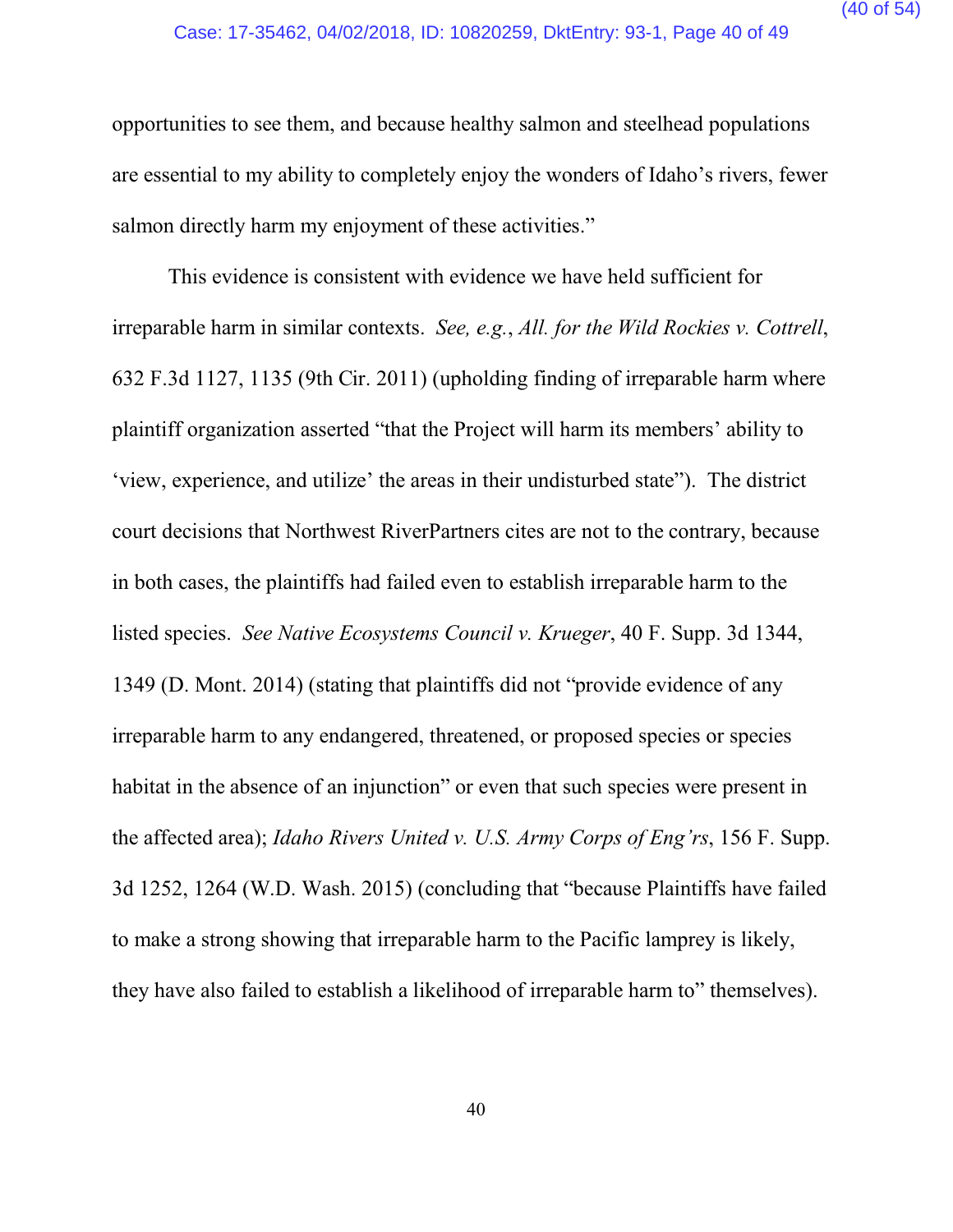The district court's finding of irreparable harm to plaintiffs themselves was not clearly erroneous. It was not an abuse of discretion to base the injunction on this finding.

D

The district court's injunction was narrowly tailored to avoid the irreparable harm that the district court identified. We review the scope of an injunction for abuse of discretion. *Scott v. Pasadena Unified Sch. Dist.*, 306 F.3d 646, 653 (9th Cir. 2002). We review the factual findings underlying an injunction for clear error. *Id.* A trial court abuses its discretion "by fashioning an injunction which is overly broad." *United States v. AMC Entm't, Inc.*, 549 F.3d 760, 768 (9th Cir. 2008). The injunction here is not overly broad.

There must be a "sufficient causal connection" between the alleged irreparable harm and the activity to be enjoined, *Perfect 10*, 653 F.3d at 982, but a plaintiff "need not further show that the action sought to be enjoined is the exclusive cause of the injury." *M.R.*, 697 F.3d at 728. It is not an abuse of discretion for a court to issue an injunction that does not completely prevent the irreparable harm that it identifies.

The district court reviewed evidence in favor of and against additional spill, including evidence from the Comparative Survival Study ("CSS") annual reports;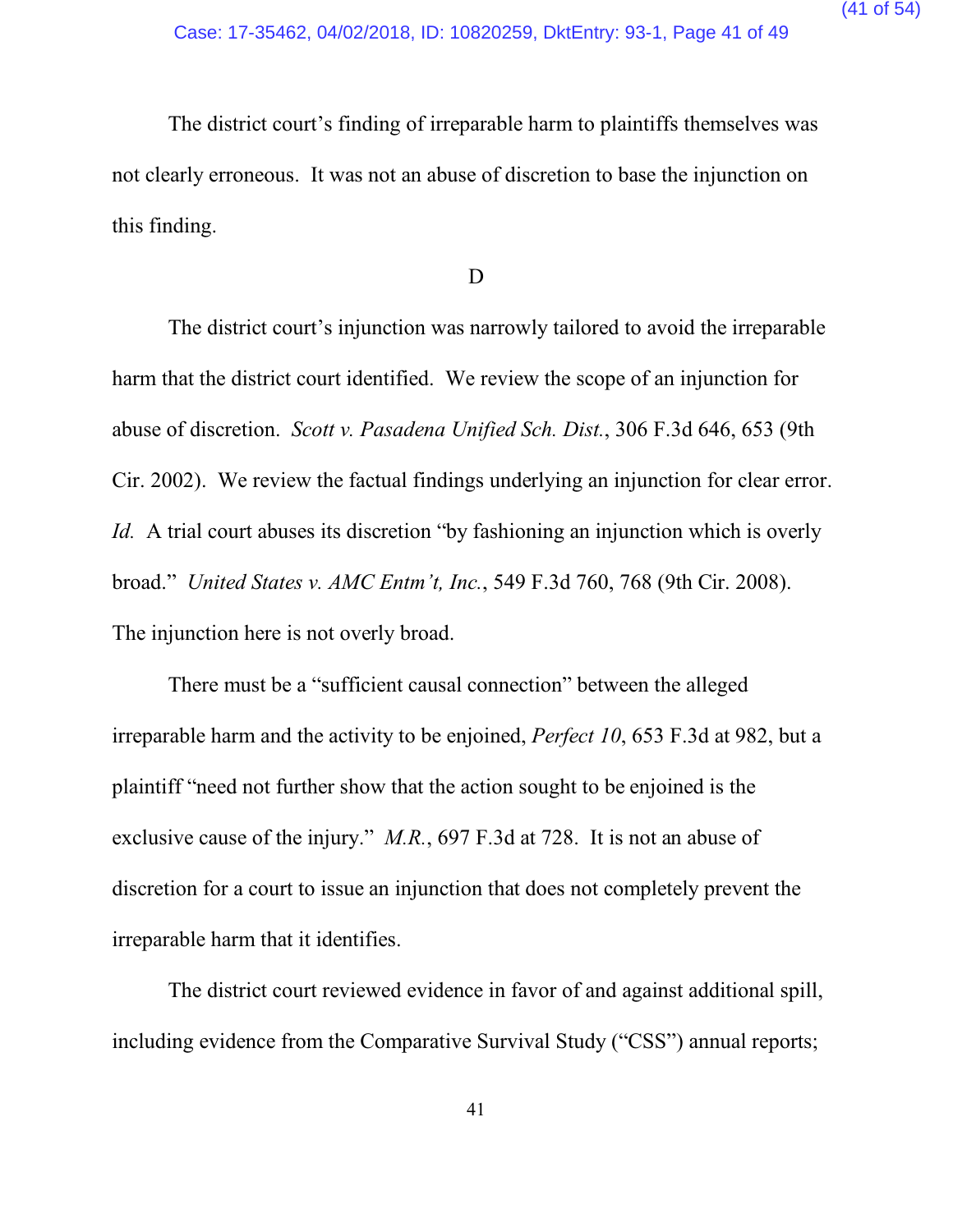the Independent Scientific Advisory Board's ("ISAB") February 20, 2014 review of a spill experiment proposal based on a 2013 CSS study; and Oregon's experts. The district court acknowledged that federal defendants provided expert testimony expressing "concerns regarding increased spill," but it concluded that the evidence opposing increased spill was "not as compelling as the evidence supporting additional spill," and that federal defendants' concerns could be addressed by narrowly tailoring the injunction. The court's finding that "there is sufficient scientific support for a limited injunction requiring increased spill to benefit the listed species" is not clearly erroneous.

Federal defendants argue that plaintiffs only identified vague and hypothetical survival benefits from increased spill. This is incorrect. In support of its injunction motion, Oregon presented expert declarations attesting that increased spill would improve juvenile survival and adult returns. This evidence is not of "potential" or "hypothesized" survival benefits; it includes significant evidence from decades of studies showing that spill volumes higher than those proposed in the 2014 BiOp will lead to higher survival rates for outmigrating salmonids. Federal defendants attempt to relitigate the district court's consideration of the scientific evidence for and against increased spill. At best, federal defendants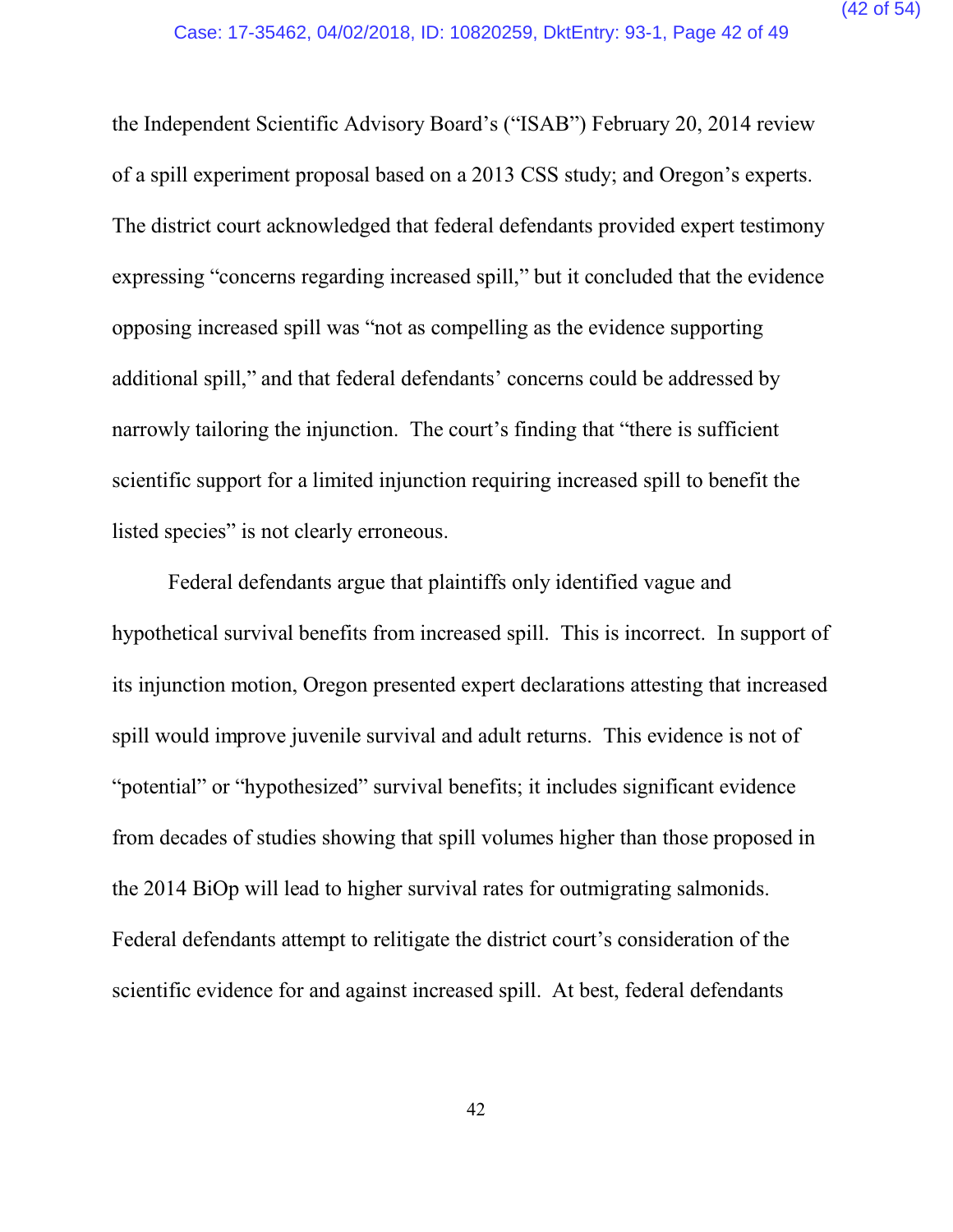establish uncertainty about the benefits of increased spill, but the existence of scientific uncertainty does not render the district court's findings clearly erroneous.

That the district court described the injunctive relief as involving "some experimentation" is not to the contrary. The district court expressed similar uncertainty about whether the risks of gas-cap spill that federal defendants asserted would materialize. Some uncertainty about the efficacy of an injunction does not render the factual findings underlying the injunction clearly erroneous.

In addition to challenging the factual findings underlying the injunction, federal defendants argue that the scope of the injunction was an abuse of discretion. Specifically, federal defendants argue that the spill injunction intrudes into the traditional administrative functions of federal agencies. We disagree.

In fashioning equitable relief, a court "must act within the bounds of the statute and without intruding upon the administrative province," but it "may adjust its relief to the exigencies of the case in accordance with the equitable principles governing judicial action." *Sierra Pac. Indus. v. Lyng*, 866 F.2d 1099, 1111 (9th Cir. 1989) (quoting *Ford Motor Co. v. NLRB*, 305 U.S. 364, 373 (1939)). The district court's order does not run afoul of these principles. The court ordered the parties to develop a spill operation plan and gave them a year of lead time to do so. This gave the agencies ample time to conduct short-term tests to consider the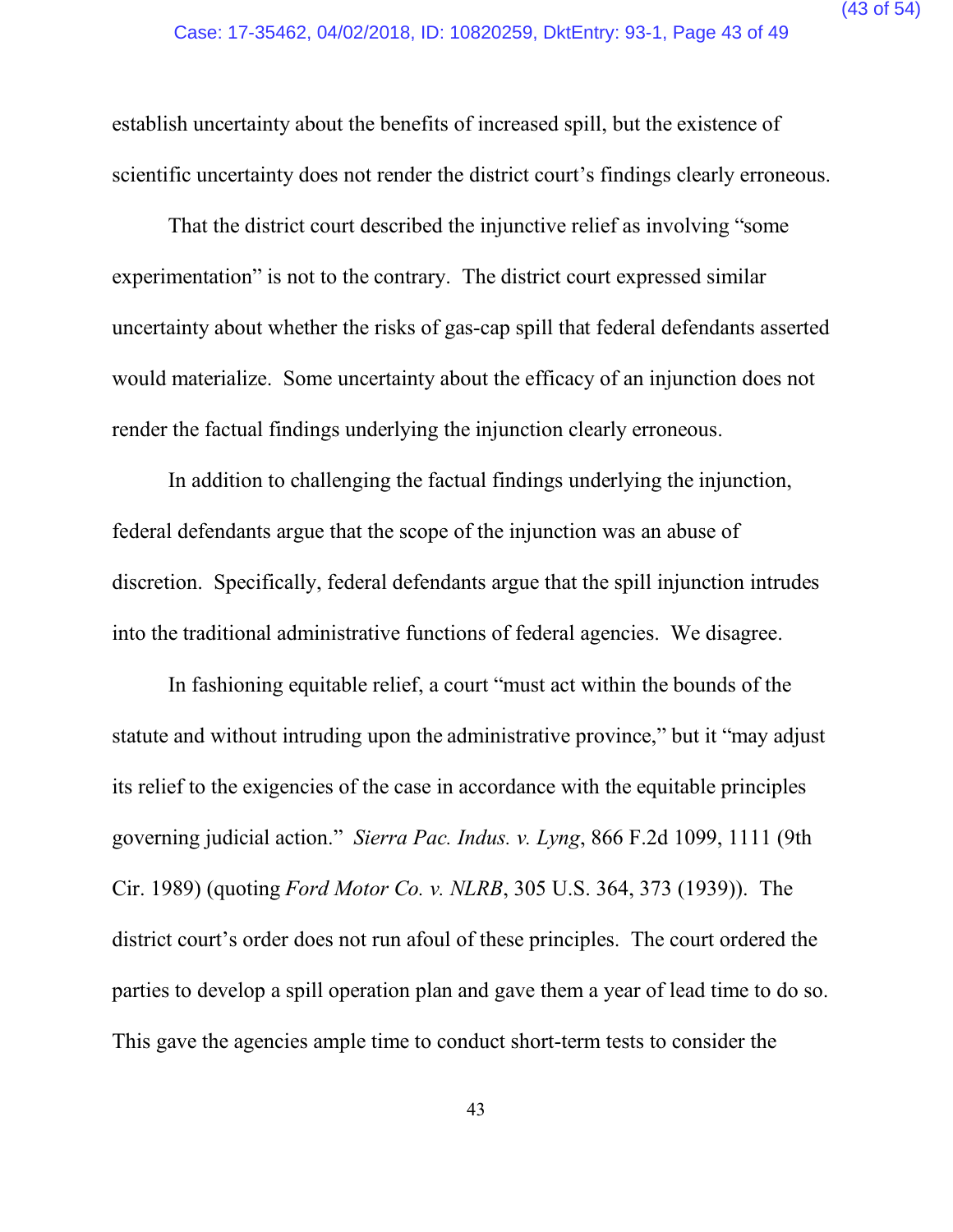effects of increased spill, to evaluate what problems might arise, and to make adjustments to the spill operation plan without having to worry about violating a court order. This does not constitute an "unbounded" exercise of discretion, and it does not "intrud[e] upon the administrative province." The scope of injunctive relief is well within the ambit of the district court's equitable authority. The order was not an abuse of discretion.

### III

The district court did not abuse its discretion in granting the PIT tag monitoring injunction. The PIT tag monitoring injunction is evaluated using the same modified permanent injunction standard as was used to evaluate the spill injunction. The April 2017 order applied the correct irreparable harm analysis, was not based on clearly erroneous findings of facts, and did not exceed the bounds of the district court's discretion.

Intervenor-defendants Idaho and Montana argue that the district court erred by not finding irreparable harm specifically from the absence of PIT tag monitoring in 2018. This repeats the argument discussed above, that the district court's discretion was limited to finding irreparable harm specifically from the spill-related components of the Alternative in the remainder of the remand period.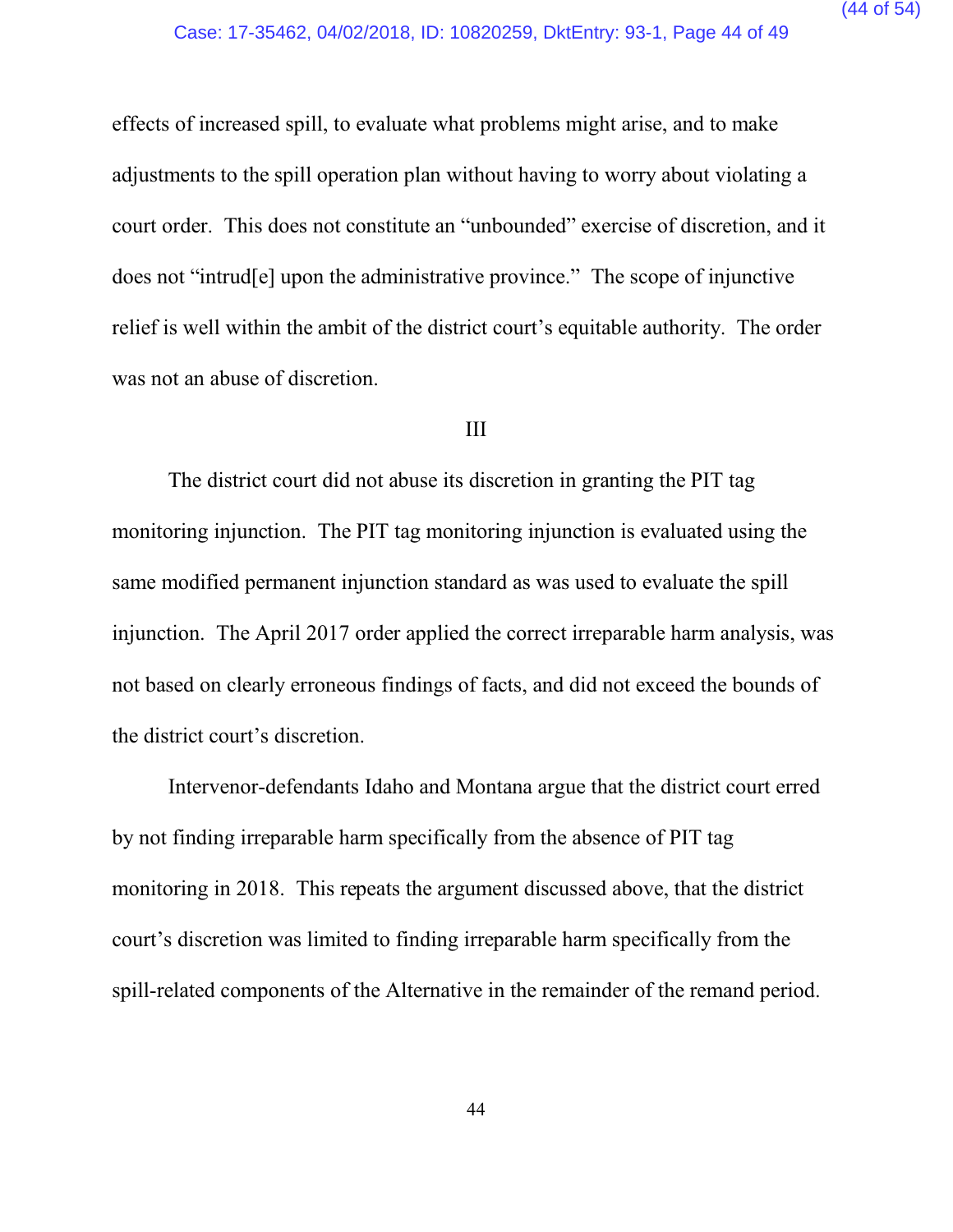As discussed, the district court's discretion in finding irreparable harm is not so limited. The district court's analysis of irreparable harm was not legally erroneous.

Federal defendants and intervenor-defendants also argue that this injunction was not based on findings in the record. However, the district court cited expert testimony stating that "early monitoring will provide a biological benefit by providing an alternative to turbine passage for outmigrating fish during the prespill period and that the early and late tails of a run are particularly important for species diversity." The district court also cited Washington's expert, who supported early PIT tag monitoring and stated in a declaration that "[t]here is strong scientific evidence that the tails of salmon and steelhead runs contain a disproportionate amount of the population traits that support adaptation to environmental changes, such as the conditions witnessed in 2015." The court noted that the defendants "question the volume of fish that may be migrating early," but it apparently did not find this evidence more persuasive than the evidence presented by the plaintiffs. The district court's findings were not clearly erroneous.

The remainder of the arguments asserted against the PIT tag monitoring injunction repeat arguments discussed above, that the district court exceeded the bounds of its discretion by not deferring to the agencies' judgment as to how to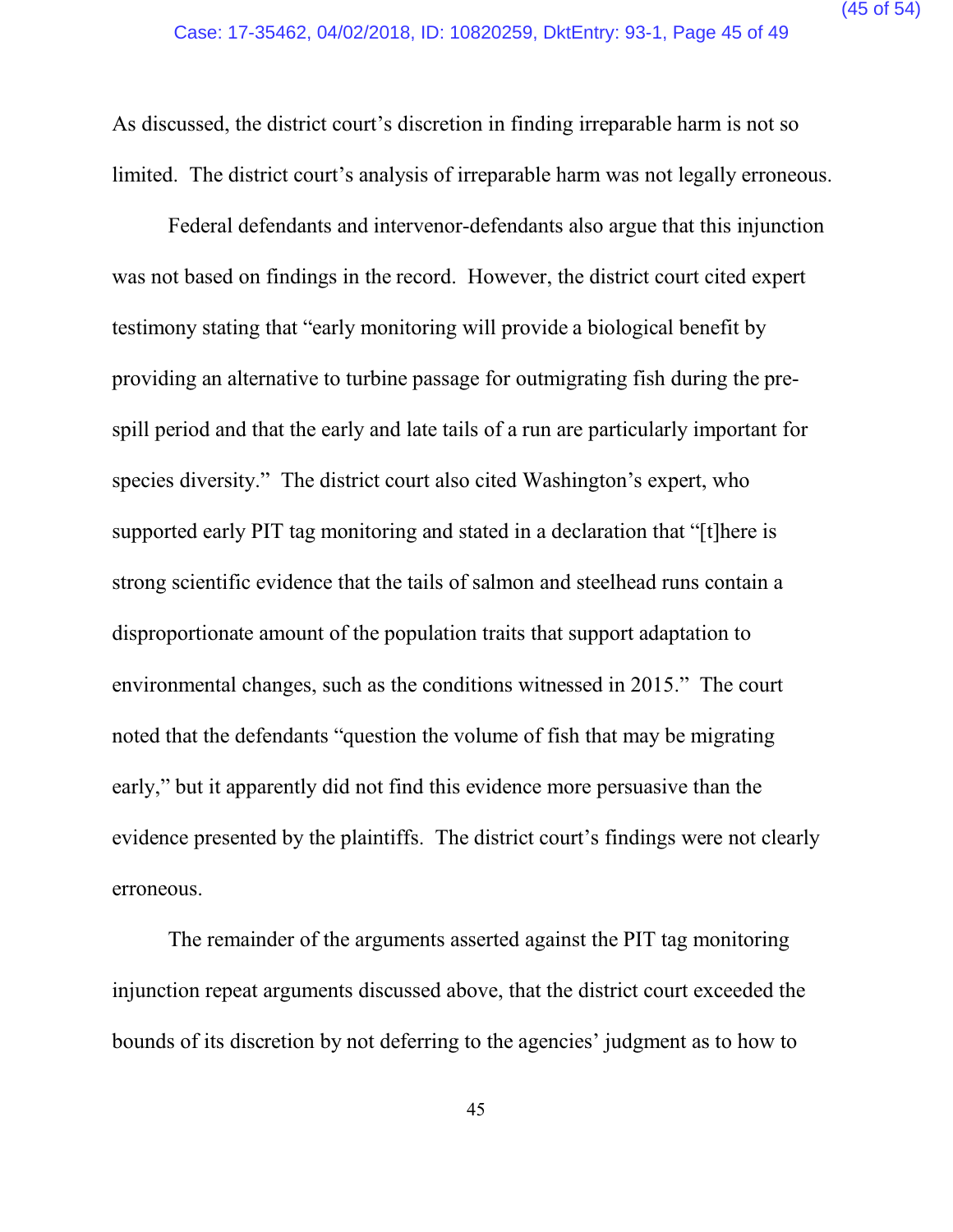manage the dams. For the same reasons that the spill injunction was not an abuse of discretion, the PIT tag monitoring injunction was also not an abuse of discretion.

#### IV

The district court's NEPA disclosure order is not properly before us. We have jurisdiction over interlocutory orders from the district courts "granting, continuing, modifying, refusing or dissolving injunctions, or refusing to dissolve or modify injunctions." 28 U.S.C. § 1292(a)(1). Because the district court's order neither granted an injunction nor modified an injunction, it is not appealable under  $$1292(a)(1).$ 

"An order by a federal court that relates only to the conduct or progress of litigation before that court ordinarily is not considered an injunction and therefore is not appealable under § 1292(a)(1)." *Gulfstream Aerospace Corp. v. Mayacamas Corp.*, 485 U.S. 271, 279 (1988). Orders relating to discovery, for example, are orders that regulate the conduct of litigation and are not appealable under § 1292(a)(1). *Gon v. First State Ins. Co.*, 871 F.2d 863, 865-66 (9th Cir. 1989). Here, the district court ordered the Corps and Reclamation "to disclose sufficient information to Plaintiffs regarding the planned projects at each dam during the NEPA remand period, at appropriate and regular intervals." The court noted that plaintiffs could "file a new motion with the Court to enjoin" a planned project if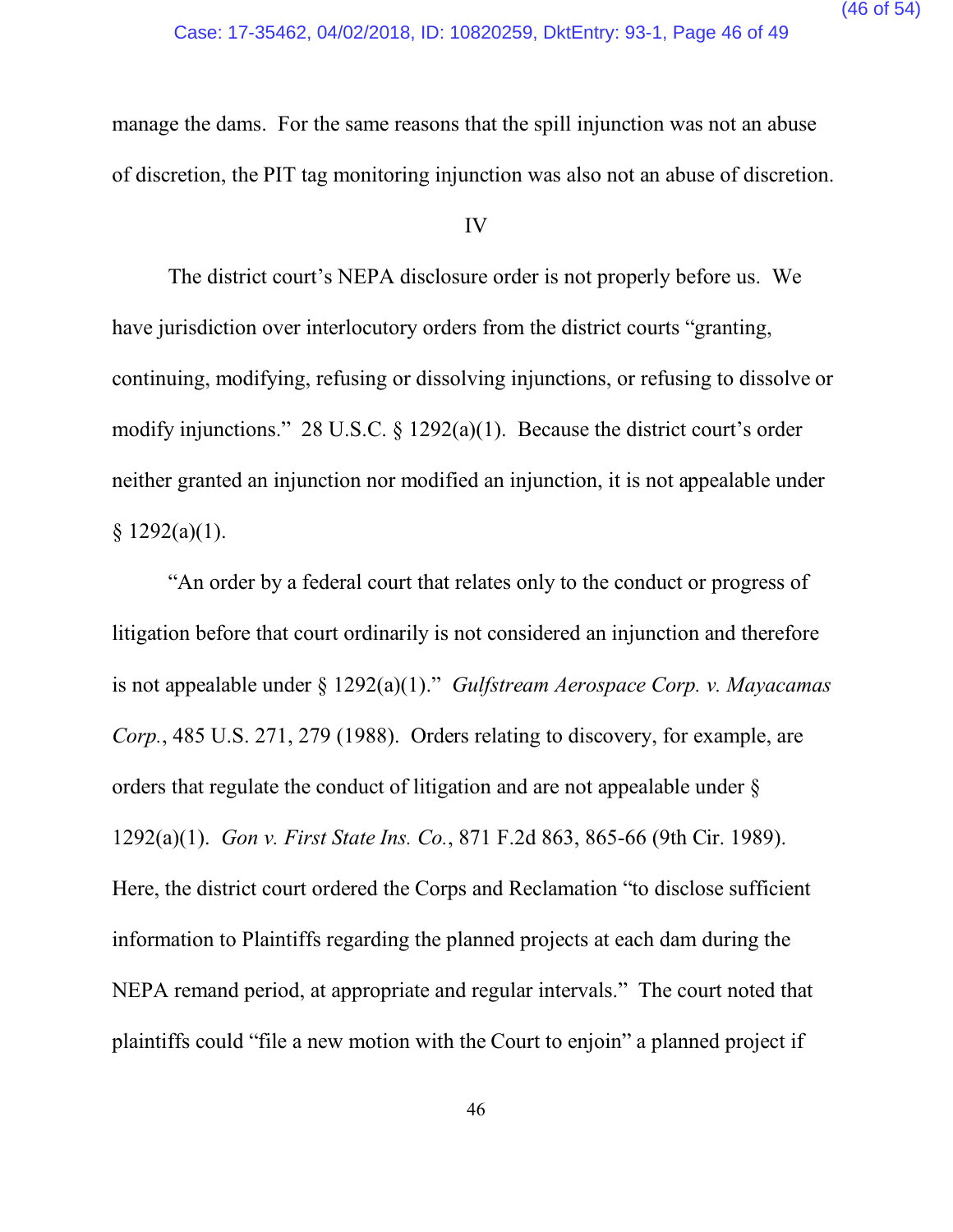they believed that it was not needed for safe operations of the dams and would substantially bias the NEPA process. Rather than granting "some or all of the substantive relief sought by a complaint," which could qualify as an injunction, the disclosure order thus "concern[s] the conduct of the parties or their counsel" in litigation. *In re Lorillard Tobacco Co.*, 370 F.3d 982, 986-87 (9th Cir. 2004) (quoting *Int'l Prods. Corp. v. Koons*, 325 F.2d 403, 406-07 (2d Cir. 1963)). It is akin to a discovery order rather than an injunction, and it is not appealable under §  $1292(a)(1)$ .

Nor did the disclosure order modify the existing NEPA injunction, which requires the Corps and Reclamation to prepare a compliant EIS within five years. The disclosure order did not substantially change the terms of the NEPA injunction, nor did it alter the legal relationship between plaintiffs and the agencies. The order only required periodic disclosures with the court so that plaintiffs would have the option of seeking later injunctive relief if necessary. This does not constitute a modification of the existing injunction. *See Cunningham v. David Special Commitment Ctr.*, 158 F.3d 1035, 1037 (9th Cir. 1998) (holding that an order modifies an injunction for purposes of  $\S$  1292(a)(1) only if it "substantially alters the legal relations of the parties"); *cf. Gon*, 871 F.2d at 866 (holding that an order modified an existing injunction because it "substantially changed the terms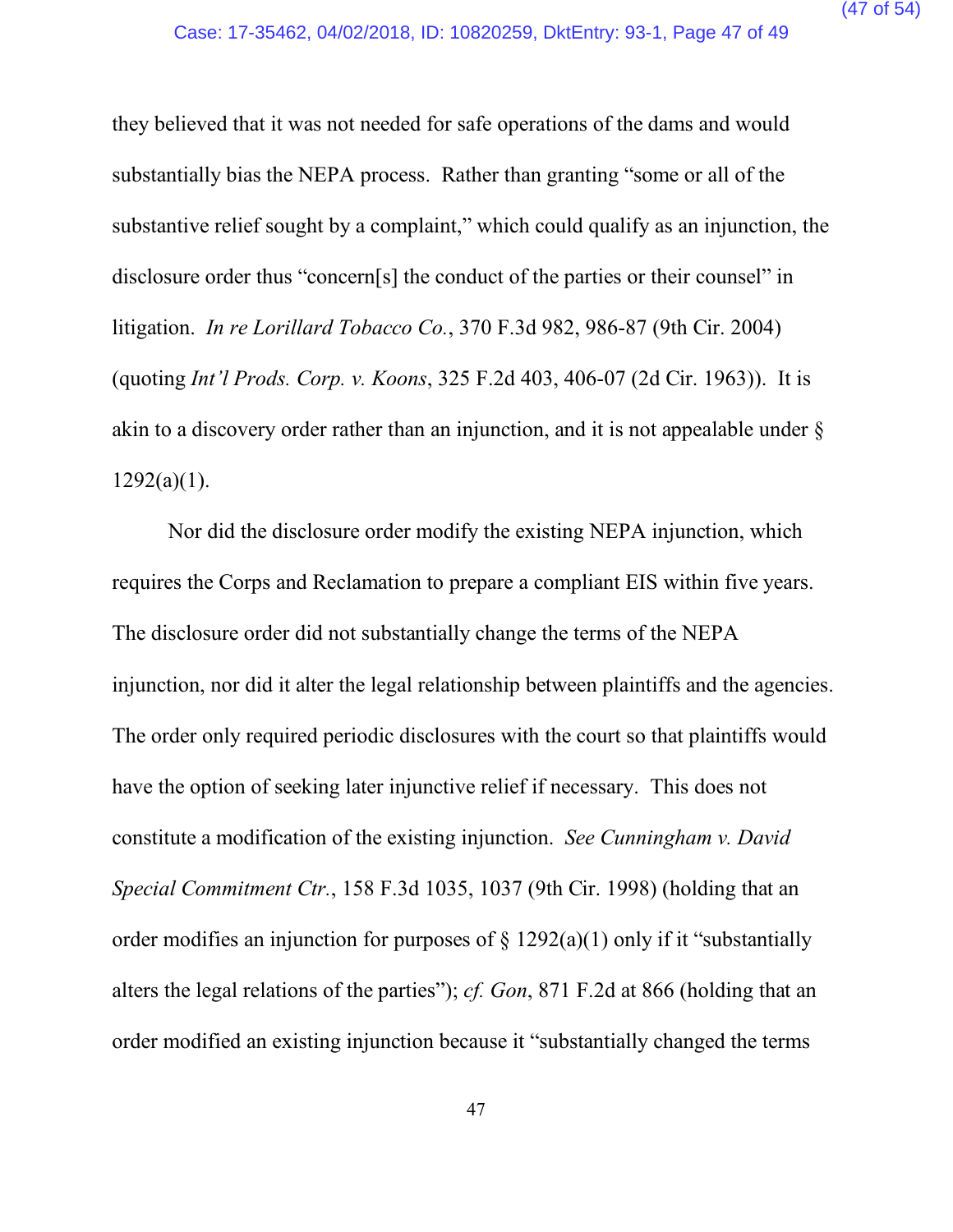and force of the injunction"). The district court's disclosure order is thus not appealable under  $\S$  1292(a)(1) and is not properly before us. If plaintiffs later seek to enjoin expenditures on FCRPS dam projects and the district court grants such relief, the agencies retain the option to appeal to this Court.

#### V

After a careful review of the record, we affirm the judgment of the district court. It did not abuse its discretion in granting injunctive relief to plaintiffs. We dismiss intervenor-defendants' appeal of the district court's NEPA disclosure order.

## **AFFIRMED in part, DISMISSED in part.**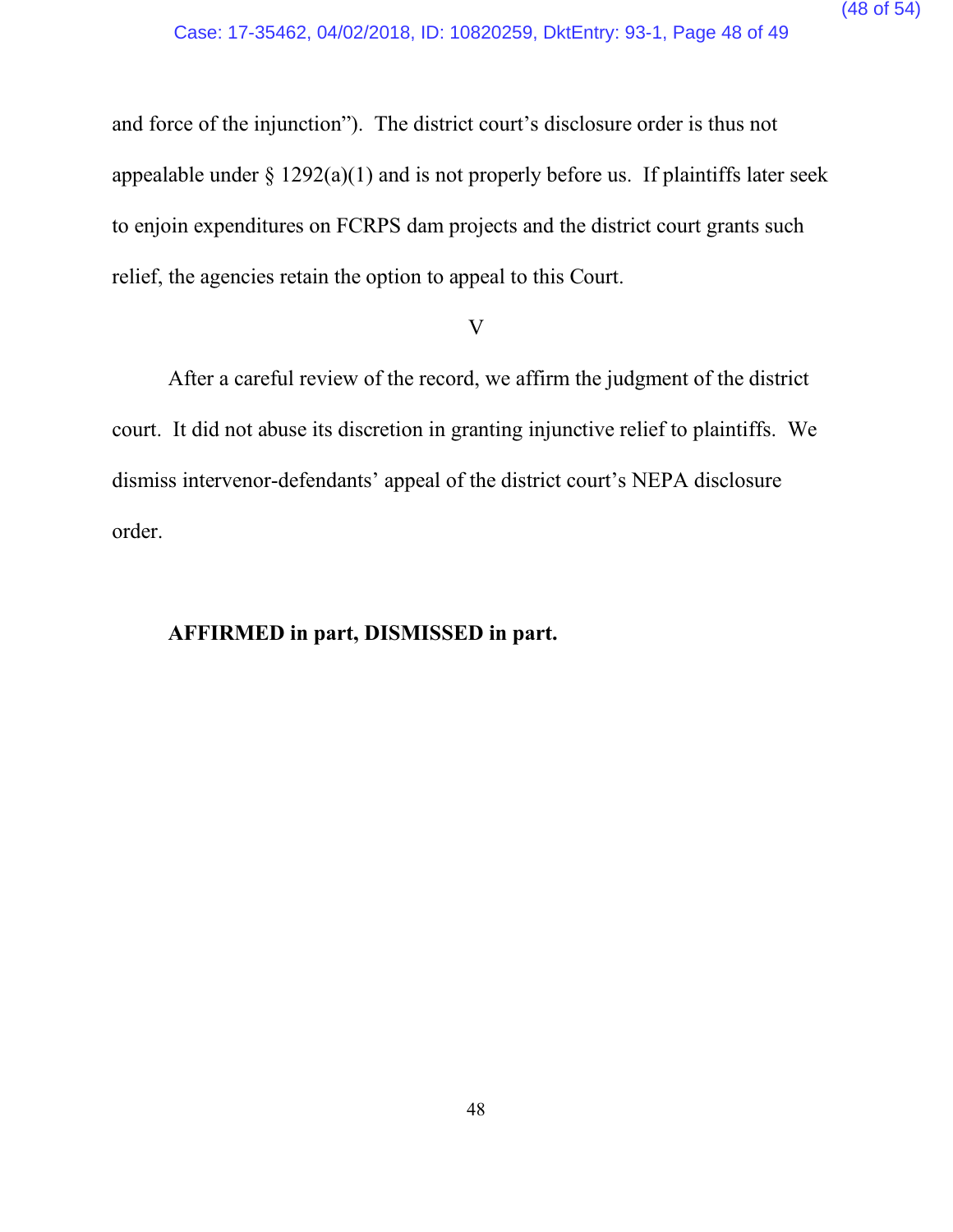### (49 of 54)

Case: 17-35462, 04/02/2018, ID: 10820259, DktEntry: 93-1, Page 49 of 49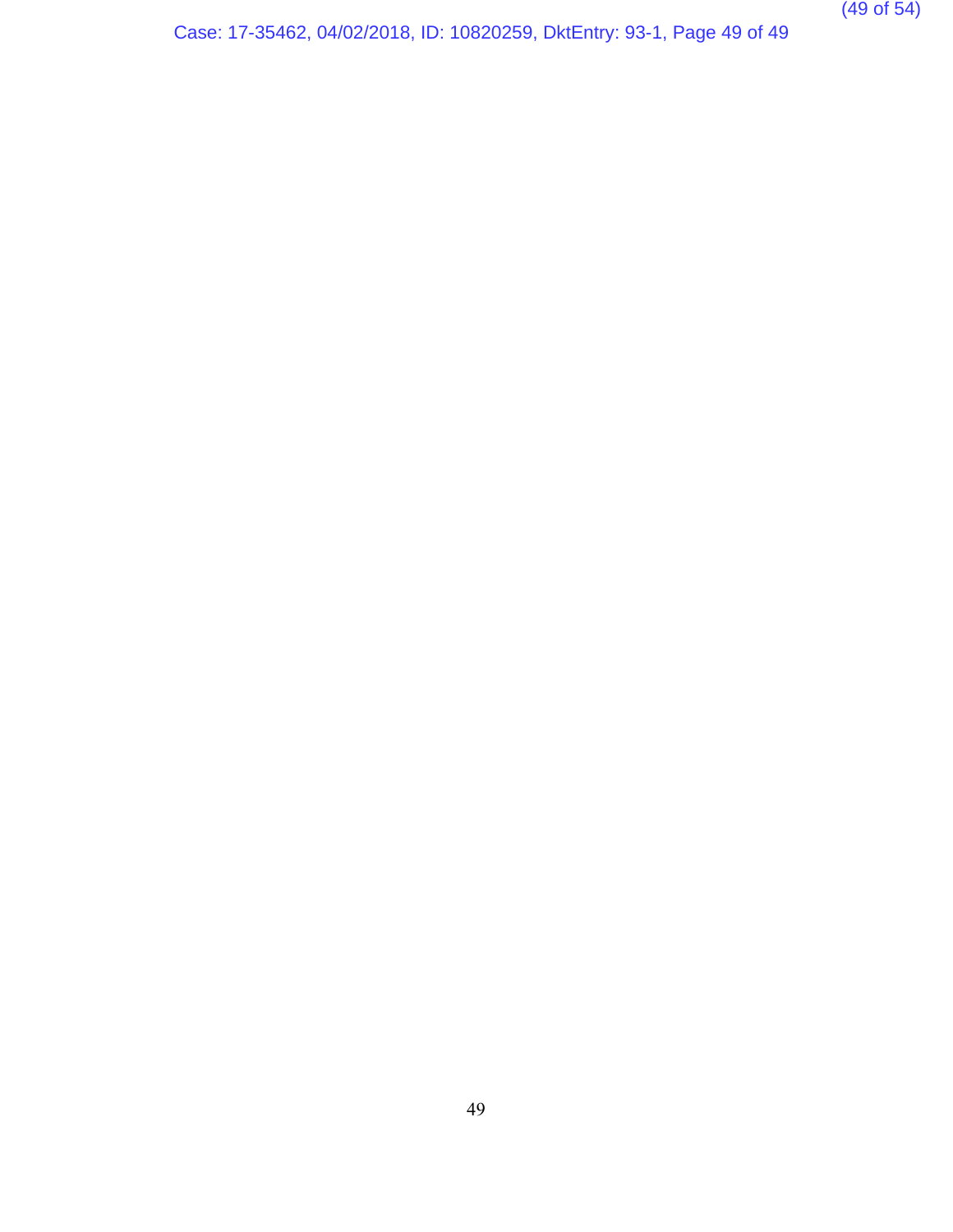# **United States Court of Appeals for the Ninth Circuit**

# **Office of the Clerk**

95 Seventh Street San Francisco, CA 94103

# **Information Regarding Judgment and Post-Judgment Proceedings**

## **Judgment**

This Court has filed and entered the attached judgment in your case. Fed. R. App. P. 36. Please note the filed date on the attached decision because all of the dates described below run from that date, not from the date you receive this notice.

# **Mandate (Fed. R. App. P. 41; 9th Cir. R. 41-1 & -2)**

The mandate will issue 7 days after the expiration of the time for filing a petition for rehearing or 7 days from the denial of a petition for rehearing, unless the Court directs otherwise. To file a motion to stay the mandate, file it electronically via the appellate ECF system or, if you are a pro se litigant or an attorney with an exemption from using appellate ECF, file one original motion on paper.

# **Petition for Panel Rehearing (Fed. R. App. P. 40; 9th Cir. R. 40-1) Petition for Rehearing En Banc (Fed. R. App. P. 35; 9th Cir. R. 35-1 to -3)**

# **(1) A. Purpose (Panel Rehearing):**

- A party should seek panel rehearing only if one or more of the following grounds exist:
	- ► A material point of fact or law was overlooked in the decision;
	- ► A change in the law occurred after the case was submitted which appears to have been overlooked by the panel; or
	- ► An apparent conflict with another decision of the Court was not addressed in the opinion.
- Do not file a petition for panel rehearing merely to reargue the case.

# **B. Purpose (Rehearing En Banc)**

• A party should seek en banc rehearing only if one or more of the following grounds exist: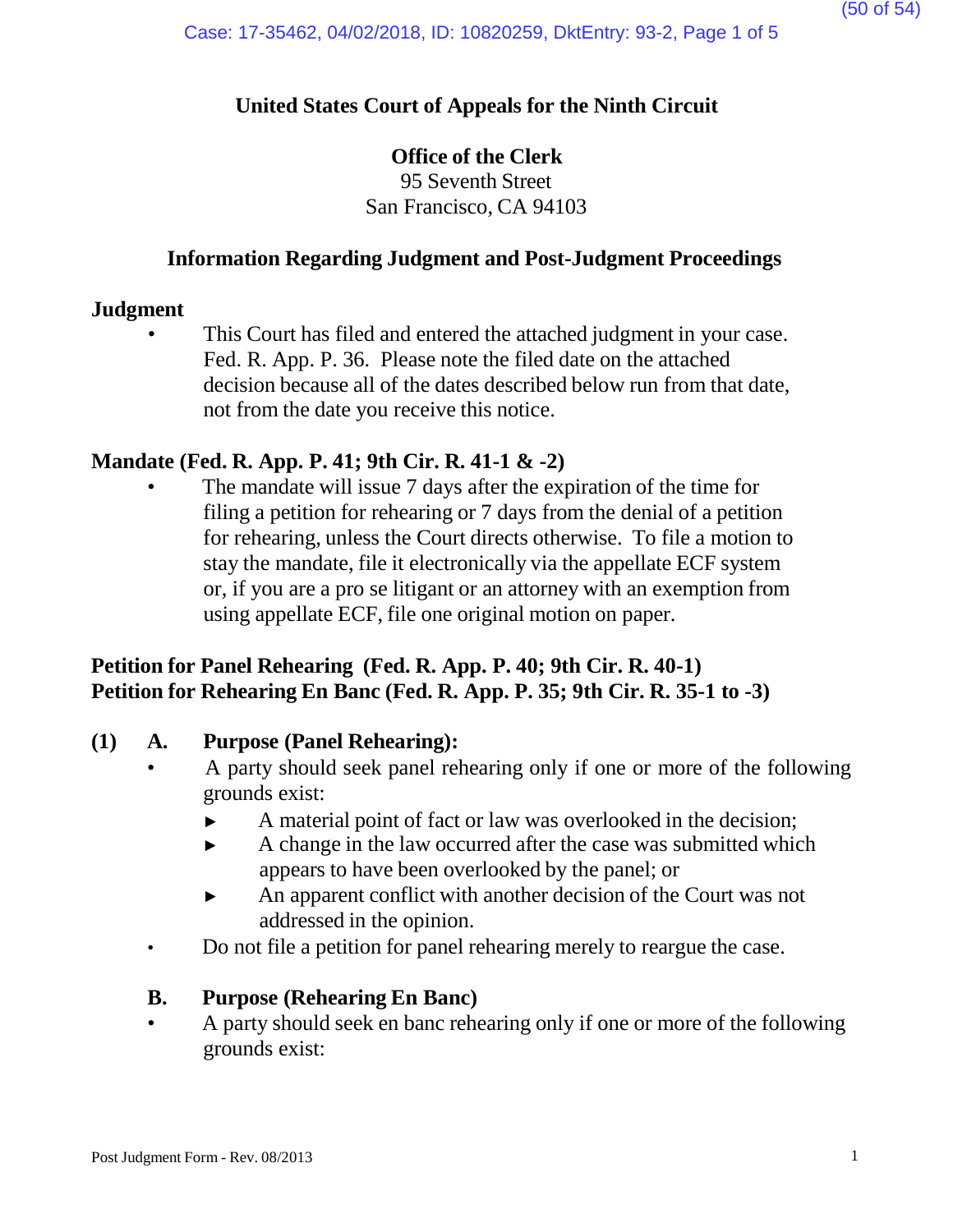- ► Consideration by the full Court is necessary to secure or maintain uniformity of the Court's decisions; or
- The proceeding involves a question of exceptional importance; or
- $\blacktriangleright$  The opinion directly conflicts with an existing opinion by another court of appeals or the Supreme Court and substantially affects a rule of national application in which there is an overriding need for national uniformity.

# **(2) Deadlines for Filing:**

- A petition for rehearing may be filed within 14 days after entry of judgment. Fed. R. App. P. 40(a)(1).
- If the United States or an agency or officer thereof is a party in a civil case, the time for filing a petition for rehearing is 45 days after entry of judgment. Fed. R. App. P. 40(a)(1).
- If the mandate has issued, the petition for rehearing should be accompanied by a motion to recall the mandate.
- *See* Advisory Note to 9th Cir. R. 40-1 (petitions must be received on the due date).
- An order to publish a previously unpublished memorandum disposition extends the time to file a petition for rehearing to 14 days after the date of the order of publication or, in all civil cases in which the United States or an agency or officer thereof is a party, 45 days after the date of the order of publication. 9th Cir. R. 40-2.

# **(3) Statement of Counsel**

• A petition should contain an introduction stating that, in counsel's judgment, one or more of the situations described in the "purpose" section above exist. The points to be raised must be stated clearly.

# **(4) Form & Number of Copies (9th Cir. R. 40-1; Fed. R. App. P. 32(c)(2))**

- The petition shall not exceed 15 pages unless it complies with the alternative length limitations of 4,200 words or 390 lines of text.
- The petition must be accompanied by a copy of the panel's decision being challenged.
- An answer, when ordered by the Court, shall comply with the same length limitations as the petition.
- If a pro se litigant elects to file a form brief pursuant to Circuit Rule 28-1, a petition for panel rehearing or for rehearing en banc need not comply with Fed. R. App. P. 32.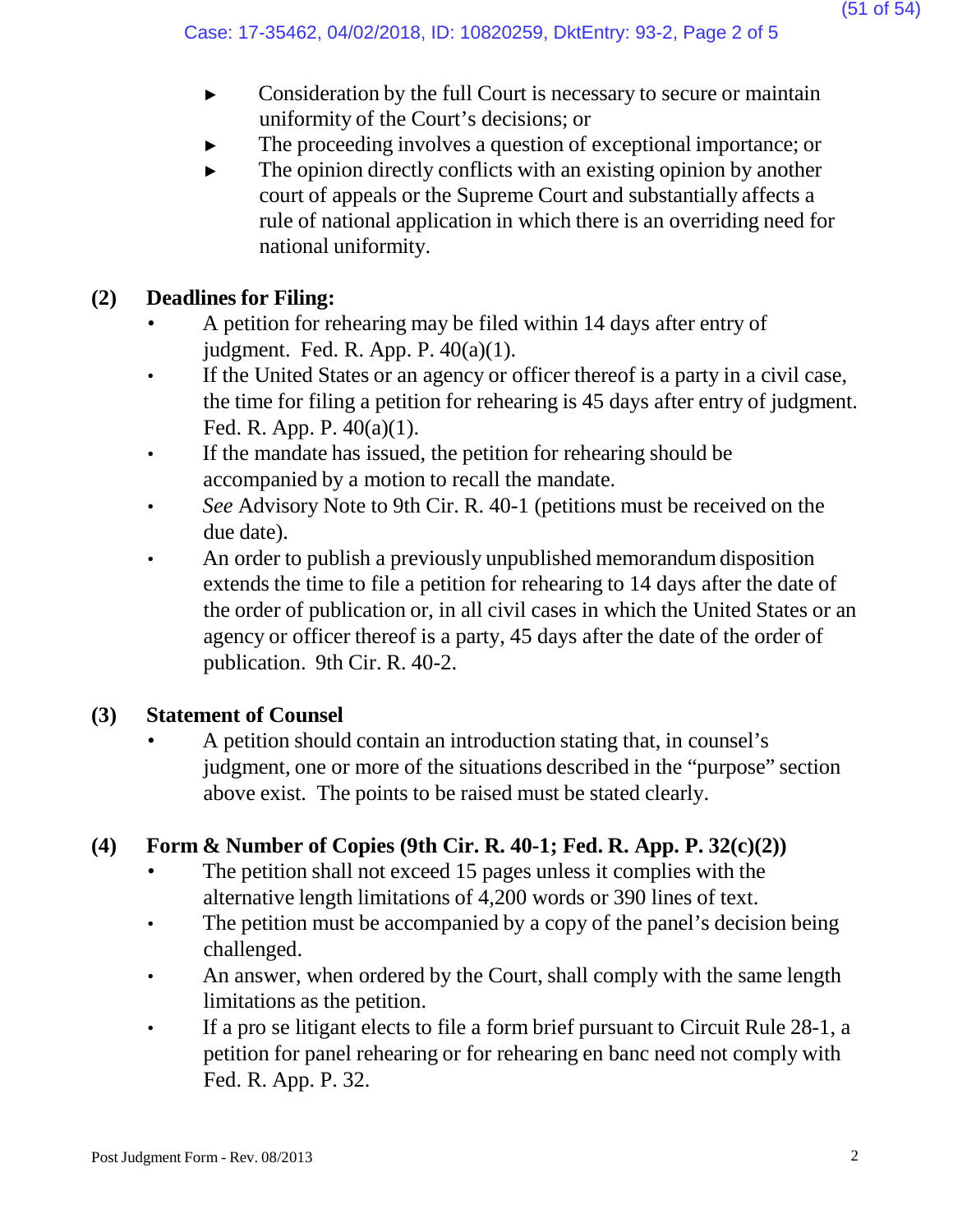Case: 17-35462, 04/02/2018, ID: 10820259, DktEntry: 93-2, Page 3 of 5

- The petition or answer must be accompanied by a Certificate of Compliance found at Form 11, available on our website [at www.ca9.uscourts.gov](http://www.ca9.uscourts.gov/) under *Forms.*
- You may file a petition electronically via the appellate ECF system. No paper copies are required unless the Court orders otherwise. If you are a pro se litigant or an attorney exempted from using the appellate ECF system, file one original petition on paper. No additional paper copies are required unless the Court orders otherwise.

# **Bill of Costs (Fed. R. App. P. 39, 9th Cir. R. 39-1)**

- The Bill of Costs must be filed within 14 days after entry of judgment.
- See Form 10 for addi[t](http://www.ca9.uscourts.gov/)ional information, available on our website at [www.ca9.uscourts.gov](http://www.ca9.uscourts.gov/) under *Forms.*

# **Attorneys Fees**

- Ninth Circuit Rule 39-1 describes the content and due dates for attorneys fees applications.
- All relevant forms are available on our website at [www.ca9.uscourts.gov](http://www.ca9.uscourts.gov/) under *Forms* or by telephoning (415) 355-7806.

# **Petition for a Writ of Certiorari**

• Please refer to the Rules of the United States Supreme Court a[t](http://www.supremecourt.gov/) [www.supremecourt.gov](http://www.supremecourt.gov/)

# **Counsel Listing in Published Opinions**

- Please check counsel listing on the attached decision.
- If there are any errors in a published opinion, please send a letter **in writing within 10 days** to:
	- ► Thomson Reuters; 610 Opperman Drive; PO Box 64526; Eagan, MN 55123 (Attn: Jean Green, Senior Publications Coordinator);
	- ► and electronically file a copy of the letter via the appellate ECF system by using "File Correspondence to Court," or if you are an attorney exempted from using the appellate ECF system, mail the Court one copy of the letter.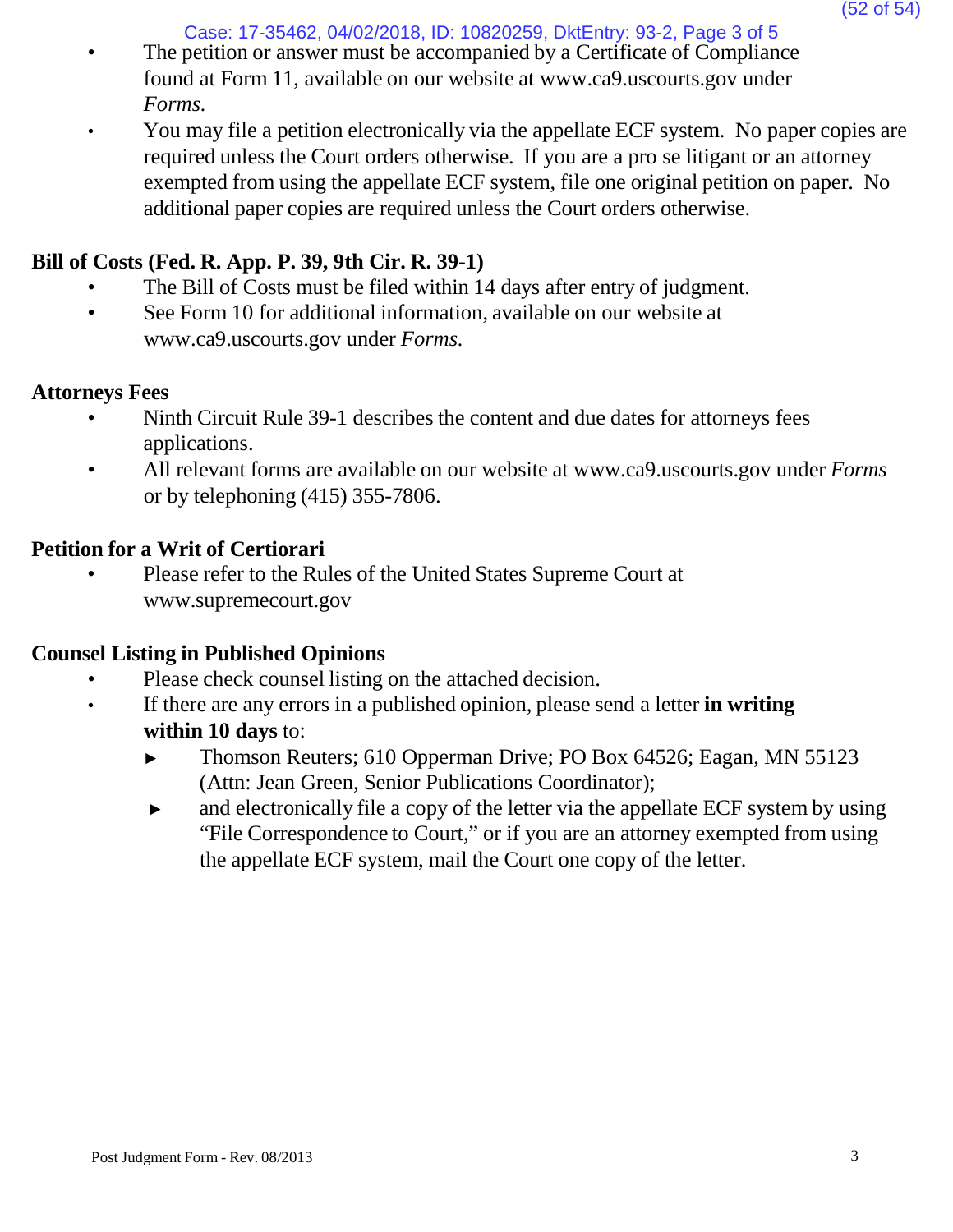# **United States Court of Appeals for the Ninth Circuit**

## **BILL OF COSTS**

This form is available as a fillable version at:

*<http://cdn.ca9.uscourts.gov/datastore/uploads/forms/Form%2010%20-%20Bill%20of%20Costs.pdf>*.

*Note*: If you wish to file a bill of costs, it MUST be submitted on this form and filed, with the clerk, with proof of service, within 14 days of the date of entry of judgment, and in accordance with 9th Circuit Rule 39-1. A late bill of costs must be accompanied by a motion showing good cause. Please refer to FRAP 39, 28 U.S.C. § 1920, and 9th Circuit Rule 39-1 when preparing your bill of costs.

|                                                            | $\mathbf{V}$ |  | 9th Cir. No. |  |
|------------------------------------------------------------|--------------|--|--------------|--|
|                                                            |              |  |              |  |
| The Clerk is requested to tax the following costs against: |              |  |              |  |

| <b>Cost Taxable</b><br>under FRAP 39,<br>28 U.S.C. § 1920,<br>9th Cir. R. 39-1 | <b>REQUESTED</b><br>(Each Column Must Be Completed) |                   |                   | <b>ALLOWED</b><br>(To Be Completed by the Clerk) |                 |                   |                   |                             |
|--------------------------------------------------------------------------------|-----------------------------------------------------|-------------------|-------------------|--------------------------------------------------|-----------------|-------------------|-------------------|-----------------------------|
|                                                                                | No. of<br>Docs.                                     | Pages per<br>Doc. | Cost per<br>Page* | <b>TOTAL</b><br><b>COST</b>                      | No. of<br>Docs. | Pages per<br>Doc. | Cost per<br>Page* | <b>TOTAL</b><br><b>COST</b> |
| <b>Excerpt of Record</b>                                                       |                                                     |                   | $\mathcal{S}$     | \$                                               |                 |                   | ll \$             | \$                          |
| <b>Opening Brief</b>                                                           |                                                     |                   | \$                | \$                                               |                 |                   | l \$              | \$                          |
| <b>Answering Brief</b>                                                         |                                                     |                   | \$                | \$                                               |                 |                   | l \$              | \$                          |
| <b>Reply Brief</b>                                                             |                                                     |                   | \$                | $\sqrt{3}$                                       |                 |                   | ll \$             | \$                          |
| Other**                                                                        |                                                     |                   | \$                | $\mathcal{S}$                                    |                 |                   | ll \$             | \$                          |
|                                                                                |                                                     |                   | <b>TOTAL:</b>     | \$                                               |                 |                   | <b>TOTAL:</b>     | \$                          |

\* *Costs per page*: May not exceed .10 or actual cost, whichever is less. 9th Circuit Rule 39-1.

**\*\*** *Other*: Any other requests must be accompanied by a statement explaining why the item(s) should be taxed pursuant to 9th Circuit Rule 39-1. Additional items without such supporting statements will not be considered.

Attorneys' fees **cannot** be requested on this form.